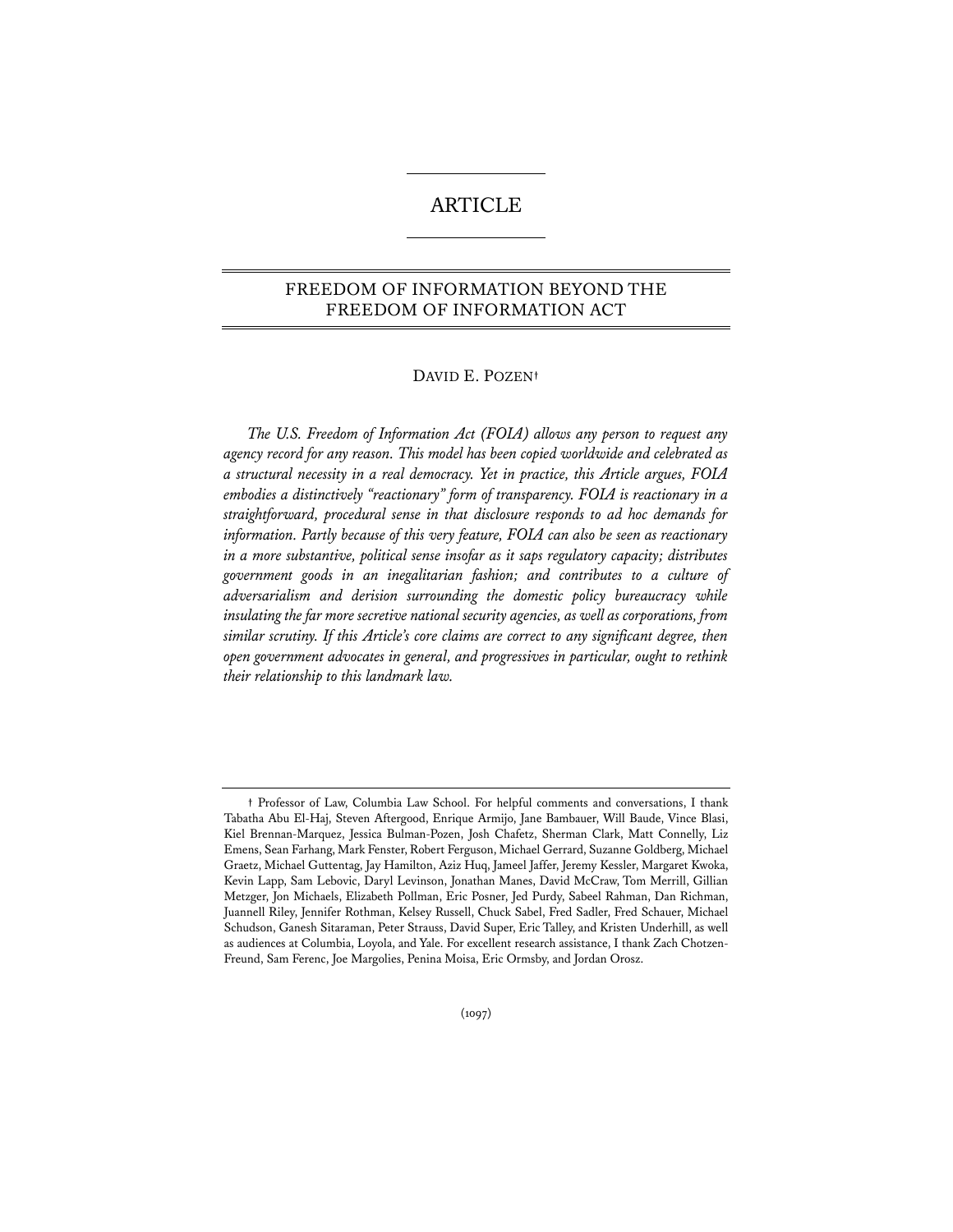| L                                                             |
|---------------------------------------------------------------|
|                                                               |
|                                                               |
| 1.                                                            |
| Conditioning Legal Effect on Prior Publication  1108<br>2.    |
| $\mathcal{R}$ .                                               |
| $\mathbf{4}$ .                                                |
|                                                               |
|                                                               |
| Commercial Requesters, Contractors, and Lawyers 1112<br>1.    |
| 2.                                                            |
|                                                               |
| The FOIA Tax: Bureaucratic Capacity and Legitimacy 1123<br>1. |
| 2.                                                            |
| III. COMPLICATIONS AND COUNTERARGUMENTS 1136                  |
|                                                               |
| Investigative Reporting and Fire Alarm Oversight 1138<br>В.   |
| C. Antityranny and the Ecology of Transparency  1145          |
|                                                               |
| CONCLUSION: GETTING OVER, AND BEYOND, FOIA  1155              |

# INTRODUCTION

The Supreme Court has stated that the Freedom of Information Act (FOIA)**<sup>1</sup>** "defines a structural necessity in a real democracy."**<sup>2</sup>** Legislators, journalists, and watchdog groups routinely describe FOIA as "an indispensable tool in protecting the people's right to know."**<sup>3</sup>** The fact that more than one hundred countries and

**<sup>1</sup>** 5 U.S.C. § 552 (2012).

**<sup>2</sup>** Nat'l Archives & Records Admin. v. Favish, 541 U.S. 157, 172 (2004).

**<sup>3</sup>** *Open Government: Reinvigorating the Freedom of Information Act: Hearing Before the S. Comm. on the Judiciary*, 110th Cong. 1 (2007) (statement of Sen. Patrick J. Leahy); *see also, e.g.*, Patrick J. Carome & Thomas M. Susman, *American Bar Association Symposium on FOIA 25th Anniversary*, 9 GOV'T INFO. Q. 223, 223 (1992) ("Proponents of the FOIA see [it] as an essential component of our democratic form of government."); *Critics Say New Rule Limits Access to Records*, N.Y. TIMES (Feb. 27, 2002), http://www.nytimes.com/2002/02/27/us/critics-say-new-rule-limits-access-to-records.html [https:// perma.cc/SLM9-TL8N] (describing FOIA as "indispensable to the democratic process"); *Oh, the Places FOIA'll Go—Freedom of Information Law Turns 46*, OPENTHEGOVERNMENT.ORG (June 26, 2012), http://www.openthegovernment.org/node/3493 [https://perma.cc/3D7A-XYLN] (describing FOIA as "a bedrock law of democracy"). On his first full day in office, President Obama hailed FOIA as "the most prominent expression of a profound national commitment to ensuring an open Government." Freedom of Information Act: Memorandum for the Heads of Executive Departments and Agencies, 74 Fed. Reg. 4683, 4683 (Jan. 21, 2009).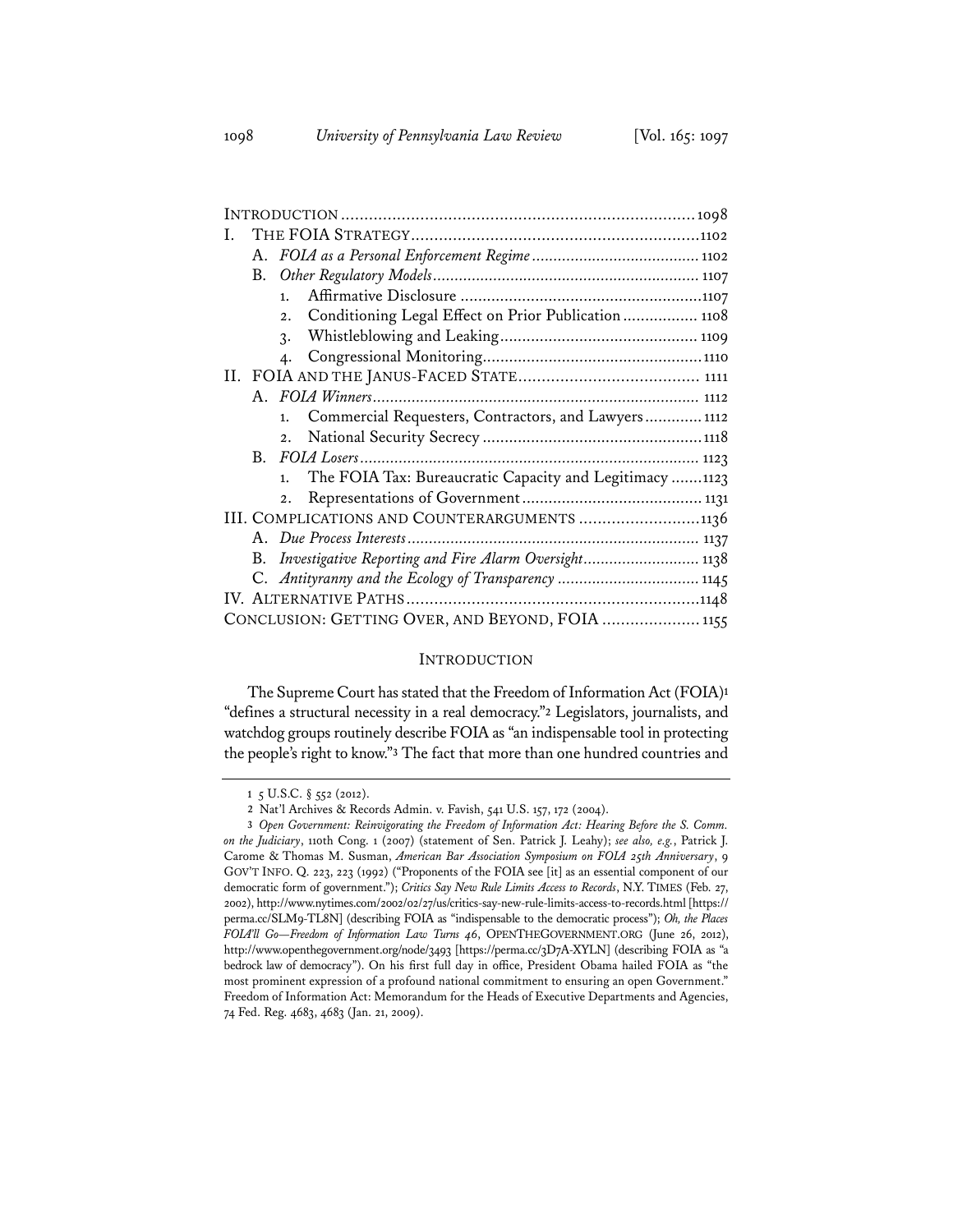all fifty states have enacted their own freedom of information laws, many of them based on the federal FOIA,**<sup>4</sup>** would seem to support these claims. But the claims are false. A real democracy must have *some* mechanisms securely in place to shine light on the government's actions. There is no need to have a freedom of information law on the U.S. model.

On the contrary, the FOIA model has proven deficient in significant respects. Some of the causes are familiar. Notwithstanding FOIA's ostensible "philosophy of full agency disclosure,"**<sup>5</sup>** the Act is shot through with exemptions**<sup>6</sup>** and has never been funded at a level that would allow agencies to respond promptly to most requests.**<sup>7</sup>** Notwithstanding FOIA's explicit requirement of de novo judicial review,**<sup>8</sup>** the courts affirm agency denial decisions at extraordinary rates.**<sup>9</sup>** Attorneys' fees and other litigation costs remain difficult to recover,**<sup>10</sup>** monetary damages are unavailable,**<sup>11</sup>** and sanctions for improper withholding are virtually never applied.**<sup>12</sup>** The law's efficacy depends on a steady supply of tenacious requesters who know what to look for; in practice, corporate lawyers, information resellers, and other private rent-seekers use it most.**<sup>13</sup>**

**8** 5 U.S.C. § 552(a)(4)(B) (2012).

**9** *See* Paul R. Verkuil, *An Outcomes Analysis of Scope of Review Standards*, 44 WM. & MARY L. REV. 679, 719 (2002) (finding a ninety percent affirmance rate in FOIA cases); *see also* Margaret B. Kwoka, *Deferring to Secrecy*, 54 B.C. L. REV. 185, 211 (2013) [hereinafter Kwoka, *Deferring to Secrecy*] (cataloging a set of exceptional practices developed by judges in FOIA litigation "that collectively contribute to this super-deferential review").

**10** *See* Laurence Tai, *Fast Fixes for FOIA*, 52 HARV. J. ON LEGIS. 455, 478-80 (2015).

**11** *See* Kwoka, *Deferring to Secrecy*, *supra* note 9, at 209.

**12** *See* Paul M. Winters, Note, *Revitalizing the Sanctions Provision of the Freedom of Information Act Amendments of 1974*, 84 GEO. L.J. 617, 618 (1996) (finding only one instance in which a court had invoked FOIA's sanctions provision, which was added by Congress in 1974 "to spur the recalcitrant agencies"); *see also* 1 JAMES T. O'REILLY, FEDERAL INFORMATION DISCLOSURE § 8:30 (3d ed. 2000) (describing FOIA sanctions as "rarely invoked").

**13** *See infra* subsection II.A.1.

**<sup>4</sup>** *See* DAVID KOHLER ET AL., MEDIA AND THE LAW 1018 (2d ed. 2014) ("Most current state open records laws closely resemble FOIA."); ALASDAIR ROBERTS, BLACKED OUT: GOVERNMENT SECRECY IN THE INFORMATION AGE 15 (2006) (explaining that "after 1989 . . . countries began to emulate American practice [by adopting FOIA-style laws] at a remarkable pace"); *see also* HERBERT N. FOERSTEL, FREEDOM OF INFORMATION AND THE RIGHT TO KNOW 44 (1999) ("[The U.S.] FOIA is recognized worldwide as trailblazing legislation.").

**<sup>5</sup>** Dep't of the Air Force v. Rose, 425 U.S. 352, 360 (1976) (quoting S.REP. NO. 89-813, at 38 (1965)).

**<sup>6</sup>** *See infra* note 28 and accompanying text.

**<sup>7</sup>** *See* STAFF OF H. COMM. ON OVERSIGHT & GOV'T REFORM, 114TH CONG., FOIA IS BROKEN: A REPORT 8-31 (Comm. Print 2016) [hereinafter FOIA IS BROKEN] (criticizing long backlogs and heavy use of exemptions in the Act's administration); Russell L. Weaver, *Free Speech, Transparency, and Democratic Government: An American Perspective*, 1 REVUE INTERNATIONALE DES GOUVERNEMENTS OUVERTS 165, 171-72 (2015) (Fr.) (summarizing FOIA's best-known "shortcomings"); Charles J. Wichmann III, Note, *Ridding FOIA of Those "Unanticipated Consequences": Repaving a Necessary Road to Freedom*, 47 DUKE L.J. 1213, 1223, 1253 (1998) (lamenting FOIA's "woeful underfunding and understaffing" and noting that legislators, scholars, and agency heads "have all highlighted the need for more FOIA funding to ensure the effective operation of the statute").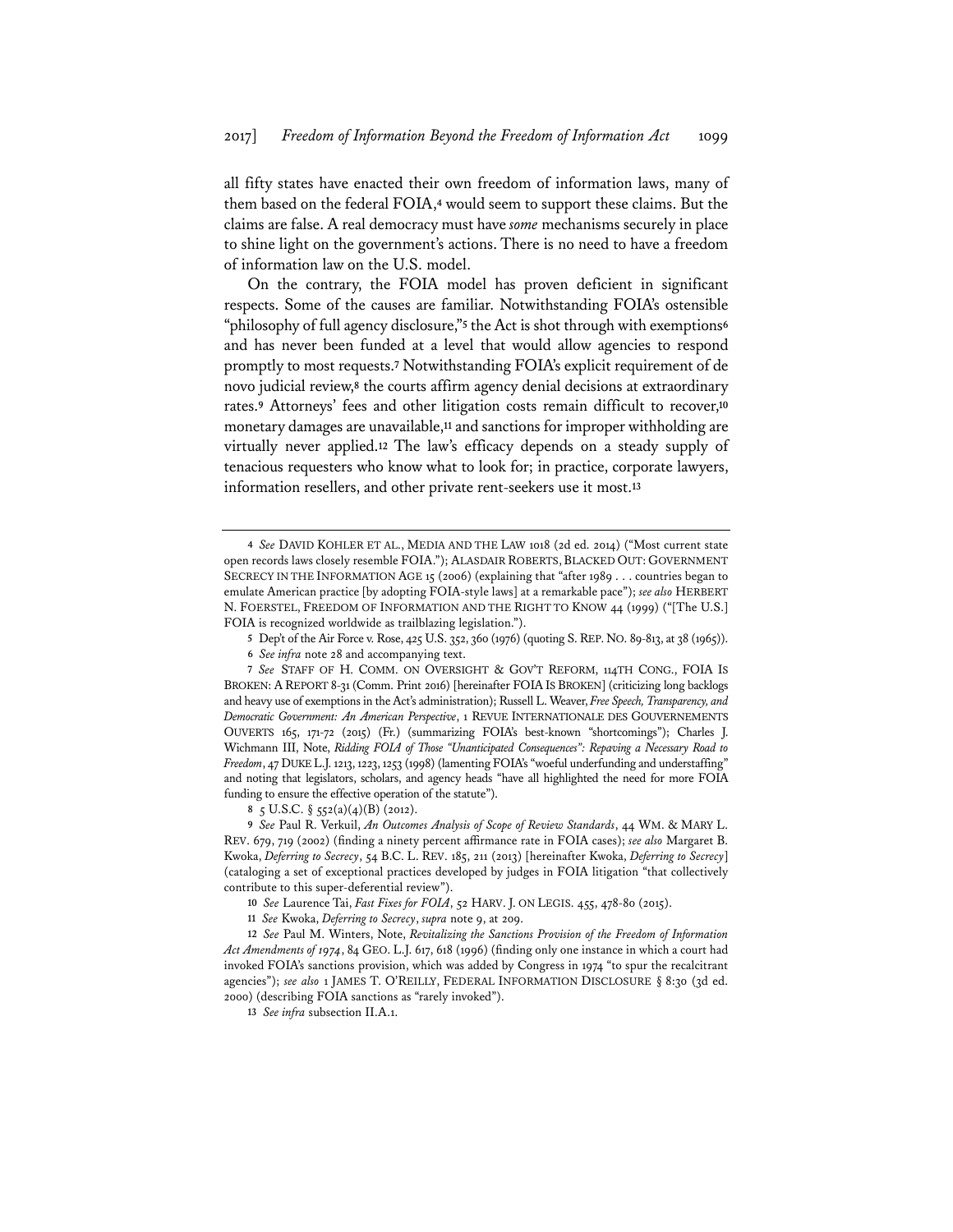Other grounds for concern are somewhat subtler and yet, I believe, even more fundamental. FOIA's extension of access rights to "any person"**<sup>14</sup>** (including legal persons and foreigners**<sup>15</sup>**) makes it an entitlement program with no eligibility criteria. Rationing of benefits occurs de facto, however, through delays and denials that systematically advantage certain classes of requesters. FOIA's reliance on requests is not only "contentious and time-consuming"**<sup>16</sup>** but also establishes nondisclosure as the default norm in the absence of a formal claim for information and a corresponding "record."**<sup>17</sup>** FOIA's focus on domestic policy agencies, meanwhile, ensures that the law is least relevant for the executive branch components that are most opaque. As FOIA was becoming an increasingly vaunted symbol of "the people's right to know" over these past five decades, the amount of national security secret-keeping was only going up and up.**<sup>18</sup>** Those agencies that do have large FOIA practices can expect to be diverted from their mission by tens of thousands of requests each year, along with a steady stream of lawsuits filed by ideologically hostile parties, charges of lackluster implementation, and episodic news stories that draw on the agencies' FOIA disclosures to spotlight alleged incompetence and venality.**<sup>19</sup>**

Compared to the citizen enforcement schemes used in areas such as environmental law or civil rights law, FOIA's structure is substantially more decentralized and individualistic. It attenuates the link between the exercise of private right and vindication of the public good. The result may be the worst of both worlds: all the ad hockery and adversarialism of a "private attorney general" regime without much benefit, if any, in terms of efficient allocation of public resources or enhanced capacity to detect hidden violations of law. Add up these points, and one might find that FOIA ultimately serves to legitimate the lion's share of government secrecy while delegitimating and debilitating government itself.

Our landmark freedom of information legislation can thus be seen as reactionary on two interrelated levels. FOIA is reactionary in a straightforward,

**<sup>14</sup>** 5 U.S.C. § 552(a)(3)(A) (2012).

**<sup>15</sup>** *See* U.S. DEP'T OF JUSTICE, OFFICE OF INFO. POLICY, DEPARTMENT OF JUSTICE GUIDE TO THE FREEDOM OF INFORMATION ACT 40 (2009 ed.) [hereinafter DOJ FOIA GUIDE] ("A FOIA request may be made by 'any person,' a broad term that . . . includes individuals, partnerships, corporations, associations, or public or private organizations other than an agency." (internal brackets and quotation marks omitted)); *id.* at 40 n.88 (noting that, under FOIA, "person" includes noncitizens).

**<sup>16</sup>** Michael Herz, *Law Lags Behind: FOIA and Affirmative Disclosure of Information*, 7 CARDOZO PUB. L. POL'Y & ETHICS J. 577, 585 (2009); *see also id.* (stating that FOIA is "inherently limited by the fact that the requester, by definition, does not know what the agency has and, therefore, does not know what to ask for").

**<sup>17</sup>** *Cf.* Adam M. Samaha, *Government Secrets, Constitutional Law, and Platforms for Judicial Intervention*, 53 UCLA L. REV. 909, 971 (2006) ("[FOIA] is not a freedom of 'information' law. It only reaches agency 'records.'").

**<sup>18</sup>** *See infra* subsection II.A.2.

**<sup>19</sup>** *See infra* Section II.B.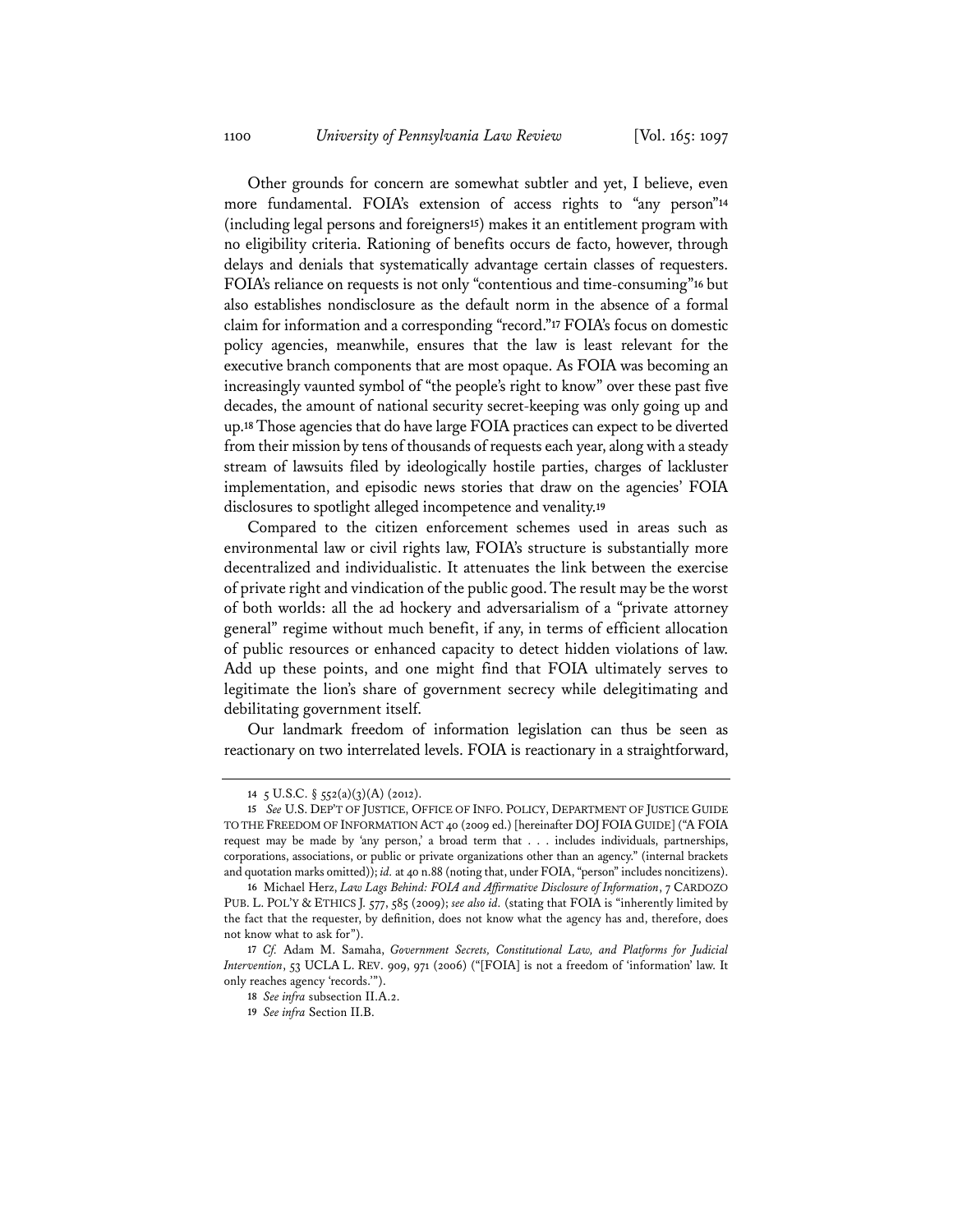procedural sense insofar as disclosure is driven by requests for preexisting records. And partly for this very reason, FOIA is arguably reactionary in a more substantive, political sense insofar as it empowers opponents of regulation, distributes government goods in a regressive fashion, and contributes to a culture of contempt surrounding the domestic policy bureaucracy while insulating the national security state from similar scrutiny.**<sup>20</sup>** For years now, commentators have been asking whether the First Amendment is serving neo-Lochnerian ends**<sup>21</sup>** and whether the international transparency lobby is serving neoliberal ends.**<sup>22</sup>** Analogous questions can fruitfully be asked about FOIA and the global freedom of information (FOI) movement that it has spawned.

Given FOIA's many limitations and drawbacks, a forward-looking legislative approach must do more than refine the Act's request-driven strategy: it must look beyond the FOIA strategy altogether. One alternative model for producing executive branch transparency involves affirmative disclosure requirements, which can be tailored in a variety of ways and enforced by agents such as inspectors general, ombudspersons, and auditors. Another model denies legally binding effect to government policies and decisions that are not publicized in a sufficiently timely manner. A third model employs continuous oversight by congressional bodies. A fourth model looks to whistleblowers and leakers to reveal worrisome activities and dissenting viewpoints.

We have elements of each of these models in the United States. Slowly, incrementally, we have been developing them to compensate in part for the failures of FOIA. But none of these alternatives is as robust as it could be, and

**<sup>20</sup>** The "reactionary" label may strike some readers as polemical. I believe the label is warranted by the way it illuminates the link between the technical structure and the ideological valence of FOIA. As I will try to detail, FOIA's practical effects are not politically neutral and tend to degrade certain progressive features of state and society, with progressivism understood to embrace ideals such as egalitarianism, expertise, and social improvement through government action.

This characterization of FOIA as reactionary, it bears mention, differs from Albert Hirschman's well-known use of the term. *See generally* ALBERT O. HIRSCHMAN, THE RHETORIC OF REACTION: PERVERSITY, FUTILITY, JEOPARDY (1991). Unlike Hirschman, my focus is not on forms of rhetoric but on legal practices that exist within and exacerbate a particular political economy. That said, this Article's rhetorical strategy might itself be read as reactionary in Hirschman's sense, in that the Article questions the first-order benefits and emphasizes the second-order costs of a purportedly progressive measure. When the progressive justifications for a canonical policy no longer hold up, it seems to me that commentators may need to explore arguments that are formally reactionary (while also empirically and institutionally grounded) to make meaningful debate and reform possible again.

**<sup>21</sup>** *See* Jeremy K. Kessler, *The Early Years of First Amendment Lochnerism*, 116 COLUM. L. REV. 1915, 1917-18 nn.4–8 (2016) (collecting sources that suggest the First Amendment has been "hijacked" by antistatist, economically libertarian interests).

**<sup>22</sup>** *See* Clare Birchall, *Transparency, Interrupted: Secrets of the Left*, THEORY,CULTURE & SOC'Y, Dec. 2011, at 60, 65 (reviewing critiques of transparency "for its complicity with neoliberalism" and an ethic of governance that privileges individualism and market functionality over other values); Mark Fenster, *The Transparency Fix: Advocating Legal Rights and Their Alternatives in the Pursuit of a Visible State*, 73 U. PITT. L. REV. 443, 476 n.123 (2012) (collecting sources on "transparency's relationship to global neoliberalism").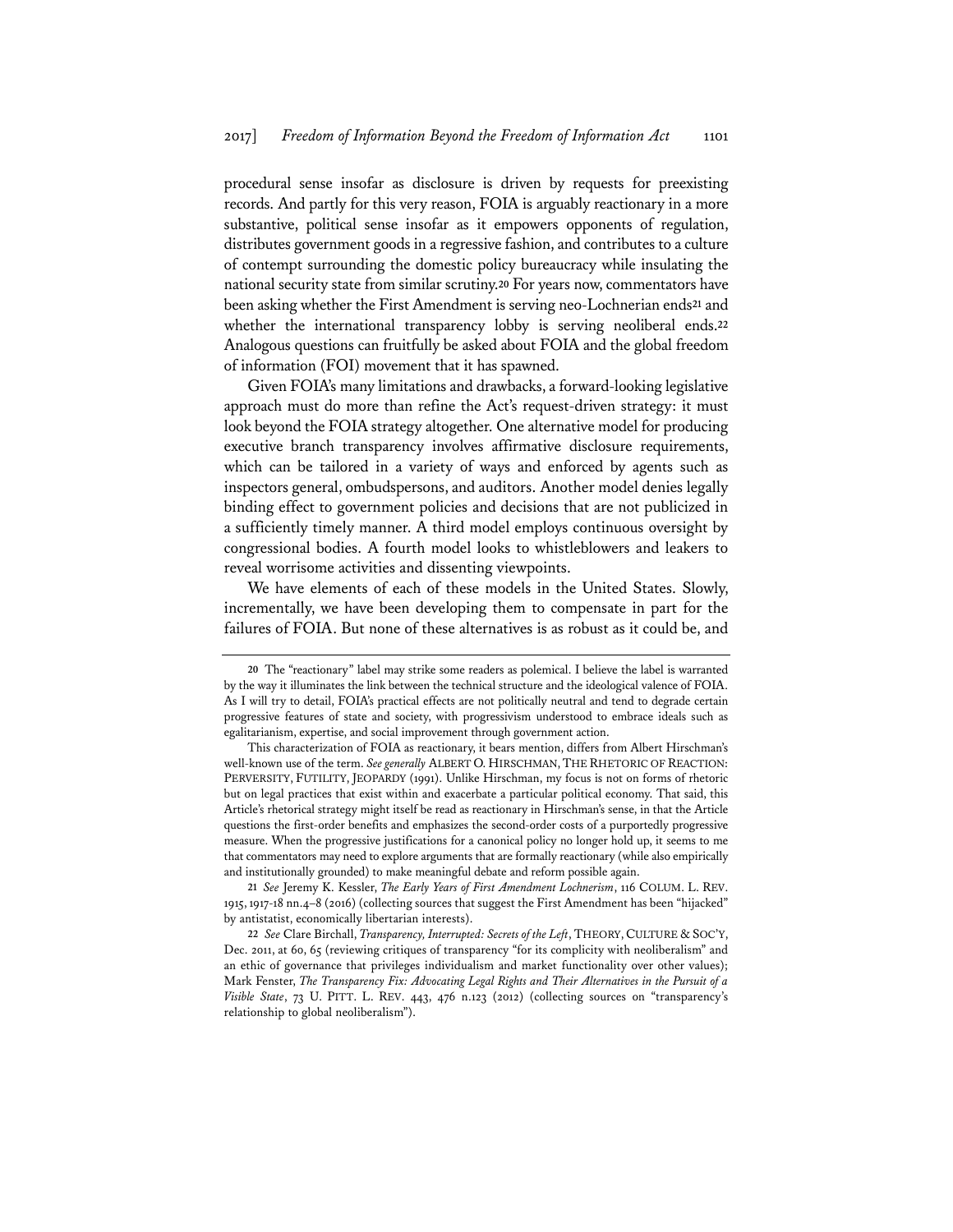our affirmative disclosure norms are especially immature. To make good on the promise of FOIA over the next fifty years of the Act's life,**<sup>23</sup>** this Article submits, we will need to devote greater attention and resources to a range of information-forcing mechanisms. And to enable that shift, a shift away from the traditional FOIA model, we will need to let go of FOIA triumphalism—to stop seeing the law as the indispensable centerpiece of the open government universe, and to start seeing its reactionary elements more clearly.

# I. THE FOIA STRATEGY

To get critical purchase on FOIA, it is important to recognize that the Act embodies one distinctive strategy among many available for promoting government openness and accountability. Without reviewing the development of FOIA in any detail, this Part will sketch the basic components of this strategy in contradistinction to other (nonmutually exclusive) strategies. The immediate goal is to clarify distinctive features of the FOIA system. The broader goal is to clarify the challenge of regulating government transparency by establishing some ideal types.

#### A. *FOIA as a Personal Enforcement Regime*

The engine of the FOIA system is the request for a government record. In contrast to the pre-FOIA Administrative Procedure Act (APA), FOIA allows "any person" to submit a request.**<sup>24</sup>** In contrast to many state FOI laws, FOIA applies only to executive agencies and does not reach Congress, the courts, private entities, or the President's inner circle.**<sup>25</sup>** Following receipt of a written request, agencies must turn over "reasonably describe[d]" records**<sup>26</sup>** promptly—within

**<sup>23</sup>** FOIA was signed into law on July 4, 1966, Freedom of Information Act, Pub. L. No. 89-487, 80 Stat. 250 (1966), and took effect one year later, Pub. L. No. 90-23, § 4, 81 Stat. 54, 56 (1967). This Article was originally drafted in preparation for a conference on FOIA's fiftieth anniversary. *See FOIA@50*, COLUM. L. SCH. (June 13, 2016), http://www.law.columbia.edu/media\_inquiries/news\_events/2016/june 2016/FOIA-at-50 [https://perma.cc/3A3L-5TN6].

**<sup>24</sup>** 5 U.S.C. § 552(a)(3)(A) (2012); *see also* Tara Leigh Grove, *Standing as an Article II Nondelegation Doctrine*, 11 U. PA. J. CONST. L. 781, 828 n.205 (2009) (collecting cases affirming that "FOIA permits any person to request any type of information . . . without demonstrating any distinct interest in or particular need for the material"); Herz, *supra* note 16, at 582-83 (describing the "any person" standard as "a fundamental shift" from the original APA, "which gave wide discretion to agencies to withhold records if the requester was not 'properly and directly concerned'" (quoting Administrative Procedure Act, Pub. L. No. 79-404, § 3(c), 60 Stat. 237, 238 (1946))).

**<sup>25</sup>** *Compare* 1 O'REILLY, *supra* note 12, § 4:5 (reviewing entities excluded from FOIA jurisdiction), *with* RICHARD J. PELTZ-STEELE, THE LAW OF ACCESS TO GOVERNMENT 129 (2012) (observing that most state FOI laws "apply to the legislature itself").

<sup>26 5</sup> U.S.C. §  $52(a)(3)(A)$ . Records must be provided "in any form or format requested . . . if the record is readily reproducible by the agency in that form or format." *Id.* §  $552(a)(3)(B)$ .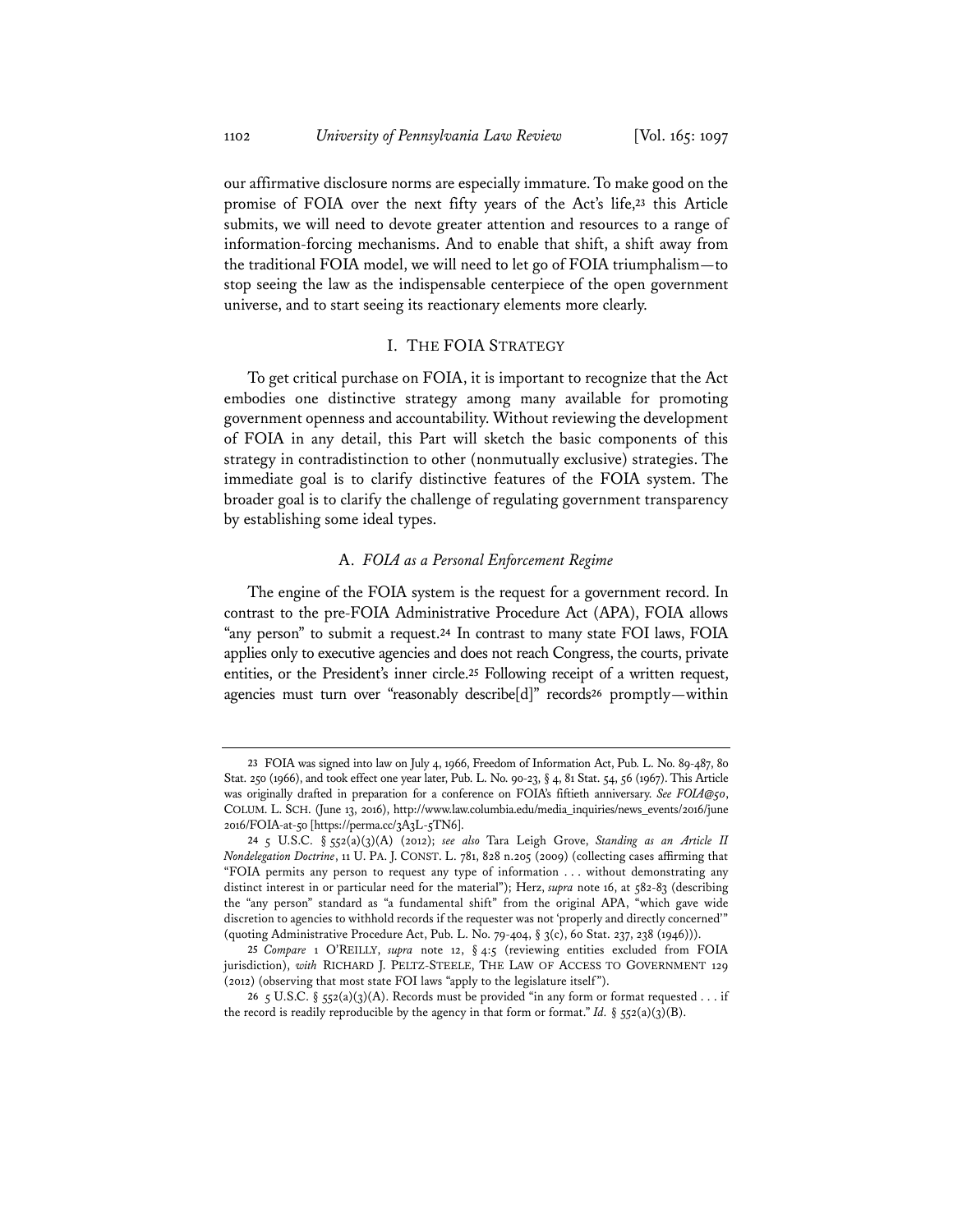twenty working days absent "unusual circumstances"**<sup>27</sup>**—unless the records or portions thereof fall under one of nine enumerated exemptions.**<sup>28</sup>** Adverse determinations are subject to administrative appeal and judicial review.**<sup>29</sup>** The requester has no obligation to explain why she seeks records or to publicize them once obtained, and in practice the overwhelming share of materials obtained through FOIA have not been disseminated to the general public.**<sup>30</sup>** Government transparency is thus framed as an individual right held by the requester alone.

FOIA is sometimes described as a "citizen enforcement" or "private attorney general" regime.**<sup>31</sup>** Like other such regimes, it relies on adversarial legal process, rather than inquisitorial or collaborative methods, to secure public values. Public-oriented inquiries by concerned citizens and their advocates, however, make up only a small fraction of the 700,000-plus FOIA requests submitted each year.**<sup>32</sup>** Studies have consistently shown that the bulk of requests come from businesses seeking to further their own commercial interests by learning about competitors, litigation opponents, or the regulatory environment.**<sup>33</sup>** Beyond businesses and trade groups, other significant classes of FOIA users include individuals seeking records related to their government

**30** Challenging this historic practice, the Obama Administration launched a pilot program in 2015 to assess whether agencies should be required to post FOIA responses online. *See infra* notes 239–242 and accompanying text (discussing the "release to one, release to all" initiative).

**31** *See, e.g.*, *"Preclusion" Doctrines Under the FOIA*, FOIA UPDATE, Summer 1985, at 6, https://www.justice.gov/oip/blog/foia-update-foia-counselor-preclusion-doctrines-under-foia [https://per ma.cc/AMF4-V69U] (noting that "FOIA plaintiffs are often considered as private 'attorneys-general'").

**32** *See* U.S. DEP'T OF JUSTICE, OFFICE OF INFO. & PRIVACY, SUMMARY OF ANNUAL FOIA REPORTS FOR FISCAL YEAR 2015, at 2 (2016) [hereinafter DOJ FY 2015 SUMMARY] (reporting 713,168 FOIA requests received by the federal government in fiscal year 2015).

**33** *See* Margaret B. Kwoka, *FOIA, Inc.*, 65 DUKE L.J. 1361, 1376-81 (2016) [hereinafter Kwoka, *FOIA, Inc.*] (summarizing prior studies and finding that "commercial requests represent the overwhelming majority of all requests received" at the largest FOIA offices for which complete data are available). The corporate skew in FOIA usage is longstanding. *See* Gregory L. Waples, Note, *The Freedom of Information Act: A Seven-Year Assessment*, 74 COLUM. L. REV. 895, 958 (1974) (observing that the "benefits of the Act have inured predominantly to . . . corporation[s] seeking through disclosure an economic, competitive or legal advantage").

**<sup>27</sup>** *Id.* § 552(a)(6).

<sup>28</sup> *Id.* § 552(b)(1)–(9). The exemptions cover records that (1) are classified "in the interest of national defense or foreign policy"; (2) are "related solely to the internal personnel rules and practices of an agency"; (3) are "specifically exempted from disclosure by [another] statute"; (4) are trade secrets or confidential commercial or financial information;  $(5)$  are inter-agency or intraagency memoranda that would be privileged in ordinary litigation; (6) "would constitute a clearly unwarranted invasion of personal privacy" if disclosed; (7) are "compiled for law enforcement purposes" under certain circumstances; (8) are related to examinations of financial institutions; or (9) involve "geological or geophysical information" concerning wells. *Id.*

**<sup>29</sup>** *See id.* §§ 552(a)(4)(B), 552(a)(6)(A), 552(a)(6)(C)(i).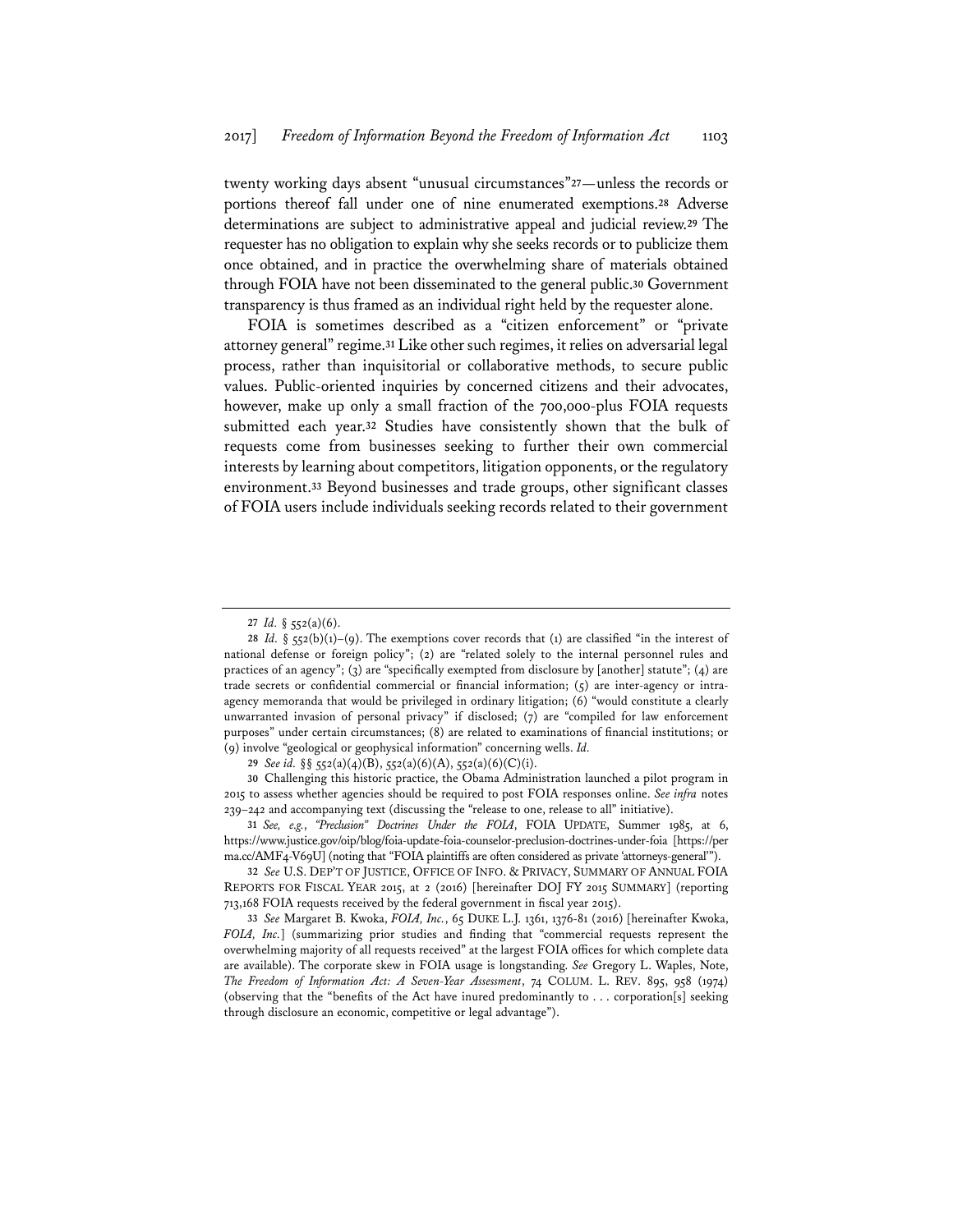benefits or immigration proceedings,**<sup>34</sup>** as well as eccentrics and political opposition researchers who flood the system with repeated requests.**<sup>35</sup>**

"Private attorney general" regimes typically identify some desired end, such as reducing pollution or discrimination, and empower citizens to bring lawsuits in service of that end.**<sup>36</sup>** Yet in the case of FOIA, there is no specific, substantive policy that is being served. The filing of a FOIA request *creates* the legal norm—the obligation to disclose records responsive to that request—which then may be the basis of an enforcement action. Citizen suits regarding the environment or civil rights are meant to vindicate a set of highly reticulated environmental laws and civil rights laws. The only law that FOIA actions vindicate, at least in any direct sense, is the Act's own disclosure requirement. The system of legal entitlements that FOIA creates is so broadly accessible, and potentially so divorced from public policy goals in any given instance, that it seems better characterized not as a private attorney general regime but rather as a personal enforcement regime.

FOIA is strikingly decentralized not only on the requester side but also on the government side. Although the White House issues occasional implementation guidance and may consult with agencies on requests involving "White House equities,"**<sup>37</sup>** the overall degree of FOIA presidentialization is low.**<sup>38</sup>** The Act applies to more than one hundred federal agencies, many of which maintain one or more offices dedicated to processing FOIA requests.**<sup>39</sup>** Chronically

**<sup>34</sup>** *See* Kwoka, *FOIA, Inc.*, *supra* note 33, at 1421 n.412 (discussing the use of FOIA by immigrants in removal proceedings); *see also Frequent Filers: Businesses Make FOIA Their Business*, SOC'Y OF PROF. JOURNALISTS: READING ROOM (July 3, 2006), http://www.spj.org/rrr.asp?ref=31 &t=FOIA [https://perma.cc/PBY7-JKUK] [hereinafter *Frequent Filers*] (indicating that more than 90 percent of the FOIA requests submitted to the Department of Veterans Affairs, the Department of Health and Human Services, and the Social Security Administration "are also filed under the Privacy Act and come from individuals seeking personal records").

**<sup>35</sup>** *See* PETER LEVINE, DEP'T OF DEF., CHIEF FREEDOM OF INFORMATION ACT OFFICER REPORT TO THE DEPARTMENT OF JUSTICE 13 (2016) (complaining that some Defense Department components are "overwhelmed by one or two requesters who try to monopolize the system by filing a large number of requests"); Bruce E. Cain, *Yes, American Government Is Too Open*, 29 GOVERNANCE 295, 296-97 (2016) ("Opposition researchers routinely use [FOIA] requests to gather information about opposing candidates."); Michael Doyle, *Missed Information: The Reporting Tool That Reporters Don't Use*, WASH. MONTHLY, May 2000, at 38, 38 (reporting that "[t]he National Security Agency has received more requests for information about UFOs than for any topic from reporters" and that "[t]he apparent 1998 champion for aggressively filing FOIA requests across multiple federal agencies was . . . a political operative seeking dirt on an opponent").

**<sup>36</sup>** *See generally* Stephen B. Burbank et al., *Private Enforcement*, 17 LEWIS & CLARK L. REV. 637 (2013) (reviewing private enforcement mechanisms).

**<sup>37</sup>** *See generally* Mark J. Rozell & Daniel Z. Epstein, *White House Equities: The New Executive Privilege*, 45 PRESIDENTIAL STUD. Q. 382 (2015) (chronicling and critiquing the rise of this practice).

**<sup>38</sup>** *Cf.* Elena Kagan, *Presidential Administration*, 114 HARV. L. REV. 2246, 2252, 2383 (2001) (identifying a general trend toward the "presidentialization of administration").

**<sup>39</sup>** For the full list of agencies, see *Make a Request*, FOIA.GOV, https://www.foia.gov/report-make request.html [https://perma.cc/H4MJ-K3VW] (last updated Feb. 2011). Within larger agencies, FOIA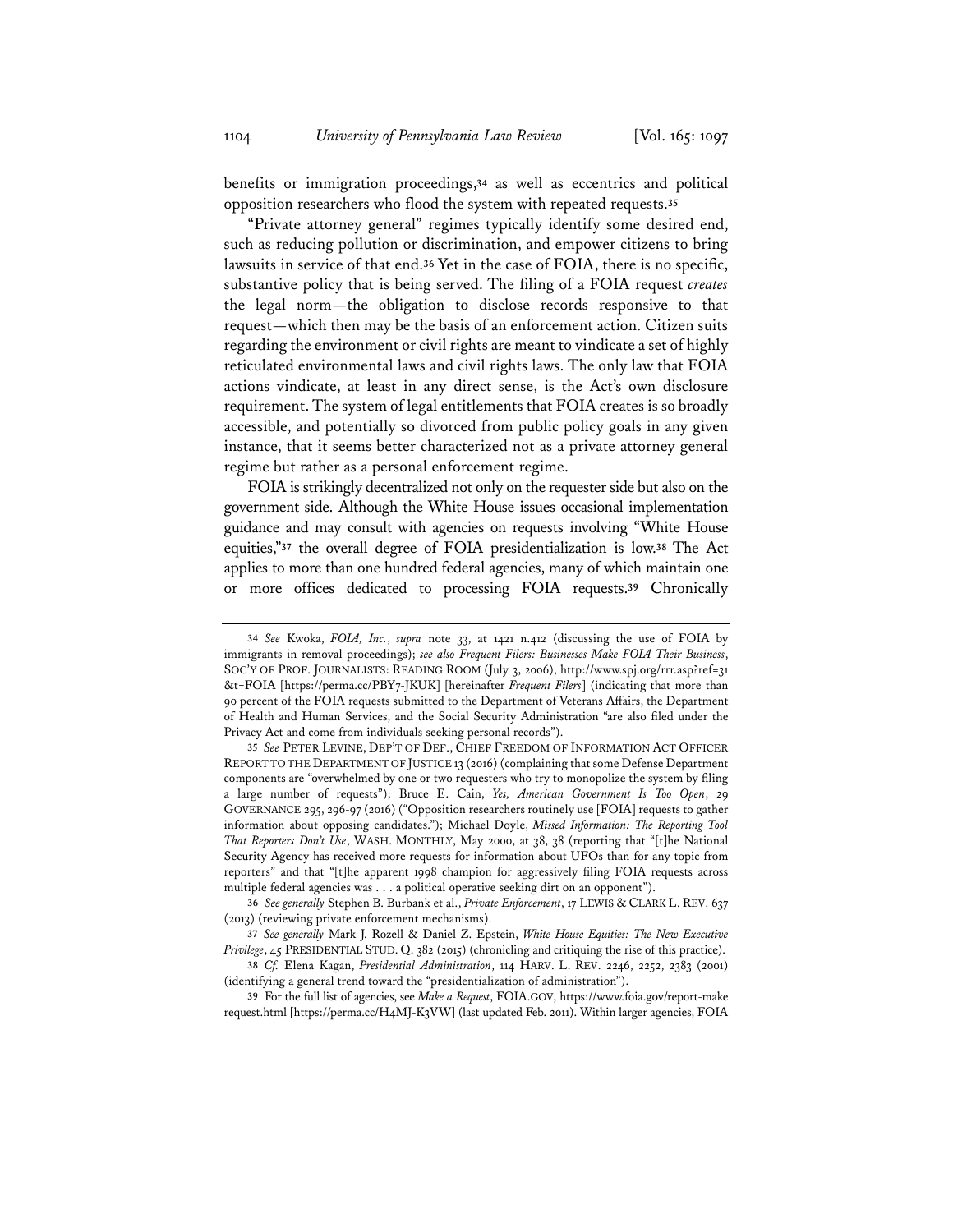underfunded and historically low-status,**<sup>40</sup>** these offices together employ over 4000 civil servants.**<sup>41</sup>** Many thousands of other executive branch employees, as well as contractors, assist with FOIA matters on a part-time basis.**<sup>42</sup>** The Department of Justice (DOJ) provides litigation support and coordinates interagency FOIA practice to a modest extent.**<sup>43</sup>** The Office of Government Information Services (OGIS), created by statute in 2007 and located within the National Archives and Records Administration (NARA),**<sup>44</sup>** now supplies an additional coordination mechanism along with mediation services.**<sup>45</sup>** OGIS, however, has minimal coercive authority**<sup>46</sup>** and fewer than a dozen employees at this writing.**<sup>47</sup>** Congress had considered creating an agency-wide "FOI Ombudsman" or "FOI Commission" when overhauling FOIA in 1974, but the reform was viewed as too "major" at the time.**<sup>48</sup>**

Over the past quarter-century, the FOIA strategy has swept the globe. Spurred by an international right-to-know movement, the majority of the world's

**48** 1 O'REILLY, *supra* note 12, § 3:7.

processing is often spread across multiple components or program offices. *See* Edward A. Tomlinson, *Use of the Freedom of Information Act for Discovery Purposes*, 43 MD. L. REV. 119, 133 (1984) (calling attention to "the highly decentralized nature of most agency FOIA operations").

**<sup>40</sup>** *See, e.g.*, Kathryn M. Braeman, *Overview of FOIA Administration in Government*, 34 ADMIN. L.REV. 111, 112 (1982) (stating that "in many cases [FOIA] work is assigned to the new kid on the block" and that, "[o]f course, there is a perception . . . that this is mere clerical work"). The Office of Personnel Management created a distinct job category for FOIA professionals in 2012, forty-six years after the statute's enactment. *See OPM Establishes a New Occupational Series for FOIA and Privacy Act Professionals*, U.S. DEP'T JUST.: OFF. INFO. POL'Y (Apr. 23, 2012), https://www.justice.gov/oip/blog/opm-est ablishes-new-occupational-series-foia-and-privacy-act-professionals [https://perma.cc/543A-RZBD].

**<sup>41</sup>** DOJ FY 2015 SUMMARY, *supra* note 32, at 20.

**<sup>42</sup>** On the growing use of contract workers in FOIA administration, see Clara Hogan, *The Outsourcing of Federal FOIA Services*, NEWS MEDIA & L., Summer 2011, at 21. On the role of non-FOIA personnel, see *infra* notes 156–162 and accompanying text.

**<sup>43</sup>** *See generally* Jefferey M. Sellers, Note, *Public Enforcement of the Freedom of Information Act*, 2 YALE L. & POL'Y REV. 78, 84-119 (1983) (tracing the evolution of "public enforcement" mechanisms for FOIA and describing DOJ as "the closest to a 'lead agency' in administering the Act").

**<sup>44</sup>** *See* OPEN Government Act of 2007, Pub. L. No. 110-175, § 10, 121 Stat. 2524, 2529 (codified at  $\zeta$  U.S.C.  $\S$   $\zeta$   $\zeta$ 2(h) (2012)).

**<sup>45</sup>** *See* 5 U.S.C. § 552(h)(3) (2012) (authorizing OGIS to "issue advisory opinions" and "to resolve disputes between persons making requests . . . and administrative agencies as a non-exclusive alternative to litigation").

**<sup>46</sup>** *See* Mark Fenster, *The Informational Ombudsman: Fixing Open Government by Institutional Design*, 1 REVUE INTERNATIONALE DES GOUVERNEMENTS OUVERTS 275, 293 (2015) (Fr.) ("OGIS has almost no power, . . . as open government advocates frequently note and complain.").

**<sup>47</sup>** *See OGIS Contact Information*, OFF. GOV'T INFO. SERVICES, https://ogis.archives.gov /about-ogis/contact-information.htm [https://perma.cc/HW3Z-ALAQ] (listing eight OGIS staff as of February 18, 2017); *see also* David Cuillier, *FOI Toolbox: Get Help from FOIA Ombudsman*, QUILL, Oct. 2010, at 27 (criticizing OGIS's small staff size). The recently enacted FOIA Improvement Act of 2016, Pub. L. No. 114-185, 130 Stat. 538, modestly strengthens OGIS's role, among other reforms, but it authorizes no new resources for implementation. *See OIP Summary of the FOIA Improvement Act of 2016*, U.S. DEP'T JUST.: OFF. OF INFO. POL'Y, https://www.justice.gov/oip/oip-summaryfoia-improvement-act-2016 [https://perma.cc/6344-2Y2L] (last updated Aug. 17, 2016).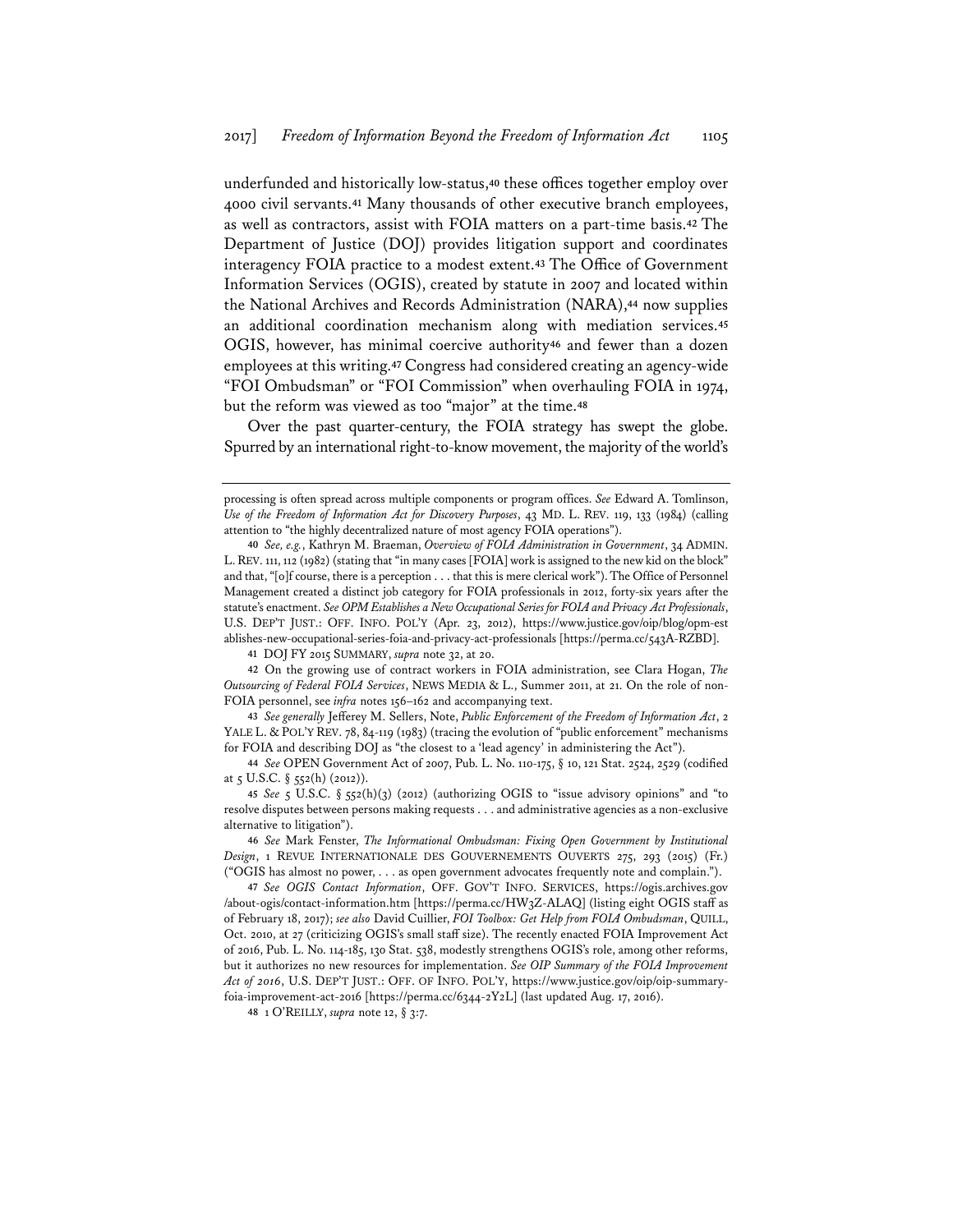countries, and virtually all of the wealthier countries, have adopted laws that replicate FOIA's basic features, including the focus on official records; affordance of access rights to any individual or association;reliance on private requests to trigger disclosure obligations; independent or quasi-independent review of denial decisions; and exemptions for the protection of national security, public safety, personal privacy, commercial secrets, and internal deliberations.**<sup>49</sup>** A "super-statute" at home,**<sup>50</sup>** FOIA has become one of the United States' leading legal exports abroad.

Within the general FOIA framework, countless permutations are possible. Congress has revised FOIA numerous times,**<sup>51</sup>** and scholars have suggested many additional reforms, from increased user fees**<sup>52</sup>** to stronger prioritization of media requesters**<sup>53</sup>** to the creation of a more powerful centralized oversight body comparable to Mexico's Institute for Access to Information and Data Protection.**<sup>54</sup>** Some of these reforms could have significant consequences. Yet, if it is important to avoid oversimplifying the FOIA strategy and to recognize the possibilities for internal variation, it is also important to avoid overlooking—and

**50** David E. Pozen, *Deep Secrecy*, 62 STAN. L. REV. 257, 314 n.204 (2010).

**51** *See* Tai, *supra* note 10, at 456-57 ("In the aggregate, amendments to FOIA have been far more extensive than all the amendments to the other APA sections combined . . . .").

**52** *See, e.g.*, *id.* at 483-88.

**53** *See, e.g.*, Erin C. Carroll, *Protecting the Watchdog: Using the Freedom of Information Act to Preference the Press*, 2016 UTAH L. REV. 193.

**<sup>49</sup>** *See* DAVID BANISAR, PRIVACY INT'L, FREEDOM OF INFORMATION AROUND THE WORLD 2006, at 20-26 (2006) (describing "[c]ommon [f]eatures of FOI laws"); Colin J. Bennett, *Understanding Ripple Effects: The Cross-National Adoption of Policy Instruments for Bureaucratic Accountability*, 10 GOVERNANCE 213, 217 (1997) (noting "a remarkable degree of cross-national similarity between FOI laws," with "differences center[ing] on relatively tangential issues"); James T. O'Reilly, *"Access to Records" Versus "Access to Evil:" Should Disclosure Laws Consider Motives as a Barrier to Records Release?*, 12 KAN.J.L. & PUB. POL'Y 559, 562 (2002) (explaining that "most other nations [have] followed the template of the U.S. FOIA in allowing the unqualified term 'any person[]'"); *see also* John M. Ackerman & Irma E. Sandoval-Ballesteros, *The Global Explosion of Freedom of Information Laws*, 58 ADMIN. L. REV. 85, 99-115 (2006) (cataloging and comparing national FOI laws); Greg Michener, *FOI Laws Around the World*, J. DEMOCRACY, Apr. 2011, at 145, 146 (chronicling the "rapid diffusion" of FOI laws since 1990). Before it went global, the FOIA strategy had already swept the United States. *See* Roger A. Nowadzky, *A Comparative Analysis of Public Records Statutes*, 28 URB. L. 65, 65-66 (1996) (explaining that the enactment of FOIA prompted "each of the fifty states not already having an open records statute [to] adopt[] its own version"). In 2009, the world's first FOI treaty of general subject matter, which tracks the U.S. FOIA on numerous dimensions, was adopted by the Council of Europe. Council of Europe Convention on Access to Official Documents, June 18, 2009, C.E.T.S. No. 205, https://rm.coe.int/Co ERMPublicCommonSearchServices/DisplayDCTMContent?documentId=0900001680084826 [https: //perma.cc/U8J6-QWAA].

**<sup>54</sup>** *See, e.g.*, Julia Collins, *Is Mexico Doing a Better Job with Access to Information and Transparency than the US?—At Least on the National Level*, NAT'L SEC. ARCHIVE: UNREDACTED (Oct. 23, 2012), https://nsarchive.wordpress.com/2012/10/23/is-mexico-doing-a-better-job-with-access-to-information-and -transparency-than-the-us-at-least-on-the-national-level [https://perma.cc/FP6U-HJXS] (quoting Tom Blanton, Director of the National Security Archive, for the view that Mexico's FOI law has become the "global Gold standard").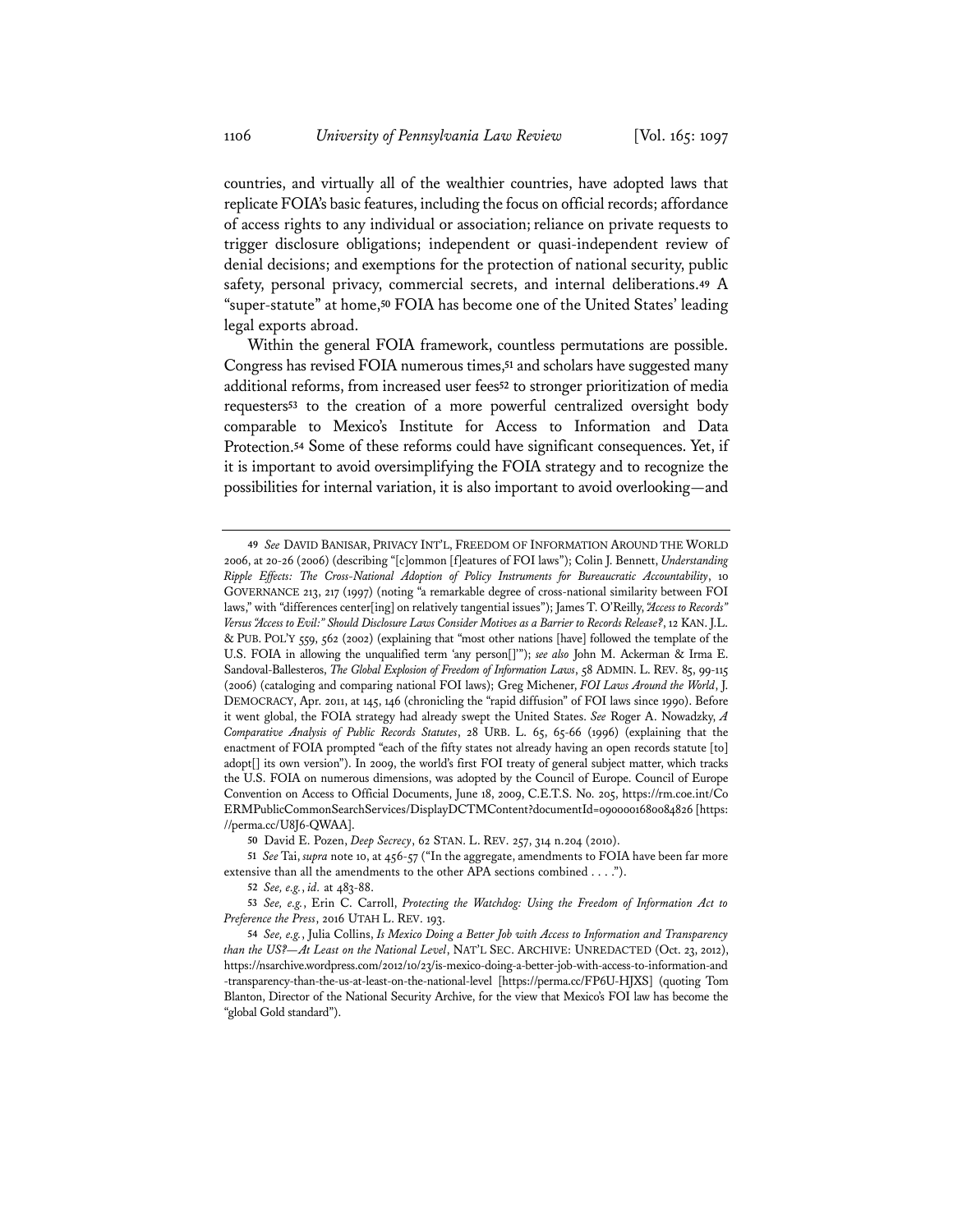naturalizing—the core elements of FOI laws that do *not* vary across jurisdictions. These elements, as this Article will argue, are neither politically neutral nor practically necessary and are far from an unalloyed good for public values.

# B. *Other Regulatory Models*

An array of strategies for opening up government have emerged in recent decades and, in many jurisdictions, both complement and compete with the FOIA strategy. The critical question for legal designers, accordingly, is not whether any given FOI policy is working well (however this is defined and assessed). The critical question is whether the overall mix of openness policies is working well. To fixate on the performance of a FOI law alone is to risk missing the forest for the trees and committing a fallacy of composition.**<sup>55</sup>**

At the U.S. federal level, at least four other legislative models for eliciting executive branch transparency warrant mention. Part IV returns to these models and asks how affirmative disclosure, in particular, might be strengthened in light of FOIA's failings. For present purposes, the important thing to see is simply that these models exist—and that assessments of FOIA therefore must not be made in a vacuum, but rather in light of feasible alternative approaches that are already to some extent in place.

#### 1. Affirmative Disclosure

Instead of delegating the authority to request records to an open-ended set of future parties, the legislature can instruct the executive to publicize certain categories of information in a certain manner and pursuant to a certain timeline. Such instructions are sometimes referred to as affirmative disclosure rules. Under a command-and-control version of this model, the legislature dictates at Time One which classes of information must be made public. "New governance"-style variants may allow for more fluid or deliberative assessments as to what must be revealed.

FOIA itself has come to incorporate several affirmative disclosure requirements. Since the start, Congress has directed agencies to make publicly available certain items of general interest, including final opinions and orders, statements of policy, and interpretive rules.**<sup>56</sup>** In the Electronic Freedom of Information Act Amendments of 1996 (E-FOIA), Congress went further and linked an ongoing affirmative disclosure obligation to the request-and-respond system, requiring that agencies post online records that have already been

**<sup>55</sup>** *Cf.* Adrian Vermeule, *The Supreme Court, 2008 Term—Foreword: System Effects and the Constitution*, 123 HARV. L. REV. 4, 8 (2009) (defining the fallacy of composition as "the assumption that what is true of the members must also be true of the aggregate").

**<sup>56</sup>** 5 U.S.C. § 552(a)(1) (2012).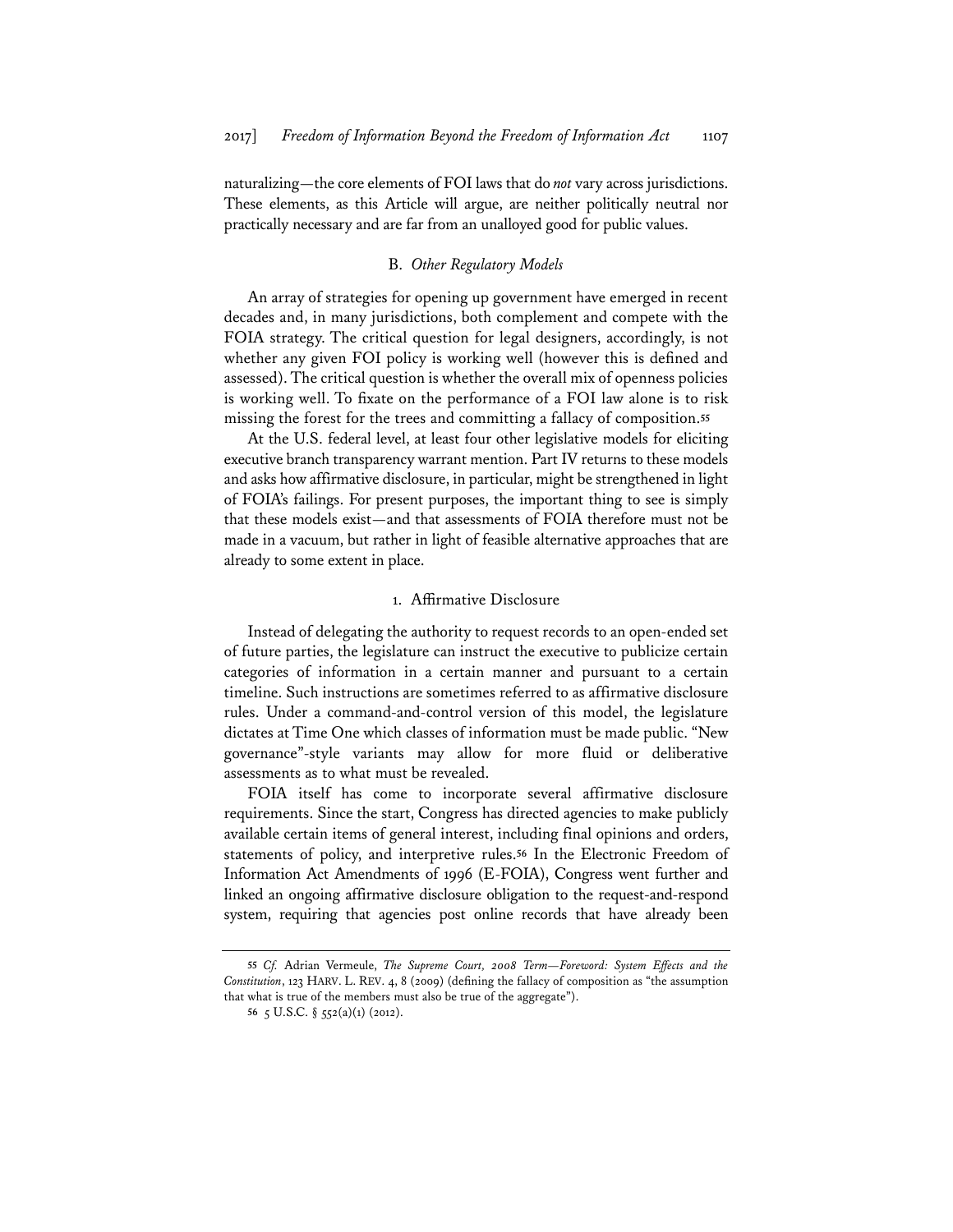released to a requester and that are likely to be requested repeatedly in the future.**<sup>57</sup>** These requirements, however, are said to be "widely ignored,"**<sup>58</sup>** and affirmative disclosure is still seen by many as a "backwater, drab corner" of FOIA activity**<sup>59</sup>**—and of administrative law more broadly**<sup>60</sup>**—as compared to requests for documents.

# 2. Conditioning Legal Effect on Prior Publication

Another model of regulating executive branch transparency, and one that is relatively simple to operationalize, works by denying legal effect to policies and decisions that are not disclosed with sufficient notice to affected parties. Whereas affirmative disclosure requirements seek to anticipate and specify ex ante the set of agency behaviors that ought to be revealed, this model focuses on the ex post consequences of withholding. It does not similarly ensure a steady flow of information from the government to the public, but it reduces the burden on legislative drafters to delineate access rights and responsibilities.

FOIA incorporates elements of this model, too. One section provides that no person may "be required to resort to, or be adversely affected by, a matter required to be published in the *Federal Register* and not so published."**<sup>61</sup>** Another section prevents agencies from using a "final order, opinion, statement of policy, interpretation, or staff manual or instruction . . . against a party" if the item has not been published or otherwise made available to the party.**<sup>62</sup>** Some have criticized this language for not going far enough—effectively exempting many national security directives and opinions**<sup>63</sup>** and allowing agency regulations to

**<sup>57</sup>** Pub. L. No. 104-231, § 4, 110 Stat. 3048, 3049 (1996) (codified at 5 U.S.C. § 552(a)(2) (2012)); *see also* Herz, *supra* note 16, at 586-91 (reviewing the 1996 reform); *infra* notes 304–329 and accompanying text (discussing subsequent affirmative disclosure developments). FOIA has always permitted, but not required, the proactive posting of other information.

**<sup>58</sup>** MARC A. FRANKLIN ET AL., MASS MEDIA LAW 514 (8th ed. 2011); *see also id.* (discussing a 2007 study finding that "only 21 per cent of the agencies had complied with requirements that they post on their Web sites basic information such as opinions, orders, policy statements, and rules interpretations"); PELTZ-STEELE, *supra* note 25, at 384 ("[M]any a federal agency has failed to comply fully with E-FOIA requirements . . . ."); David C. Vladeck, *Information Access—Surveying the Current Legal Landscape of Federal Right-to-Know Laws*, 86 TEX. L. REV. 1787, 1789 (2008) ("[A]gencies have by-and-large failed to comply with EFOIA's affirmative disclosure mandate, and thus FOIA remains predominantly a requester-driven statute." (citation omitted)).

**<sup>59</sup>** 1 O'REILLY, *supra* note 12, § 6:1.

**<sup>60</sup>** *See, e.g.*, Herz, *supra* note 16, at 591-96 (cataloging recent laws that "promote the movement of [agency] information online," but concluding that they "fail[] in fact to impose additional requirements for affirmative disclosure").

**<sup>61</sup>** 5 U.S.C. § 552(a)(1) (2012).

**<sup>62</sup>** *Id.* § 552(a)(2).

**<sup>63</sup>** *See, e.g.*, ELIZABETH GOITEIN, BRENNAN CTR. FOR JUSTICE, THE NEW ERA OF SECRET LAW 34 (2016) ("Most administrations have issued national security directives in the dozens if not hundreds, and the contents of most of these remained classified for years or decades (with some remaining secret to this day).").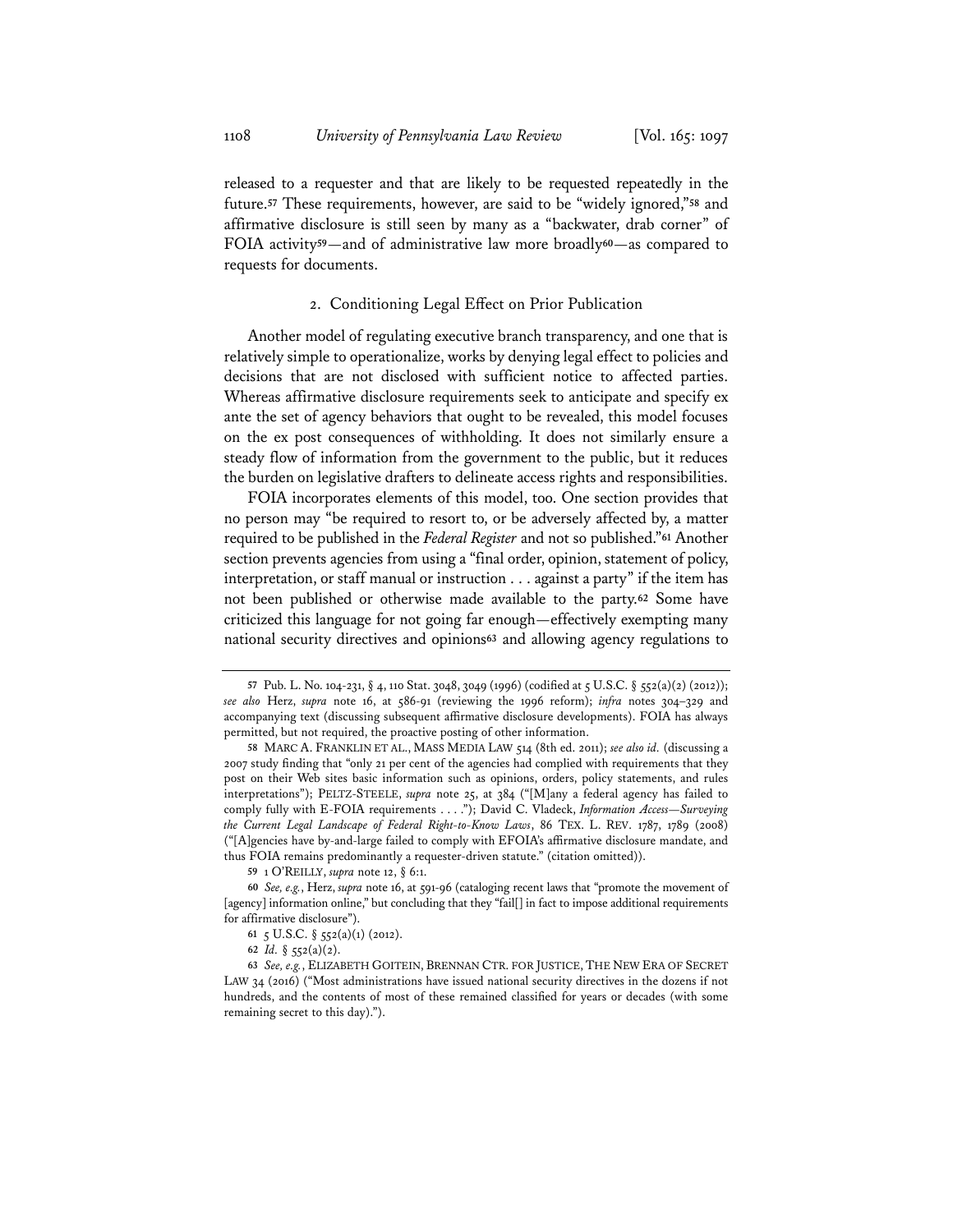incorporate by reference privately developed standards that can be expensive to access.<sup>64</sup> Their limitations notwithstanding, these provisions of 5 U.S.C. § 552 reflect a general congressional purpose, and a distinct instrumental strategy, to prompt "disclosure of documents which have the force and effect of law."**<sup>65</sup>**

# 3. Whistleblowing and Leaking

Beyond agencies' official records and representations, a legislature can seek to foster transparency through the unofficial disclosures of individual executive branch employees. "Whistleblower protection" statutes supply channels of communication through which these employees may reveal—typically to a specified executive body or congressional committee—potentially unlawful, wasteful, or otherwise troubling organizational behaviors without suffering certain adverse consequences. Beginning in earnest during the 1970s, Congress has enacted many whistleblower protection statutes that apply to federal government personnel,**<sup>66</sup>** although their effectiveness has been called into question.**<sup>67</sup>**

Outside the channels of communication designated by these laws, executive branch actors also divulge information that has not been officially approved for release in more or less clandestine exchanges with journalists and other audiences. Such "leaking" takes a wide variety of forms and, unlike whistleblowing, is at least as likely to be practiced by calculating political appointees as by concerned civil servants.**<sup>68</sup>** Media outlets facilitate the flow of unauthorized and quasi-authorized disclosures by soliciting them, calling attention to their content, protecting their sources, and protesting their punishment. Even when the legislature declines to extend statutory protections

**<sup>64</sup>** *See, e.g.*, Peter L. Strauss, *Private Standards Organizations and Public Law*, 22 WM. & MARY BILL RTS. J. 497, 526 & *passim* (2013) (examining the widespread agency practice of incorporating by reference "voluntary consensus standards," which are not made public and therefore "confer on private parties the power to place a monopoly price on access to knowledge of one's legal obligations").

**<sup>65</sup>** Tereshchuk v. Bureau of Prisons, 67 F. Supp. 3d 441, 456 (D.D.C. 2014).

**<sup>66</sup>** *See* JON O. SHIMABUKURO ET AL., CONG. RESEARCH SERV., R43045, SURVEY OF FEDERAL WHISTLEBLOWER AND ANTI-RETALIATION LAWS *passim* (2013) (collecting statutes); *see also* Shawn Marie Boyne, *Whistleblowing*, 62 AM. J. COMP. L. 425, 428 (2014) ("Outside the national security employment sector, the breadth and depth of whistleblower protections in the United States has grown exponentially since the Watergate era.").

**<sup>67</sup>** *See, e.g.*, Shelley L. Peffer et al., *Whistle Where You Work? The Ineffectiveness of the Federal Whistleblower Protection Act of 1989 and the Promise of the Whistleblower Protection Enhancement Act of 2012*, 35 REV. PUB. PERSONNEL ADMIN. 70, 74-80 (2015) (finding, consistent with prior research, that the Whistleblower Protection Act of 1989 fails to protect most federal government employees and suggesting that the Whistleblower Protection Enhancement Act of 2012 is unlikely to cure these defects). Whistleblower protections are especially limited in the area of national security. *See* David E. Pozen, *The Leaky Leviathan: Why the Government Condemns and Condones Unlawful Disclosures of Information*, 127 HARV. L. REV. 512, 527 (2013) [hereinafter Pozen, *Leaky Leviathan*] (explaining that such laws "play a marginal role" in the national security context).

**<sup>68</sup>** *See* Pozen, *Leaky Leviathan*, *supra* note 67, at 528-34, 559-79 (describing leaking practices).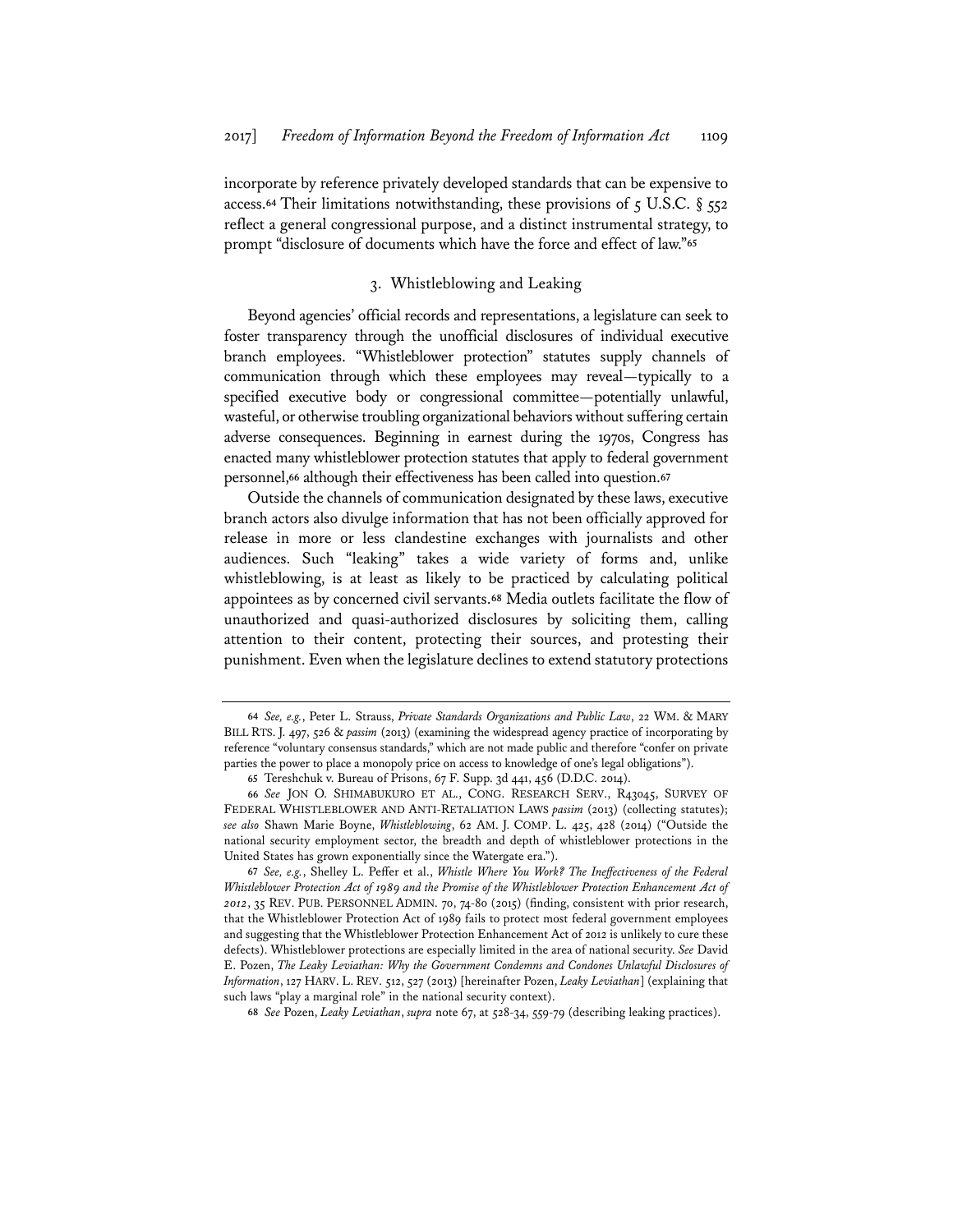to such disclosures (and thereby convert them into whistleblowing), individual legislators and their aides may stimulate leak culture by doing the same.

# 4. Congressional Monitoring

Finally, the classic model for securing executive branch transparency and accountability in the United States looks to Congress to investigate and respond to the executive's activities. Such monitoring may occur in a "fire alarm" fashion, whereby third parties alert Congress to issues that demand attention. Or it may occur in a more continuous "police patrol" fashion, through committee hearings, reporting requirements, Government Accountability Office (GAO) audits, and other mechanisms that do not necessarily require a pulled alarm.**<sup>69</sup>** Congress today has at its disposal a vast array of formal and informal oversight tools,**<sup>70</sup>** some of which (for example, open hearings and unrestricted GAO reports) directly generate public commentary, and some of which (for example, closed hearings and agency site visits) do not. Once legislators have acquired information about the executive, the Constitution's Speech or Debate Clause insulates them from civil or criminal liability for disclosures made in Congress.**<sup>71</sup>**

The executive branch's implementation of FOIA is itself monitored by Congress in a police patrol manner, assisted by the statutory requirement that each agency publish an annual report compiling aggregate statistics about its processing of requests.**<sup>72</sup>** Of greater consequence, the use of FOIA by citizens, interest groups, and journalists contributes—along with leaking and whistleblowing—to fire alarm oversight by exposing agency behaviors that might not otherwise have piqued legislative interest.**<sup>73</sup>** Justice Scalia missed this

**<sup>69</sup>** *See generally* Mathew D. McCubbins & Thomas Schwartz, *Congressional Oversight Overlooked: Police Patrols Versus Fire Alarms*, 28 AM. J. POL. SCI. 165 (1984) (distinguishing between these two forms of oversight).

**<sup>70</sup>** *See* Jack M. Beermann, *Congressional Administration*, 43 SAN DIEGO L. REV. 61, 69-144 (2006) (cataloging tools used by Congress to supervise the execution of its laws).

**<sup>71</sup>** U.S. CONST. art. I, § 6, cl. 1 ("[F]or any Speech or Debate in either House, [Senators and Representatives] shall not be questioned in any other Place."); *see also* Josh Chafetz, *Congress's Constitution*, 160 U. PA. L. REV. 715, 742-53 (2012) (analyzing the Speech or Debate Clause as a structural check on executive branch secrecy).

**<sup>72</sup>** 5 U.S.C. § 552(e) (2012).

**<sup>73</sup>** Although it does not reference FOIA specifically, McCubbins and Schwartz's canonical article suggests that fire alarm oversight may be facilitated by laws that "afford citizens and interest groups access to information." McCubbins & Schwartz, *supra* note 69, at 166; *see also* Michael A. Fitts, *The Foibles of Formalism: Applying a Political "Transaction Cost" Analysis to Separation of Powers*, 47 CASE W. RES. L. REV. 1643, 1648 (1997) (referring to FOIA as a "fire alarm rule[]"); Ben Worthy, *Access to Information in the UK and India*, 1 REVUE INTERNATIONALE DES GOUVERNEMENTS OUVERTS 203, 220 (2015) (Fr.) (contending that FOI laws in India and the United Kingdom work "as a crowd-sourced 'fire alarm'"). For an illustration of this phenomenon, see Paul Nussbaum, *Specter Seeks Funds to Fix Bridges*, PHILA. INQUIRER, Sept. 22, 2009, at B1, which describes a request by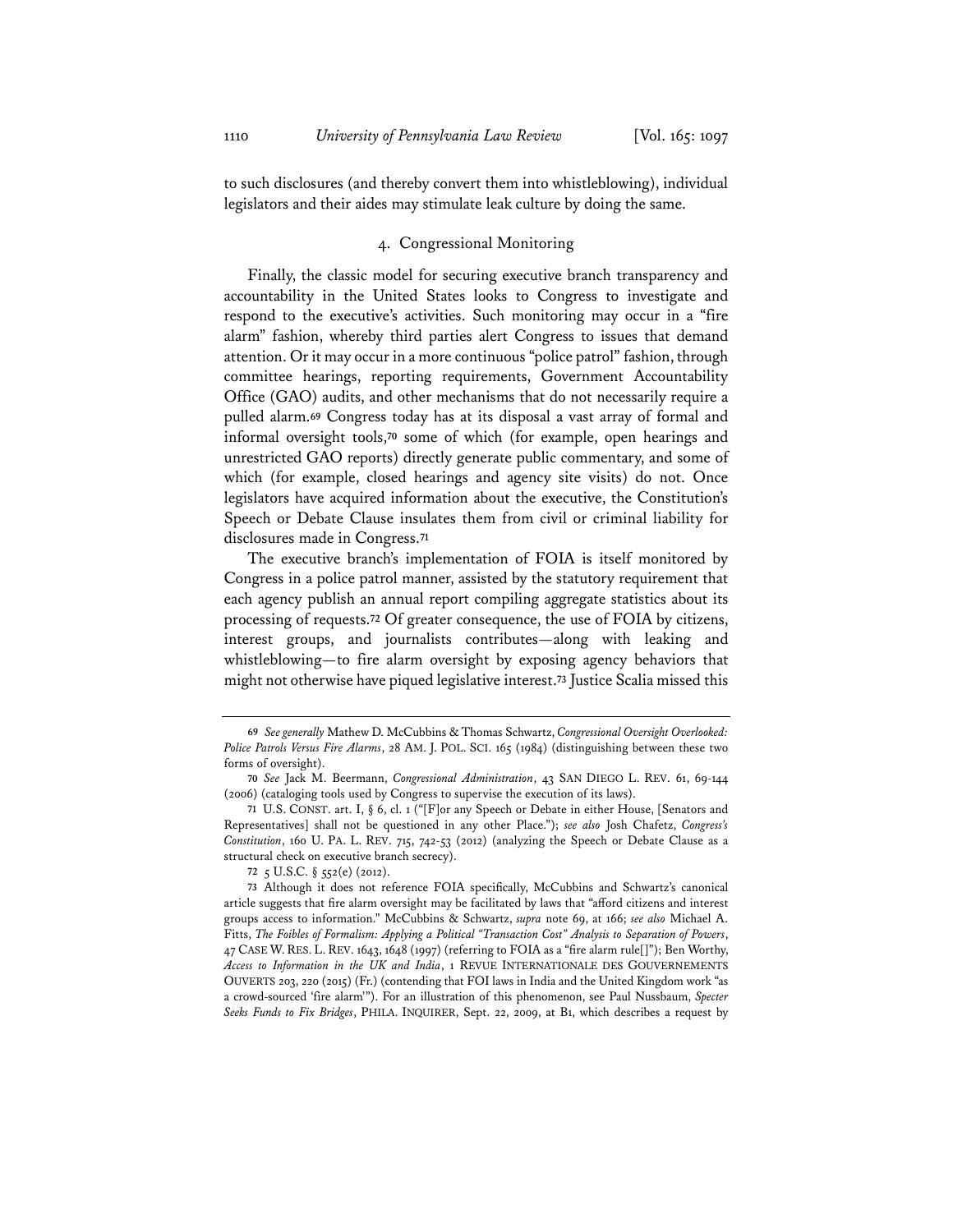point in his famous critique of FOIA as "do-it-yourself oversight by the public and . . . the press," which he contrasted with "institutionalized checks and balances."**<sup>74</sup>** FOIA enables both popular *and* legislative scrutiny; the former may be a goad to the latter. The extent to which FOIA advances congressional monitoring of the executive is open to question, however, and to my knowledge has never been studied. In subsection II.A.2 and Section III.B, I will consider the possibility that Justice Scalia may have been fundamentally correct in intimating that FOIA would tend to undermine, rather than fortify, congressional power.

#### II. FOIA AND THE JANUS-FACED STATE

The modern American state, according to historian Ira Katznelson, is Janus-faced.**<sup>75</sup>** On the one side, facing inward, it looks highly constrained, process-oriented, clientelistic, and deferential to business interests. On the other side, facing outward, it looks highly efficacious, strong-willed, interventionist, and eager to do battle with enemies. The New Deal's accommodation of southern racial and economic hierarchies bequeathed to us "both a 'state of procedures,' in which public institutions are too weak to check private economic power, and a 'crusading state,' in which public institutions dole out overwhelming violence with little democratic oversight."**<sup>76</sup>**

FOIA, this Part will suggest, both reflects and reinforces this "strangely schizophrenic"**<sup>77</sup>** equilibrium. "[V]iewed by many as one of the crown jewels of liberalism,"**<sup>78</sup>** the Act has proven a regressive tool that serves corporate and "crusading" agendas while hobbling relatively visible efforts to regulate health, safety, the economy, the environment, and civil rights. FOIA does the least work where it is most needed and, at least from a normative standpoint that values effective and egalitarian governance above transparency per se, does too much work everywhere else. Other legislative strategies for securing executive branch information, moreover, do not suffer from the same pathologies. If these claims are correct to any significant degree, then open government advocates

Senator Arlen Specter for stimulus funds to repair Amtrak bridges in the Philadelphia region following a *Philadelphia Inquirer* story about bridge conditions based on records obtained through FOIA.

**<sup>74</sup>** Antonin Scalia, *The Freedom of Information Act Has No Clothes*, REGULATION, Mar./Apr. 1982, at 14, 19.

**<sup>75</sup>** *See* IRA KATZNELSON, FEAR ITSELF: THE NEW DEAL AND THE ORIGINS OF OUR TIME 18-20, 484-86 (2013) (arguing that, "[m]uch like the Roman God Janus," the post–New Deal American state "possessed two distinctive faces"—one of "procedural government" and the other "of a crusader").

**<sup>76</sup>** Jeremy K. Kessler, *The Last Lost Cause*, JACOBIN, Spring 2013, at 96 (reviewing KATZNELSON, supra note 75).

**<sup>77</sup>** *Id.*

**<sup>78</sup>** John Moon, *The Freedom of Information Act: A Fundamental Contradiction*, 34 AM. U. L. REV. 1157, 1158 (1985).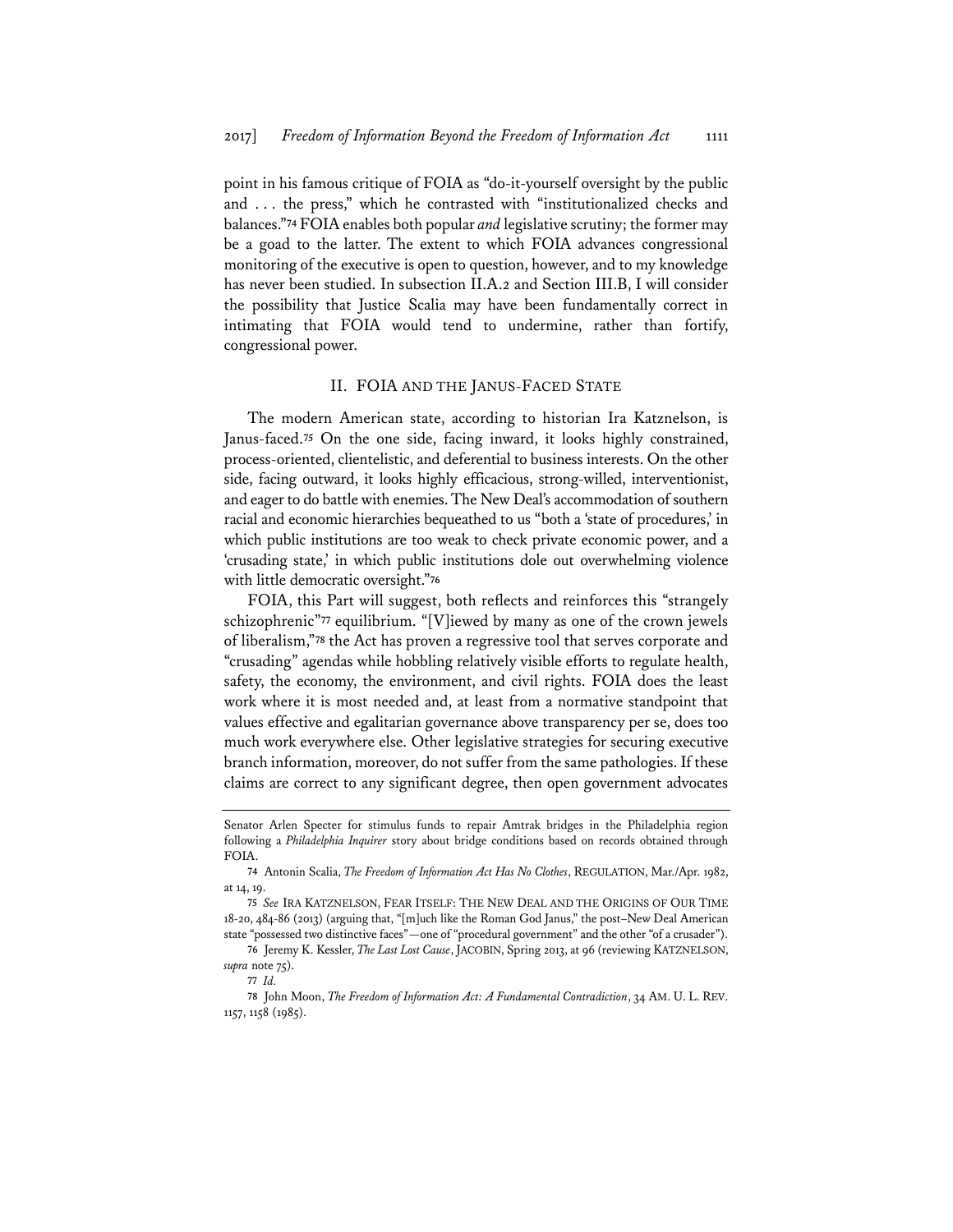ought to rethink their relationship to—and cool off their romance with—this landmark law.

# A. *FOIA Winners*

In principle, FOIA is a "quintessential piece of participatory policy-making"**<sup>79</sup>** that affords equal access rights to all persons**<sup>80</sup>** and advances a "philosophy of full agency disclosure."**<sup>81</sup>** In practice, FOIA establishes a working baseline of nondisclosure and systematically advantages certain private concerns as well as certain blocs within government. Some of these distributional implications may not have been consciously intended. But they were foreseeable from the start, and they have persisted over time and repeated themselves in other jurisdictions. They are a feature, not a bug, of the FOIA strategy.

#### 1. Commercial Requesters, Contractors, and Lawyers

As students of FOIA have noted for decades, businesses are the Act's principal patrons.**<sup>82</sup>** Nearly four-fifths of the requests made in 2013 to agencies like the Environmental Protection Agency (EPA) and the Food and Drug Administration (FDA) were "commercial" in nature.**<sup>83</sup>** Information resellers and institutional investors have become especially voracious requesters of late.**<sup>84</sup>**

**81** Dep't of the Air Force v. Rose, 425 U.S. 352, 360-61 (1976) (quoting S. REP. NO. 89-813, at 38 (1965)); *see also* 112 CONG. REC. H13645 (daily ed. June 20, 1966) (remarks of Rep. John Moss) ("[FOIA] seeks to open to all citizens . . . the broadest range of information.").

**82** *See supra* note 33 and accompanying text.

**83** *See* Kwoka, *FOIA, Inc.*, *supra* note 33, at 1388-401. A "commercial" request is defined by regulation as one that "furthers the commercial, trade or profit interests of the requester or person on whose behalf the request is made." The Freedom of Information Reform Act of 1986; Uniform Freedom of Information Act Fee Schedule and Guidelines, 52 Fed. Reg. 10,012, 10,013 (Mar. 27, 1987).

**84** *See* Kwoka, *FOIA, Inc.*, *supra* note 33, at 1361 (detailing "a cottage industry of companies whose entire business model is to request federal records under FOIA and resell them at a profit"); *see also* Antonio Gargano et al., The Freedom of Information Act and the Race Towards Information Acquisition 1 (Apr. 15, 2015) (unpublished manuscript), http://ssrn.com/abstract=2517075 [https://perma.cc/5RGL-V HST] ("[I]nstitutional investors routinely take advantage of FOIA to acquire information from over forty-two federal agencies."); April Klein & Tao Li, Acquiring and Trading on Complex Information: How Hedge Funds Use the Freedom of Information Act 7 (Aug. 2015) (unpublished manuscript), http://ssrn.com/abstract=2653879 [https://perma.cc/U436-F8CL] ("[O]ur results provide evidence that hedge funds exploit the FOIA to receive value-relevant information that is not universally known to the market  $\dots$ .").

**<sup>79</sup>** Reuel E. Schiller, *Enlarging the Administrative Polity: Administrative Law and the Changing Definition of Pluralism, 1945–1970*, 53 VAND. L. REV. 1389, 1445 (2000); *see also* Memorandum from President William J. Clinton to Heads of Departments and Agencies (Oct. 4, 1993), http://nsarchive.gwu.edu/nsa/foia/whinitial.pdf [https://perma.cc/UQ2L-GBF7] ("[FOIA] is a vital part of the participatory system of government.").

**<sup>80</sup>** *See supra* note 24 and accompanying text; *see also* U.S. Dep't of Def. v. Fed. Labor Relations Auth., 510 U.S. 487, 499 (1994) ("[A]ll FOIA requesters have an equal, and equally qualified, right to information . . . .").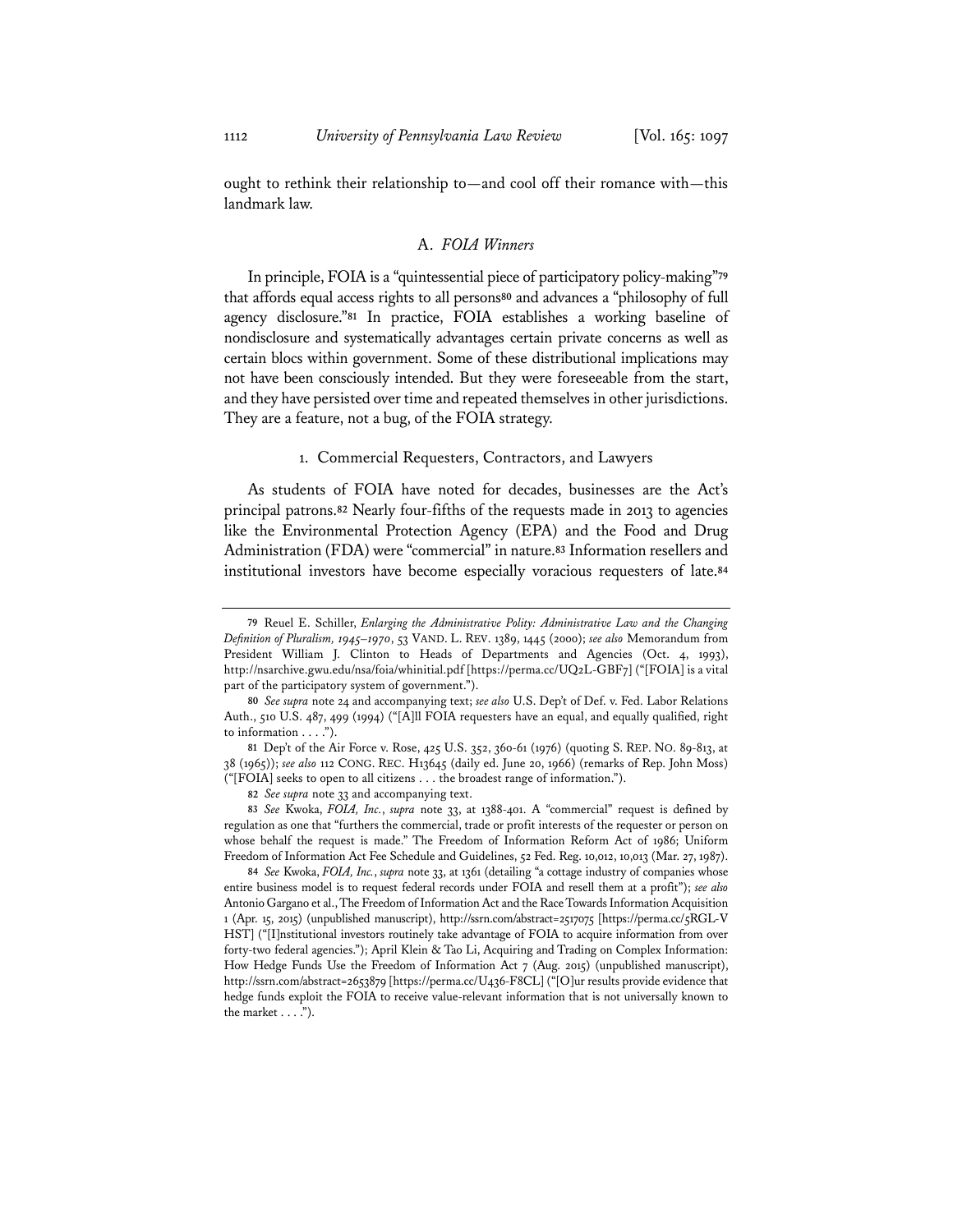FOIA, it is often said, was designed to help journalists and civic-minded citizens; the commercial complexion of its user base turned out to be "[o]ne of the greatest surprises about the FOIA in action."**<sup>85</sup>** While perhaps awkward, the conventional wisdom further holds, this surprising turn was addressed in amendments that allow commercial users to be charged higher fees**<sup>86</sup>** and, in any case, does not detract from the Act's virtues or require a fundamental reassessment of the FOIA model.**<sup>87</sup>** This narrative overstates the degree to which corporate dominance was unexpected, and it understates the degree to which this phenomenon affects the balance of power between government and private industry.

FOIA's structure was always a natural fit for business interests. On the one hand, the administrative state generates and collects an enormous amount of information about regulated industries, and many businesses have an economic incentive to seek out agency records that may shed light on the activities of regulators, competitors, customers, or markets—especially when those records, once obtained, need not be shared with others. On the other hand, to make effective use of FOIA, requesters must have the agency-specific insight to know what to look for, a temporal horizon long enough to abide delays, and the wherewithal to negotiate with FOIA staff and to litigate denials under unfavorable conditions.**<sup>88</sup>** Navigating the FOIA process takes not only motivation but also "time, money, and expertise."**<sup>89</sup>** Commercial enterprises, as well as certain nonprofit organizations dedicated to transparency or related values, are more likely than individuals and other groups to possess all of these attributes. Commercial requesters are also more likely to hoard whatever information they receive and thus to internalize its rewards.**<sup>90</sup>** If private enforcement regimes disproportionately benefit savvier

**<sup>85</sup>** Patricia M. Wald, *The Freedom of Information Act: A Short Case Study in the Perils and Paybacks of Legislating Democratic Values*, 33 EMORY L.J. 649, 665 (1984).

**<sup>86</sup>** The Freedom of Information Reform Act of 1986; Uniform Freedom of Information Act Fee Schedule and Guidelines, 52 Fed. Reg. 10,012, 10,013, 10,017-19 (Mar. 27, 1987).

**<sup>87</sup>** *See, e.g.*, RALPH NADER, THE RALPH NADER READER 50 (2000) (touting businesses' "routine[]" use of FOIA as "an indication of how widespread the benefits of the Act have been"); Jane Kirtley, *Freedom of Information Act—How Is It Working?*, COMM. LAW., Fall 1996, at 7, 9 (attesting that "most in the news media do not support discrimination against the commercial requester").

**<sup>88</sup>** *See* Kwoka, *FOIA, Inc.*, *supra* note 33, at 1376; Waples, *supra* note 33, at 958; *see also* PETER L. STRAUSS ET AL., GELLHORN AND BYSE'S ADMINISTRATIVE LAW: CASES AND COMMENTS 476 (11th ed. 2011) ("[T]he promise that attorneys' fees and other litigation costs of substantially prevailing plaintiffs will be reimbursed . . . is not enough to make litigation by the general public attractive."); *supra* notes 9–11 and accompanying text (noting that FOIA plaintiffs cannot recover monetary damages and face exceptional procedural and substantive obstacles).

**<sup>89</sup>** Seth F. Kreimer, *The Freedom of Information Act and the Ecology of Transparency*, 10 U. PA. J. CONST. L. 1011, 1020 (2008). This is all the more true given that users who seek records from multiple agencies must submit separate requests to each agency's FOIA office or offices.

**<sup>90</sup>** *See* Tai, *supra* note 10, at 485 (explaining that commercial requesters "are least likely to share the contents of any records they receive with the general public").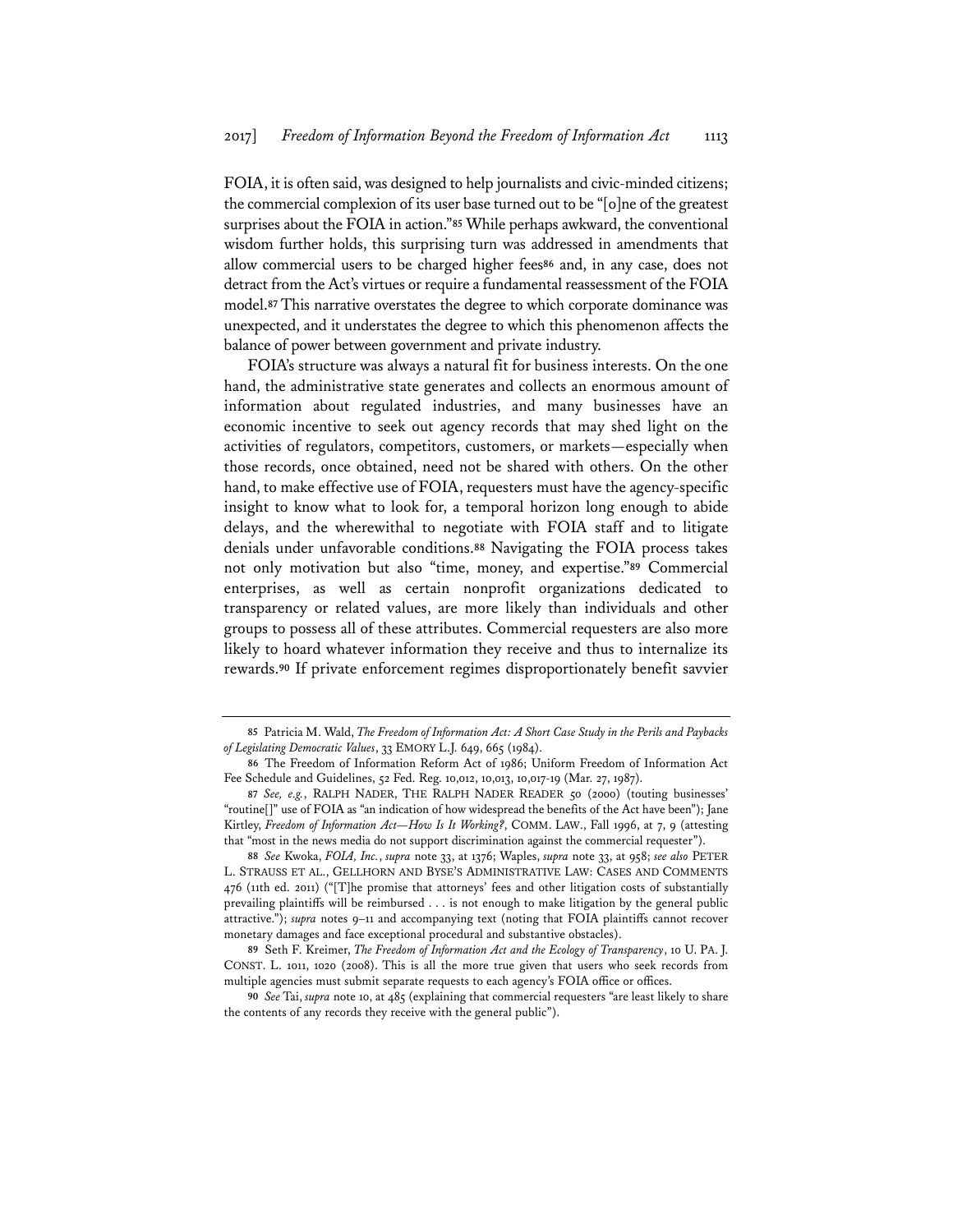and wealthier rights-holders (and the lawyers who cater to them) across a range of contexts,**<sup>91</sup>** FOIA may be an acute case of a more general pattern.

It therefore should not have come as a surprise that commercial requesters would loom so large—and indeed it did not come as a surprise to many. Leading administrative law scholar Kenneth Culp Davis predicted in 1967, the year FOIA took effect, that the "overall conclusion is an easy one that the press . . . will benefit only slightly," whereas "members of the bar and their clients will be the principal beneficiaries."**<sup>92</sup>** And in the period leading up to FOIA's enactment, numerous agencies voiced concerns that profit-seeking firms and government contractors would seize on the Act as an instrument to undermine economic regulation.**<sup>93</sup>** The single most persistent institutional critic of FOIA, tellingly, was not a national security agency or a White House office but the Department of Health, Education, and Welfare.**<sup>94</sup>** Apart from the news media, economic interests played a quiet part in these preenactment debates. But they played a major role in pressing for the APA provisions out of which FOIA grew,**<sup>95</sup>** and they have been "crucial contributors" to the development of FOIA, as well as FOI laws abroad, ever since.**<sup>96</sup>**

Businesses occupy a privileged position under FOIA in additional respects. In contrast to some of the Act's foreign counterparts, private entities are not subject to FOIA, as a rule, regardless of how much public power they might wield or how much government contract work they might perform.**<sup>97</sup>** Both the

**<sup>91</sup>** *See, e.g.*, Richard J. Lazarus, *Pursuing "Environmental Justice": The Distributional Effects of Environmental Protection*, 87 NW. U. L. REV. 787, 818 (1993) (suggesting that "citizen-based" enforcement of environmental laws is more common and effective in affluent communities); Eloise Pasachoff, *Special Education, Poverty, and the Limits of Private Enforcement*, 86 NOTRE DAME L. REV. 1413, 1420-50 (2011) (examining families' use of the Individuals with Disabilities Education Act).

**<sup>92</sup>** Kenneth Culp Davis, *The Information Act: A Preliminary Analysis*, 34 U. CHI. L. REV. 761, 803-04 (1967); *cf.* Frederick Schauer, *Transparency in Three Dimensions*, 2011 U. ILL. L. REV. 1339, 1345 (noting that "[a]n army of lawyers . . . make their living litigating" FOIA exemptions).

**<sup>93</sup>** *See* Sam Lebovic, *Seeing FOIA Like the State, or, How Administrative Opposition Shaped Freedom of Information*, *in* TROUBLING TRANSPARENCY (David E. Pozen & Michael Schudson eds., forthcoming 2018) (manuscript at 4-8) (on file with author) [hereinafter Lebovic, *Seeing FOIA Like the State*].

**<sup>94</sup>** *Id.* at 4-5. Professor Lebovic concludes that while the predominance of commercial users "might have surprised the journalists who championed FOIA in the 1950s, . . . it would not have surprised the agencies in the 1960s." *Id.* at 11.

**<sup>95</sup>** *See* Tom McClean, *Who Pays the Piper? The Political Economy of Freedom of Information*, 27 GOV'T INFO. Q. 392, 396 (2010) ("Although the justification for [the APA's 'public information' section] was formally couched in terms of the democratic rights of private *individuals*, it is fairly clear that the specifically economic concerns of private *enterprise* were fundamentally what was at stake.").

**<sup>96</sup>** *Id.* at 395.

**<sup>97</sup>** *See* 1 O'REILLY, *supra* note 12, § 4:5. Foreign laws have increasingly begun to supply a limited right of access to information held by private entities that contract with the government or perform "public functions." *See Private Bodies and Public Corporations*, RIGHT2INFO.ORG (Sept. 13, 2013), http://www.right2info.org/scope-of-bodies-covered-by-access-to-information/private-bodies-and-public -corporations [https://perma.cc/HFY5-RC8N]; *see also* Richard Calland, *Exploring the Liberal Genealogy and the Changing Praxis of the Right of Access to Information: Towards an Egalitarian Realisation*, THEORIA,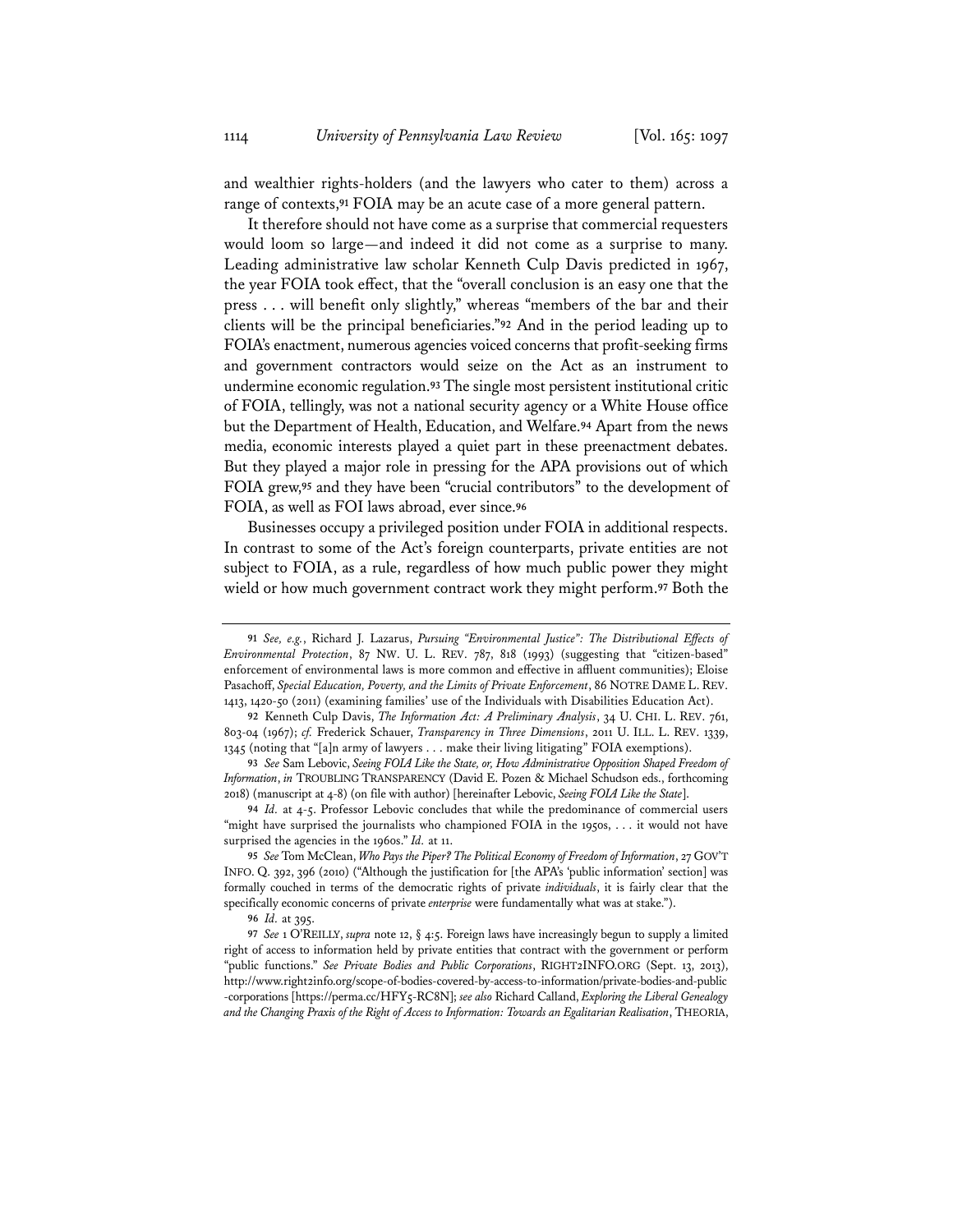ideal of "freedom of information" and the evils of excessive secrecy are associated, legally and symbolically, with the public sector alone.**<sup>98</sup>** Those firms that do contract with the government, moreover, have in FOIA an exceptionally broad "weapon" for obtaining "pre-litigation discovery" against their agency counterparts.**<sup>99</sup>** Under so-called reverse FOIA procedures developed by the federal courts in the 1970s, companies that submit allegedly proprietary information to an agency may also bring suit to enjoin the agency from revealing it to a third party in response to a FOIA request or in certain other situations.**<sup>100</sup>** Before disclosing such information, agencies are required to give the submitter notice and an opportunity to object.**<sup>101</sup>** The "looming possibility" of costly reverse FOIA litigation, consumer advocates have lamented, pushes agencies to "rubber-stamp company claims of commercial sensitivity."**<sup>102</sup>** In lieu of a legislative determination about how best to balance corporations' confidentiality interests with FOIA's openness goals, the reverse FOIA action has emerged through judicial and executive interpretation as a side entitlement that trumps the general rules where it applies.**<sup>103</sup>**

**99** Justin M. Ganderson & Kevin T. Barnett, *The Contractor's Secret Weapon: Using FOIA When Asserting a Claim*, PROCUREMENT L., Winter 2015, at 14, 14. As these practitioners explain: "A contractor can easily explore any topic or theory it desires through FOIA because of FOIA's relatively limited restrictions. Under FOIA, a contractor is not limited to requesting relevant information reasonably calculated to lead to the discovery of admissible evidence, as it would be during a litigation. Instead, a contractor can ask for any information to explore any potential claim, such as those claims that it wouldn't dare raise unless it had specific evidence supporting its theories." *Id.* at 17.

**102** Vladeck, *supra* note 58, at 1793.

**103** Labor unions, in contrast, have largely failed in their efforts to persuade courts to grant them special status under FOIA. *See, e.g.*, Laura B. Pincus & Clayton Trotter, *The Disparity Between Public and Private Sector Employee Privacy Protections: A Call for Legitimate Privacy Rights for Private Sector Workers*, 33 AM. BUS. L.J. 51, 71 n.124 (1995) (collecting cases in which "courts have held that unions were not allowed access to the names and addresses of public employees because it would constitute an invasion of their privacy under the FOIA").

Sept. 2014, at 70, 79 (discussing the "groundbreaking" and "deliberately progressive" application of South Africa's 2000 Promotion of Access to Information Act to private actors).

**<sup>98</sup>** *Cf.* Ed Brown & Jonathan Cloke, *Neoliberal Reform, Governance and Corruption in the South: Assessing the International Anti-Corruption Crusade*, 36 ANTIPODE 272, 291 (2004) (identifying an "anti-state bias" in the international anticorruption movement's focus on the public sector); Irma E. Sandoval-Ballesteros, *Rethinking Accountability and Transparency: Breaking the Public Sector Bias in Mexico*, 29 AM. U. INT'L L. REV. 399, 403-10 (2014) (identifying an anti-"public sector bias" in access-to-information and anticorruption laws that exempt "private" actors). For an argument that corporations should be subject to FOI laws, see Roy Peled, *Occupy Information: The Case for Freedom of Corporate Information*, 9 HASTINGS BUS. L.J. 261 (2013).

**<sup>100</sup>** *See generally* DOJ FOIA GUIDE, *supra* note 15, at 863-80 (explaining "reverse FOIA" actions).

**<sup>101</sup>** *See id.* at 876-79. *New York Times* reporter Sarah Cohen recently stated that, on account of reverse FOIA, she has "never successfully, ever, gotten a federal contract under FOIA." Columbia Journalism Sch., *FOIA@50 Conference Day 2* at 2:20:44, YOUTUBE (June 3, 2016), https://www.you tube.com/watch?v=71D6z2YQzIM [https://perma.cc/7NAF-Z3BZ].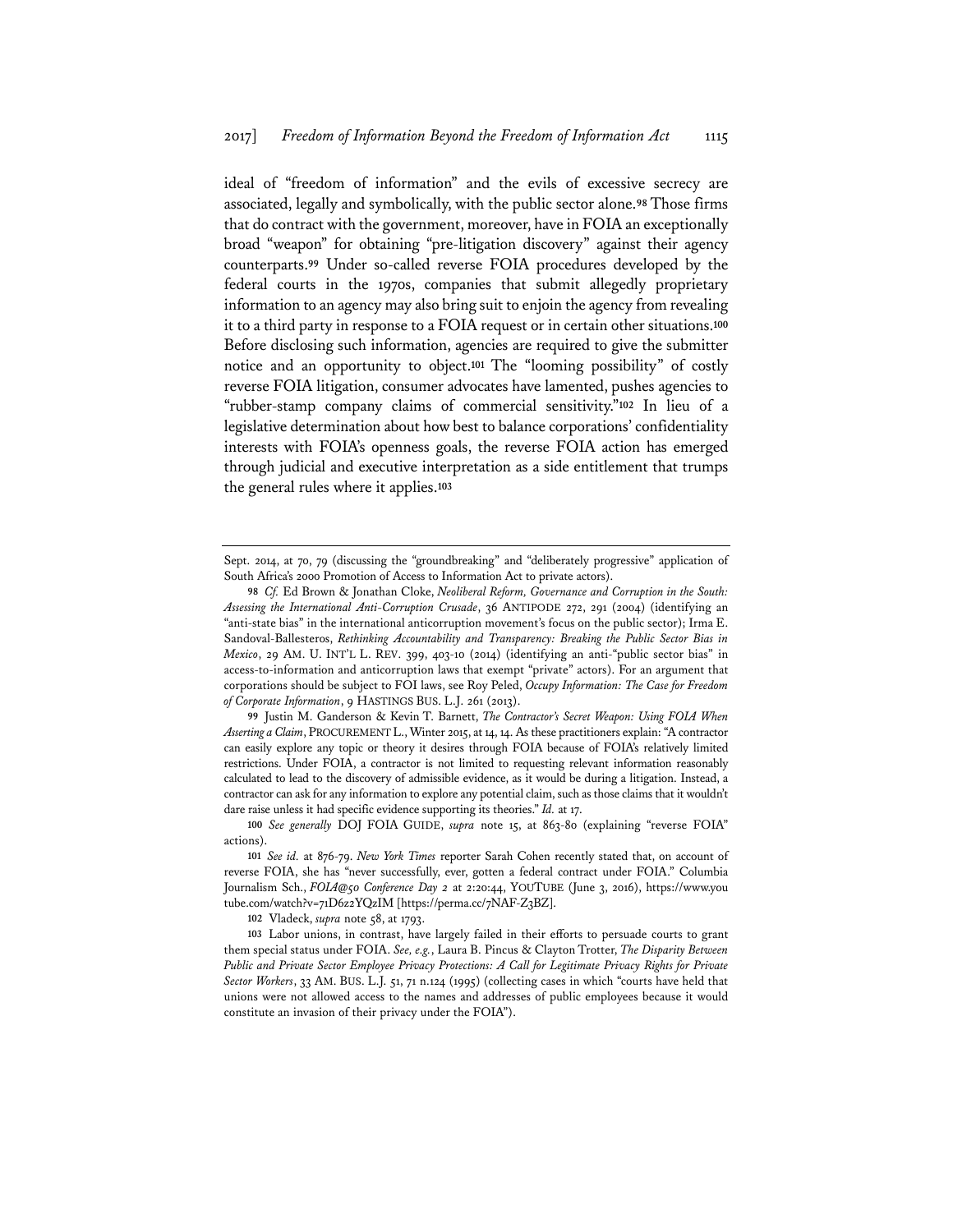If reverse FOIA effectively shrinks the Act's disclosure mandate in an industry-protective manner, a late-1990s revision expands it toward the same end. The Shelby Amendment (named after its Senate sponsor) provides that FOIA requesters may access "all data produced" by private entities that receive federal research grants**<sup>104</sup>**—but only when those entities are universities and other nonprofits, not when they are "similarly situated profit-seeking firms."**<sup>105</sup>** Scholars have suggested that the goal of this amendment, which was championed by the tobacco lobby and the Chamber of Commerce, was to hamstring the EPA by letting critics inspect environmental "scientists' work down to the smallest detail, giving them myriad new opportunities to discredit studies' assumptions, methods of analysis, and conclusions, fairly or not."**<sup>106</sup>**

It might be thought that the progressivity of FOIA's fee structure dispels or at least complicates the idea that commercial requesters have a privileged relation to the statute. The evidence suggests otherwise. Commercial use of FOIA did not fall off after the 1986 changes to the fee schedule, and the latest figures indicate that the government recoups less than one percent of compliance costs, conservatively estimated.**<sup>107</sup>** Not only do FOIA's profit-seeking users fail to cross-subsidize the more public-spirited users, but they also crowd the latter group out. The huge volume of commercial requests at some agencies, as Professor Margaret Kwoka has documented, substantially decreases the value of the average noncommercial request by lengthening response times and clogging avenues of appeal.**<sup>108</sup>** It also likely deters many noncommercial requests from being submitted in the first place. FOIA, accordingly, ends up "transferring

**<sup>104</sup>** Omnibus Consolidated and Emergency Supplemental Appropriations Act, 1999, Pub. L. No. 105-277, 112 Stat. 2681, 2681–495 (1998).

**<sup>105</sup>** Dan Guttman, *Governance by Contract: Constitutional Visions; Time for Reflection and Choice*, 33 PUB. CONT. L.J. 321, 347 (2004). For a detailed discussion of the Shelby Amendment and its administrative implementation, see generally ERIC A. FISCHER, CONG. RESEARCH SERV., R42983, PUBLIC ACCESS TO DATA FROM FEDERALLY FUNDED RESEARCH: PROVISIONS IN OMB CIRCULAR A-110 (2013).

**<sup>106</sup>** JASON ROSS ARNOLD, SECRECY IN THE SUNSHINE ERA 229 (2014).

<sup>107</sup> FREEDOM OF INFO. ACT FED. ADVISORY COMM., NAT'L ARCHIVES & RECORDS ADMIN., FINAL REPORT AND RECOMMENDATIONS: COMMITTEE TERM 2014–2016, at 10 (2016). Agencies themselves do not recoup a cent, as FOIA fees are paid to the General Fund of the Treasury. *Id.* Noncommercial requesters, meanwhile, continue to complain about the size of fees and the difficulty of obtaining fee waivers. *See, e.g.*, FOIA IS BROKEN, *supra* note 7, at 31-34 (providing examples of "outrageous fee estimates"); Zachary Pall, *The High Costs of Costs: Fees as Barriers to Access Within the United States and Canadian Freedom of Information Régimes*, 7 CARDOZO PUB. L. POL'Y & ETHICS J. 599, 628 (2009) (arguing that "the fee assessment system has become a barrier to access").

**<sup>108</sup>** *See* Kwoka, *FOIA, Inc.*, *supra* note 33, at 1422-24; *see also* Fred H. Cate et al., *The Right to Privacy and the Public's Right to Know: The "Central Purpose" of the Freedom of Information Act*, 46 ADMIN. L. REV. 41, 43-44 (1994) (complaining that "[r]esponses to meaningful FOIA requests" are "delayed" by corporate requests for information about competitors).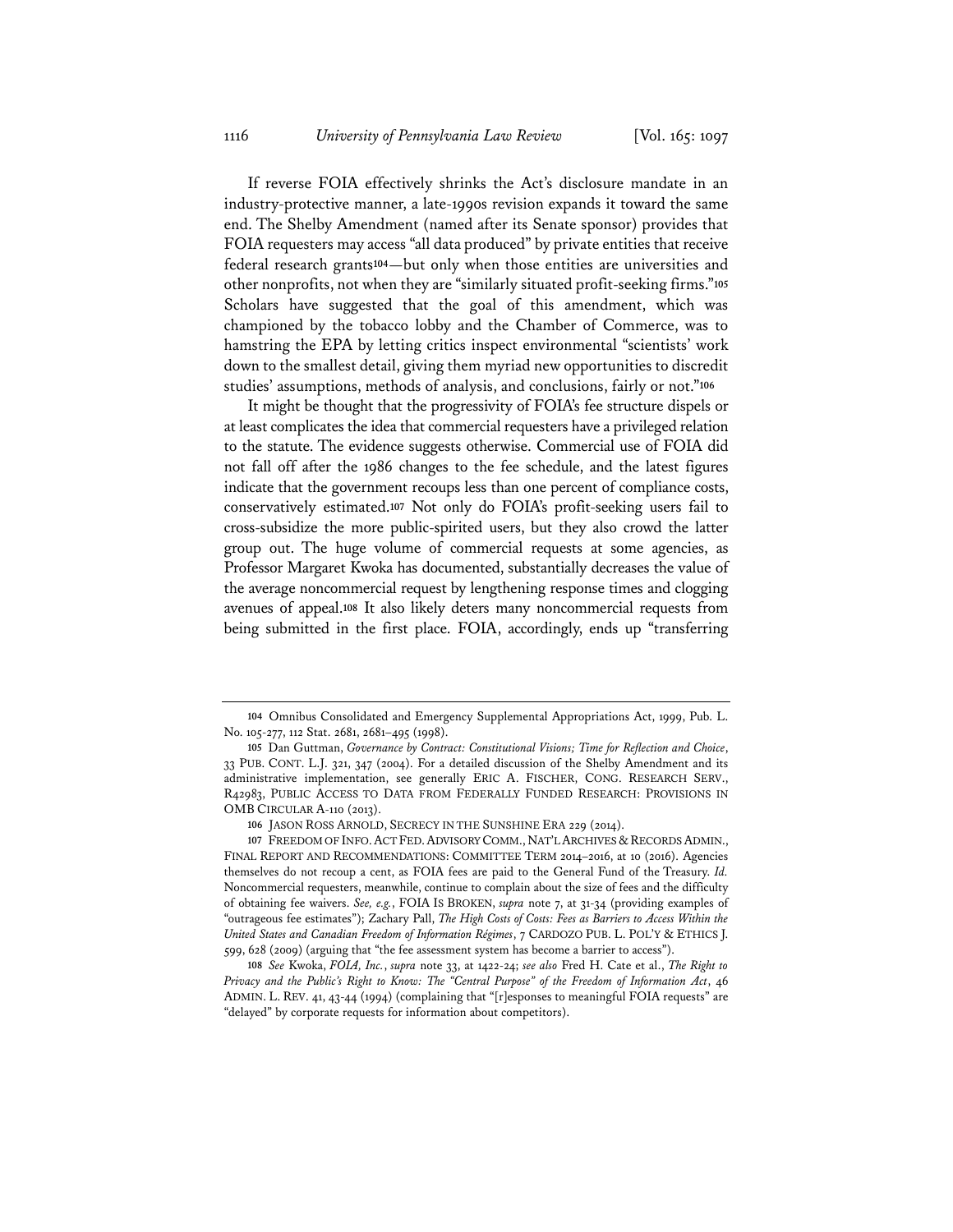wealth from the federal government to private enterprise" and amounts to a "corporate subsidy."**<sup>109</sup>**

The existence and effects of this subsidy are largely invisible to ordinary citizens, who continue to imagine journalists as the Act's principal users.**<sup>110</sup>** This invisibility, in turn, diminishes prospects for political opposition. Congress's refusal to discriminate among different classes of FOIA requesters except at the margins is not as "egalitarian" as it appears,**<sup>111</sup>** but rather tilts the production of information toward business interests. And Congress's refusal to modify the FOIA entitlement has led to a steady decay in its worth to everyone else.

To observe that FOIA is used mainly by commercial actors or that it supplies a hidden corporate subsidy is hardly to establish that the Act disserves social welfare or other goals. Business use of FOIA may redound to the public good in a number of ways.**<sup>112</sup>** Yet if a full account of social costs and benefits would be enormously difficult to trace out, some basic distributional and political-economy implications seem clear enough (more will be considered shortly). FOIA's request-driven structure, we can now see, invites a kind of corporate capture, which funnels government resources toward private industry, creates opportunities for informational arbitrage, increases companies' leverage over agencies in litigation and negotiations, and compromises the Act's participatory character.**<sup>113</sup>** Furthermore, none of the other legislative models for promoting executive branch transparency and accountability—from affirmative disclosure requirements to ex post checks on secret law to whistleblower protection measures—has such a strong structural affinity, if any, with business interests, as none of the other models similarly rations access to information according to persons' means and motivation. Information "freeing" policies need not have a regressive, corporate skew. But our FOIA does.

**<sup>109</sup>** Kwoka, *FOIA, Inc.*, *supra* note 33, at 1415.

**<sup>110</sup>** *See* PELTZ-STEELE, *supra* note 25, at 129 ("A widely held misconception is that FOIAs are employed primarily by journalists . . . .").

**<sup>111</sup>** *See, e.g.*, WILLIAM F. FUNK & RICHARD H. SEAMON, ADMINISTRATIVE LAW: EXAMPLES AND EXPLANATIONS 370 (3d ed. 2009) ("FOIA is basically an egalitarian statute.").

**<sup>112</sup>** *See American Bar Association Symposium on FOIA 25th Anniversary*, 9 GOV'T INFO. Q. 223, 249 (1992) (remarks of Thomas Susman) (cataloging potential public benefits from business use of FOIA, including policing of "fraud, waste, and abuse" and "lower prices and increased competition that can result when a contractor finds out what the government is buying, what the specifications are, how the systems are configured, and what the government is paying in its procurement processes").

**<sup>113</sup>** These effects, moreover, may be magnified in jurisdictions with relatively weak public sectors. *See* Calland, *supra* note 97, at 75 (suggesting that corporate domination of access-to-information laws "can have massive implications for states with weak or under-resourced governments but well-resourced and determined private actors, as is the case in many developing countries").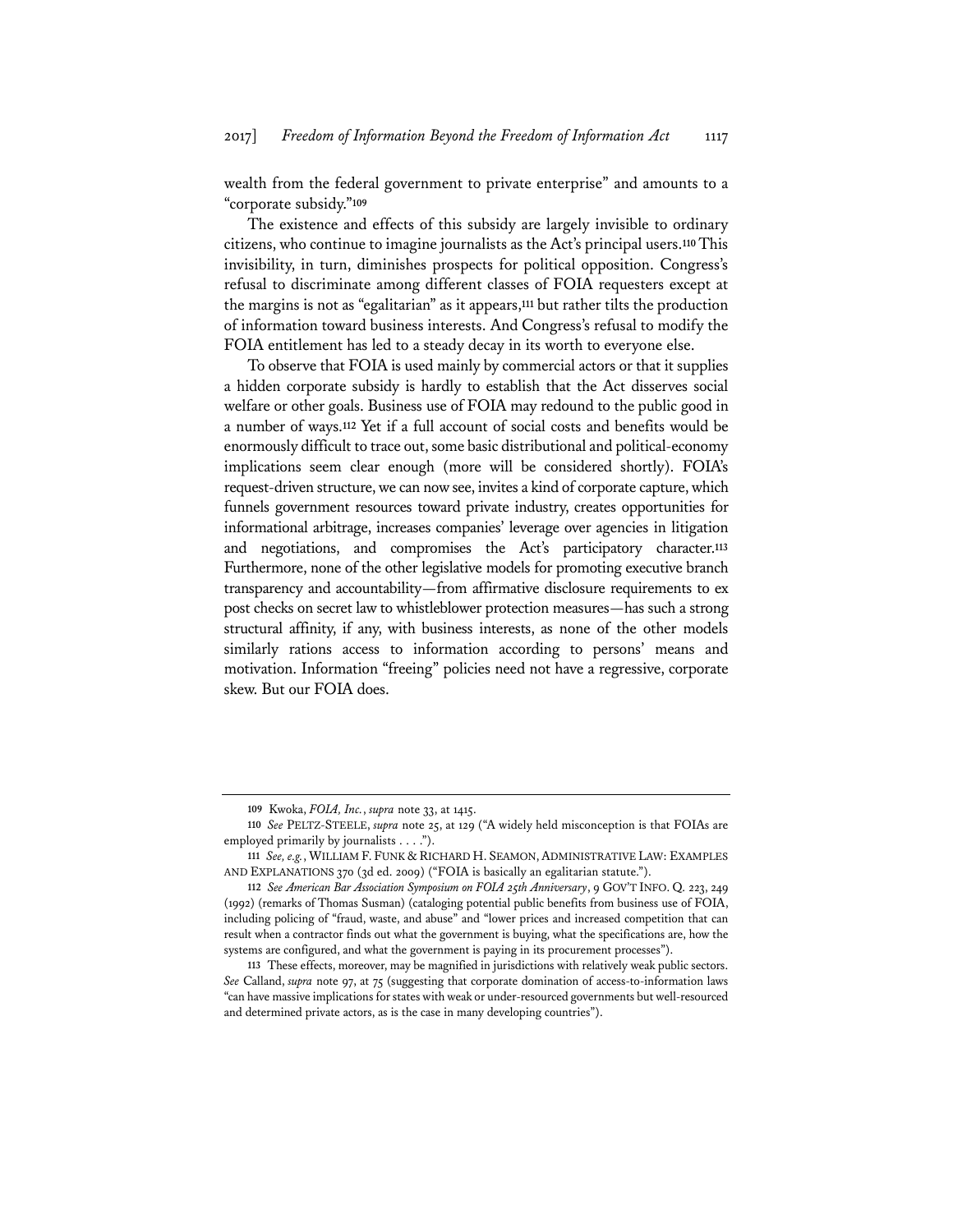#### 2. National Security Secrecy

FOIA was developed over the 1950s, 1960s, and 1970s against the backdrop of, and partly in response to, the rise of national security secrecy. A web of nondisclosure policies and protocols began to take shape following World War II, and in 1951, President Truman established the first executive-wide classification system to govern nonmilitary as well as military information "the safeguarding of which is necessary in the interest of national security."**<sup>114</sup>** As the classification system swelled during the Cold War, concerned members of Congress and the media began to call for a new statute that could disrupt the culture of secrecy it had fostered.**<sup>115</sup>** The original FOIA met resistance in this regard. In the 1973 case of *EPA v. Mink*, the Supreme Court rejected as "wholly untenable" a claim that the Act allowed plaintiffs to "subject the soundness of executive security classifications to judicial review."**<sup>116</sup>** One year later, Congress amended FOIA over President Ford's veto with the express purpose of overruling *Mink* and fixing the "overclassification" problem, which had "by common consensus transformed the . . . classification scheme into an 'extravagant . . . system of denial.'"**<sup>117</sup>**

The effort failed. Even though the 1974 amendments prescribe a de novo standard of review, courts have consistently afforded agencies great deference when classified information is at issue.**<sup>118</sup>** In most Exemption 1 cases,**<sup>119</sup>** courts grant the government summary judgment without allowing discovery or performing in camera inspection of the requested records, making it "virtually impossible for individual litigants to counter the opinions of agency personnel."**<sup>120</sup>** Courts have

**118** *See* Meredith Fuchs, *Judging Secrets: The Role Courts Should Play in Preventing Unnecessary Secrecy*, 58 ADMIN. L. REV. 131, 163-68 (2006); *see also* Kwoka, *Deferring to Secrecy*, *supra* note 9, at 214 ("Despite two attempts by Congress to establish de novo judicial review of decisions to withhold records based on national security, courts acknowledge outright the deference they afford to claims of national security classification.").

**119** Exemption 1 covers matters that are "specifically authorized under criteria established by an Executive order to be kept secret in the interest of national defense or foreign policy and . . . are in fact properly classified pursuant to such Executive order."  $\zeta$  U.S.C.  $\S$   $\zeta$ 552(b)(1) (2012).

**120** Fuchs, *supra* note 118, at 164. Without clear statutory warrant, courts have also allowed agencies to give "*Glomar* responses" that refuse to confirm or deny the existence of requested records

**<sup>114</sup>** Exec. Order. No. 10,290, § 4, 3 C.F.R. 789, 790 (1949–1953); *see also* 1 ARVIN S. QUIST, SECURITY CLASSIFICATION OF INFORMATION 50-52 (2002) (discussing President Truman's executive order and the "concern" it caused in Congress and the press).

**<sup>115</sup>** For a valuable discussion of this period, see SAM LEBOVIC, FREE SPEECH AND UNFREE NEWS: THE PARADOX OF PRESS FREEDOM IN AMERICA 164-89 (2016) [hereinafter LEBOVIC, FREE SPEECH AND UNFREE NEWS].

**<sup>116</sup>** 410 U.S. 73, 84 (1973).

**<sup>117</sup>** Robert C. Post, Note, *National Security and the Amended Freedom of Information Act*, 85 YALE L.J. 401, 419-20 (1976) (quoting 120 CONG. REC. S9316 (daily ed. May 30, 1974) (remarks of Sen. Kennedy)); *see also* David E. Pozen, Note, *The Mosaic Theory, National Security, and the Freedom of Information Act*, 115 YALE L.J. 628, 635-37 (2005) [hereinafter Pozen, *Mosaic Theory*] (summarizing the 1974 reforms).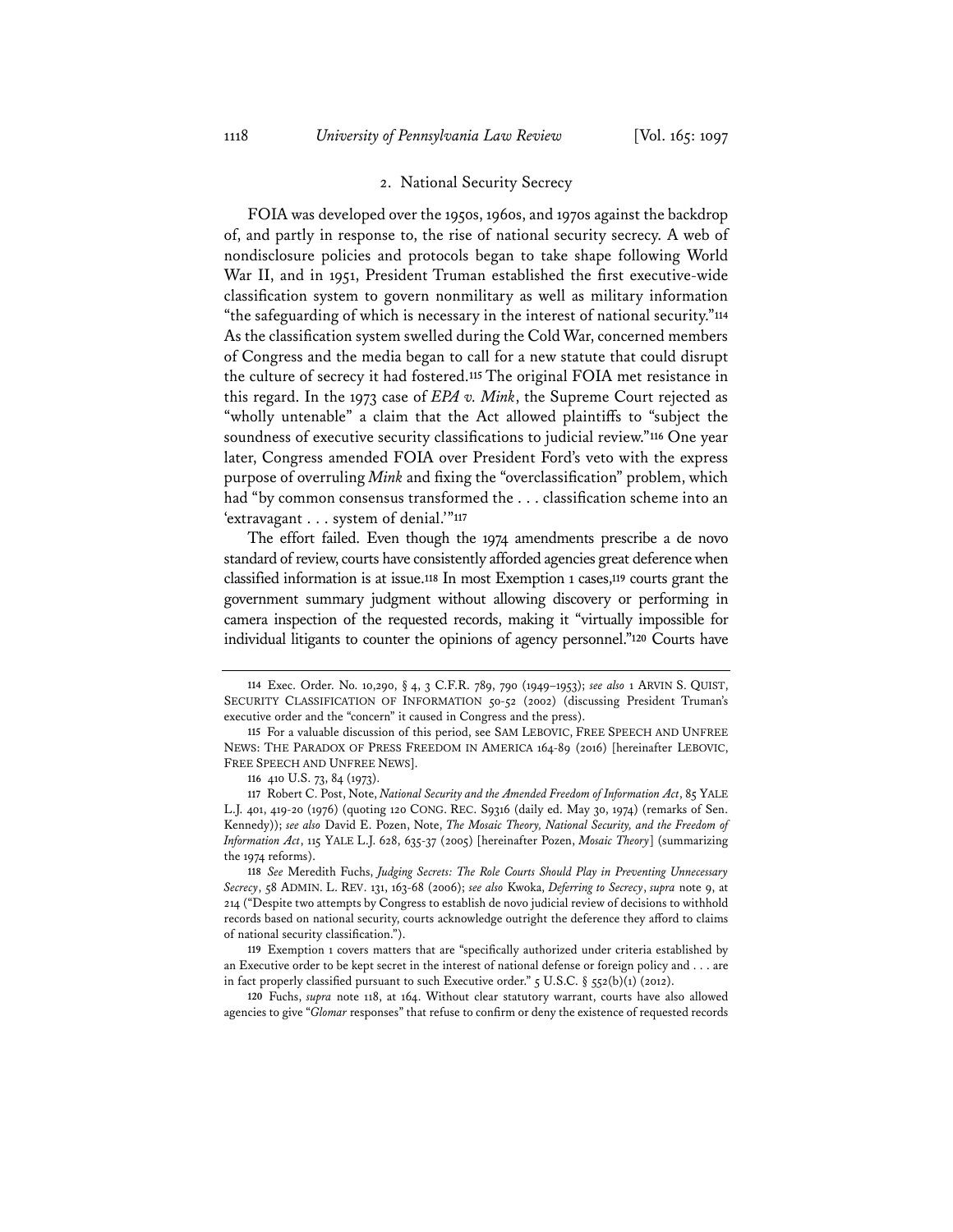been similarly deferential to intelligence agencies' assertions of Exemption 3, which incorporates certain nondisclosure provisions of other statutes, including the CIA Act of 1949, the CIA Information Act of 1984, the National Security Act of 1947, and the National Security Agency (NSA) Act of 1959.**<sup>121</sup>** The D.C. Circuit held in 1996 that the increasingly powerful National Security Council is exempt from FOIA altogether as a non-"agency" within the meaning of the statute.**<sup>122</sup>** "[M]eaningful victories in national security FOIA cases," in the experience of leading litigators, "remain legal unicorns."**<sup>123</sup>** Exemptions 1 and 3, furthermore, have been used by the intelligence agencies to shake free not only from record requests but also from FOIA's affirmative disclosure obligations, with the result that these agencies "rarely, if ever," publish the rules governing their activities.**<sup>124</sup>**

While the courts were developing these doctrines, the national secrecy state grew and grew.**<sup>125</sup>** By 2004, some suspected that "as many as a trillion pages" were classified in the United States, or the equivalent of "200 Libraries of Congress."**<sup>126</sup>** Commentators from across the political spectrum describe the

**122** Armstrong v. Exec. Office of the President, 90 F.3d 553, 565-67 (D.C. Cir. 1996). For a critique of this decision, see Douglas Cox & Ramzi Kassem, *Off the Record: The National Security Council, Drone Killings, and Historical Accountability*, 31 YALE J. ON REG. 363 (2014).

**123** David McCraw, *FOIA Litigation Has Its Own Rules, But We Deserve Better*, JUST SECURITY (Mar. 15, 2016), https://www.justsecurity.org/29974/foia-litigation-rules-deserve [https://perma.cc/JJL6-6KKJ]. A 1995 review by DOJ identified eighteen FOIA cases since 1979 in which a court had ordered disclosure of classified information; these orders were "often, but not always, overturned on appeal." *History of Exemption 1 Disclosure Orders*, FOIA UPDATE, Spring/Summer 1995, at 4, 12, https://www.justice.gov /oip/blog/foia-update-litigation-review-history-exemption-1-disclosure-orders [https://perma.cc/ZN6 Q-8SGS]. A more recent study estimated that five percent of cases involving Exemption 1 result in an "outright win" for the plaintiff (down to three percent since 9/11), and less than twenty percent "lead to even partial disclosure." Susan Nevelow Mart & Tom Ginsburg, *[Dis-]Informing the People's Discretion: Judicial Deference Under the National Security Exemption of the Freedom of Information Act*, 66 ADMIN. L. REV. 725, 728 (2014). These estimates almost certainly overstate plaintiffs' success rate, given that the authors exclude unreported cases and include cases in which Exemption 1 may have played only a minor role. *See id.* at 765 & n.213.

**124** GOITEIN, *supra* note 63, at 45; *see also* Jameel Jaffer & Brett Max Kaufman, *A Resurgence of Secret Law*, 126 YALE L.J.F. 242, 249-50 (2016) (criticizing judicial rulings that exclude national-security-related opinions by DOJ's Office of Legal Counsel from FOIA's affirmative disclosure requirements on the ground that these opinions do not constitute authoritative "working law").

**125** I borrow the phrase "national secrecy state" from LEBOVIC, FREE SPEECH AND UNFREE NEWS, *supra* note 115, at 166; and Jon Wiener, *The National Secrecy State*, NATION, Dec. 21, 1998, at 27.

on the ground that this fact is itself classifiable. *See generally* Nathan Freed Wessler, Note, *"[We] Can Neither Confirm Nor Deny the Existence or Nonexistence of Records Responsive to Your Request": Reforming the* Glomar *Response Under FOIA*, 85 N.Y.U. L. REV. 1381 (2010).

**<sup>121</sup>** 5 U.S.C. § 552(b)(3); *see also* GOITEIN, *supra* note 63, at 45 (noting that the "CIA's website," like the NSA's, "makes clear that it considers almost any information about its activities . . . to be shielded by Exemption 3"); U.S. DEP'T OF JUSTICE, OFFICE OF INFO. POLICY, STATUTES FOUND TO QUALIFY UNDER EXEMPTION 3 OF THE FOIA (2016), https://www.justice.gov/oip/page/file /623931/download [https://perma.cc/BES7-XP4E] (listing statutory provisions found to authorize Exemption 3 withholding). A number of other countries' FOI laws explicitly carve out the intelligence services in full or in part. *See* ROBERTS, *supra* note 4, at 34-35 (providing examples).

**<sup>126</sup>** Peter Galison, *Removing Knowledge*, 31 CRITICAL INQUIRY 229, 230 (2004).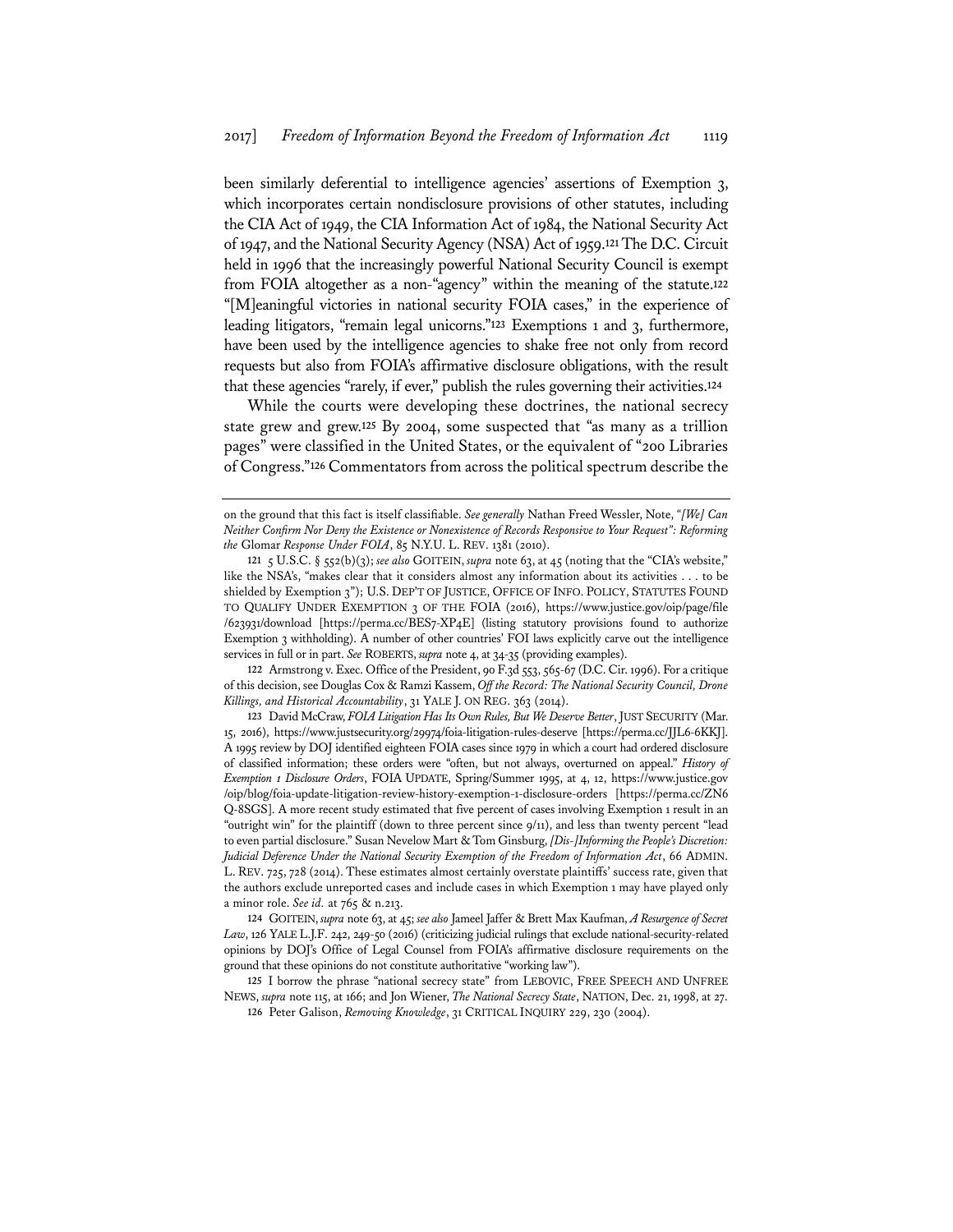classification system as "staggeringly large"**<sup>127</sup>** and "out of control."**<sup>128</sup>** FOIA has proven so profoundly unresponsive to the rise of national security secrecy—and therefore to the rise of government secrecy—that we might even say there is an element of *transparency theater* in the conceit that the Act secures the people's right to know.**<sup>129</sup>** "In the war for executive accountability," as one veteran civil liberties lawyer has reflected, "FOIA is a slingshot attempting to pierce the tank armor of government secrecy and over-classification."**<sup>130</sup>**

The slingshot does some damage. Plaintiffs occasionally prevail in cases involving the national security exemption.**<sup>131</sup>** More important, in the shadow of judicial review, the FOIA process can spur recalcitrant agencies to release certain previously classified records on their own or pursuant to settlement agreements with journalists and NGOs.**<sup>132</sup>** The supine judicial record understates the degree to which FOIA generates disclosure. Notwithstanding this important qualification, however, even the most optimistic assessment

**129** *See* LEBOVIC, FREE SPEECH AND UNFREE NEWS, *supra* note 115, at 166, 189 (describing FOIA as "a superficial response" and "a weak ameliorative" to the explosive growth of secrecy during the Cold War); Mark Fenster, *The Opacity of Transparency*, 91 IOWA L. REV. 885, 935 (2006) (suggesting that laws like FOIA "fail to enforce disclosure requirements in the areas of federal governmental performance where they are most needed: to evaluate decisions regarding such key political issues as national security and foreign relations"). FOI laws have generated a more egregious sort of transparency theater in countries such as Zimbabwe, where "the dictatorship of Robert Mugabe twisted a FOI statute into a gag law for limiting access to previously available information." Michener, *supra* note 49, at 147. On the analogous concept of "security theater," see BRUCE SCHNEIER, BEYOND FEAR: THINKING SENSIBLY ABOUT SECURITY IN AN UNCERTAIN WORLD 38-40 (2003).

**130** Baher Azmy, *An Insufficiently Accountable Presidency: Some Reflections on Jack Goldsmith's* Power and Constraint, 45 CASE W. RES. J. INT'L L. 23, 36 (2012) (book review).

**131** *See supra* note 123. Plaintiffs fare somewhat better in the face of the law enforcement exemption (Exemption 7), although in this area, too, agencies like the Federal Bureau of Investigation have benefited from broad judicial construction. *See* T. BARTON CARTER ET AL., THE FIRST AMENDMENT AND THE FOURTH ESTATE: THE LAW OF MASS MEDIA 779-80 (11th ed. 2012); *see also* David E. McCraw, *The "Freedom from Information" Act: A Look Back at Nader, FOIA, and What Went Wrong*, 126 YALE L.J.F. 232, 239 (2016) ("The Department of Justice's *Guide to the Freedom of Information Act* catalogs one decision after another in which the application of Exemption 7 has spun free of both the statutory language and the exemption's rationale.").

**132** For rich elaborations of these and related dynamics, see JACK GOLDSMITH, POWER AND CONSTRAINT: THE ACCOUNTABLE PRESIDENCY AFTER 9/11, at 112-18 (2012); Kreimer, *supra* note 89, at 1053-56; and Stephen J. Schulhofer, *Access to National Security Information Under the US Freedom of Information Act*, 1 REVUE INTERNATIONALE DES GOUVERNEMENTS OUVERTS 257, 264-66  $(2015)$  (Fr.).

**<sup>127</sup>** Heidi Kitrosser, *Secrecy and Separated Powers: Executive Privilege Revisited*, 92 IOWA L. REV. 489, 491 (2007).

**<sup>128</sup>** JOINT SEC. COMM'N, REDEFINING SECURITY 6 (1994); *see also* ELIZABETH GOITEIN & DAVID M. SHAPIRO, BRENNAN CTR. FOR JUSTICE, REDUCING OVERCLASSIFICATION THROUGH ACCOUNTABILITY 4-6 (2011) (documenting the consensus view inside and outside government that there is "widespread overclassification").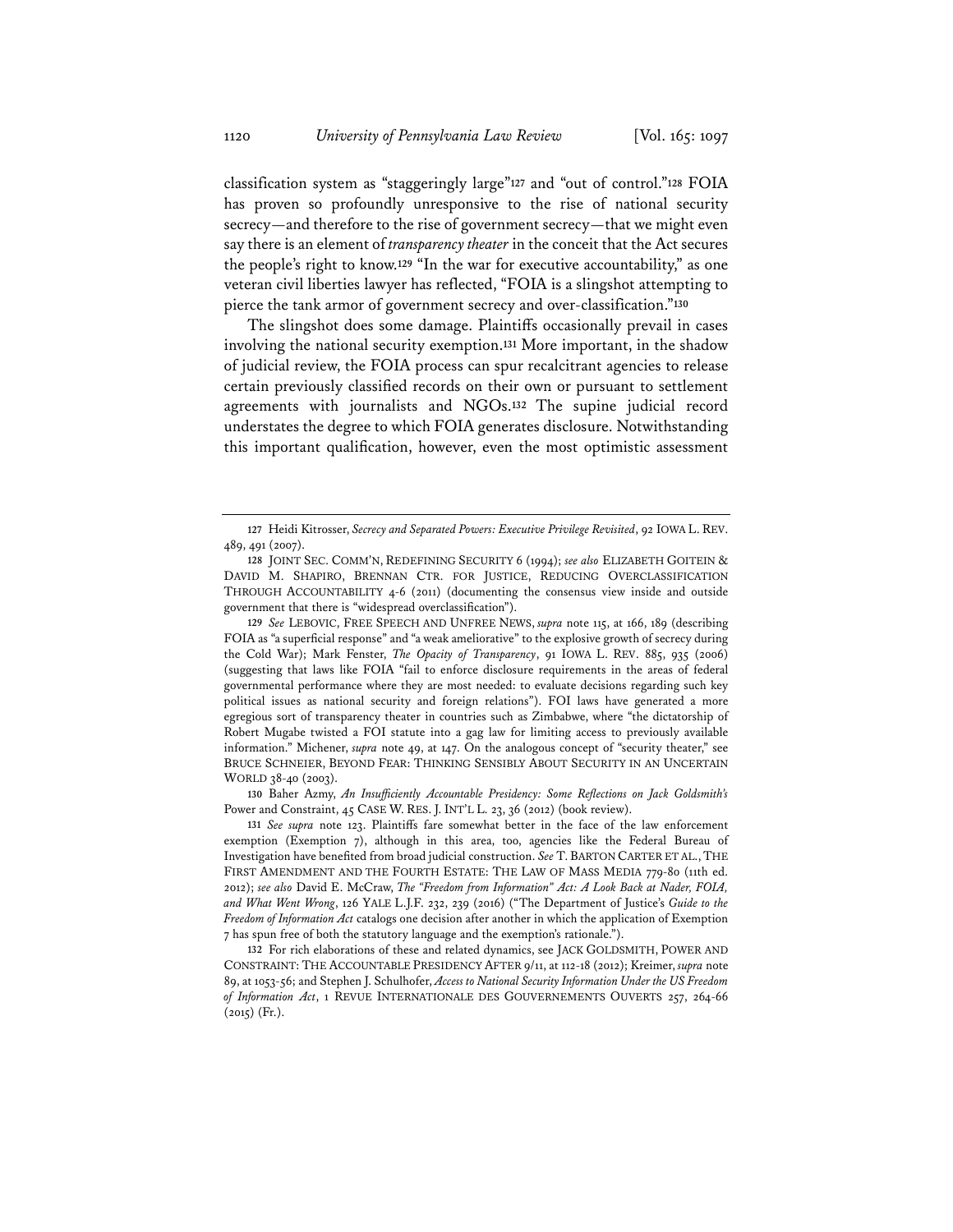must concede that the Act has supplied "only a weak, somewhat unpredictable weapon for challenging executive control of national security information."**<sup>133</sup>**

Perhaps, as Professor Adam Samaha has suggested, "FOIA never had a chance" to curb overclassification, given its design.**<sup>134</sup>** If so, then it behooves us to consider alternative designs. FOIA's ability to constrain classification depends not only on the willingness of sophisticated requesters to bring lawsuits, but also on the willingness of judges to order disclosure with at least some regularity in the absence of a noninformational injury and in the face of an executive branch claim that doing so would cause national security harm. The collapse of de novo review under Exemption 1 casts doubt on whether the latter precondition can be met.**<sup>135</sup>** Even if judicial review could be strengthened through legislation or otherwise, the combination of FOIA's request-driven structure and the sheer size and complexity of the classification system consigns the Act to a peripheral role.**<sup>136</sup>** Only by addressing the standards, procedures, or incentives that govern the classification (and declassification) process could Congress hope to push back against national security secrecy in a systematic fashion.

At the time FOIA was passed in 1966 and then overhauled in 1974, such a statute was conceivable. Prior to 1966, Congress had never clearly accepted the legitimacy of the executive-wide classification system.**<sup>137</sup>** As public support for the presidency plummeted during the Vietnam War and the Watergate scandal, a policy window opened in which Congress was willing and able to overcome partisan division and presidential vetoes to enact a series of framework statutes with the aim of reining in the executive branch, including on national security matters.**<sup>138</sup>** Committees of both houses actively considered bills that would legislate a security classification system.**<sup>139</sup>** Rather than seek to revamp the classification process, however, Congress opted in the end for the indirect FOIA model and the pointillistic resolution of secrecy disputes on a case-by-case basis. In so doing,

**<sup>133</sup>** Schulhofer, *supra* note 132, at 268.

**<sup>134</sup>** Samaha, *supra* note 17, at 940-41. Samaha stresses that FOIA may nonetheless facilitate disclosure "far upstream from litigation." *Id.* at 940.

**<sup>135</sup>** Nor does the international record seem promising. Although I am not aware of any rigorous comparative work on the question, academic and NGO commentaries on FOI laws in other countries routinely describe the national security exemptions as broad and judicial review of their use as highly deferential. *See, e.g.*, David Banisar, *Public Oversight and National Security: Comparative Approaches to Freedom of Information*, *in* DEMOCRATIC CONTROL OF INTELLIGENCE SERVICES 217, 226-27 (Hans Born & Marina Caparini eds., 2007).

**<sup>136</sup>** *Cf.* Steven Aftergood, *Reducing Government Secrecy: Finding What Works*, 27 YALE L. & POL'Y REV. 399, 406 (2009) ("[A]t its best, FOIA only facilitates access to specific records; it does not and cannot alter the practices and procedures that make them inaccessible in the first place.").

**<sup>137</sup>** *See* LEBOVIC, FREE SPEECH AND UNFREE NEWS, *supra* note 115, at 188.

**<sup>138</sup>** *See* Sudha Setty, *The President's Question Time: Power, Information, and the Executive Credibility Gap*, 17 CORNELL J.L. & PUB. POL'Y 247, 254 (2008) (placing FOIA in this historical context).

**<sup>139</sup>** *See* HAROLD C. RELYEA, CONG. RESEARCH SERV., 98-298 GOV, MANAGING SECRECY: SECURITY CLASSIFICATION REFORM—THE GOVERNMENT SECRECY ACT PROPOSAL 4 (1998).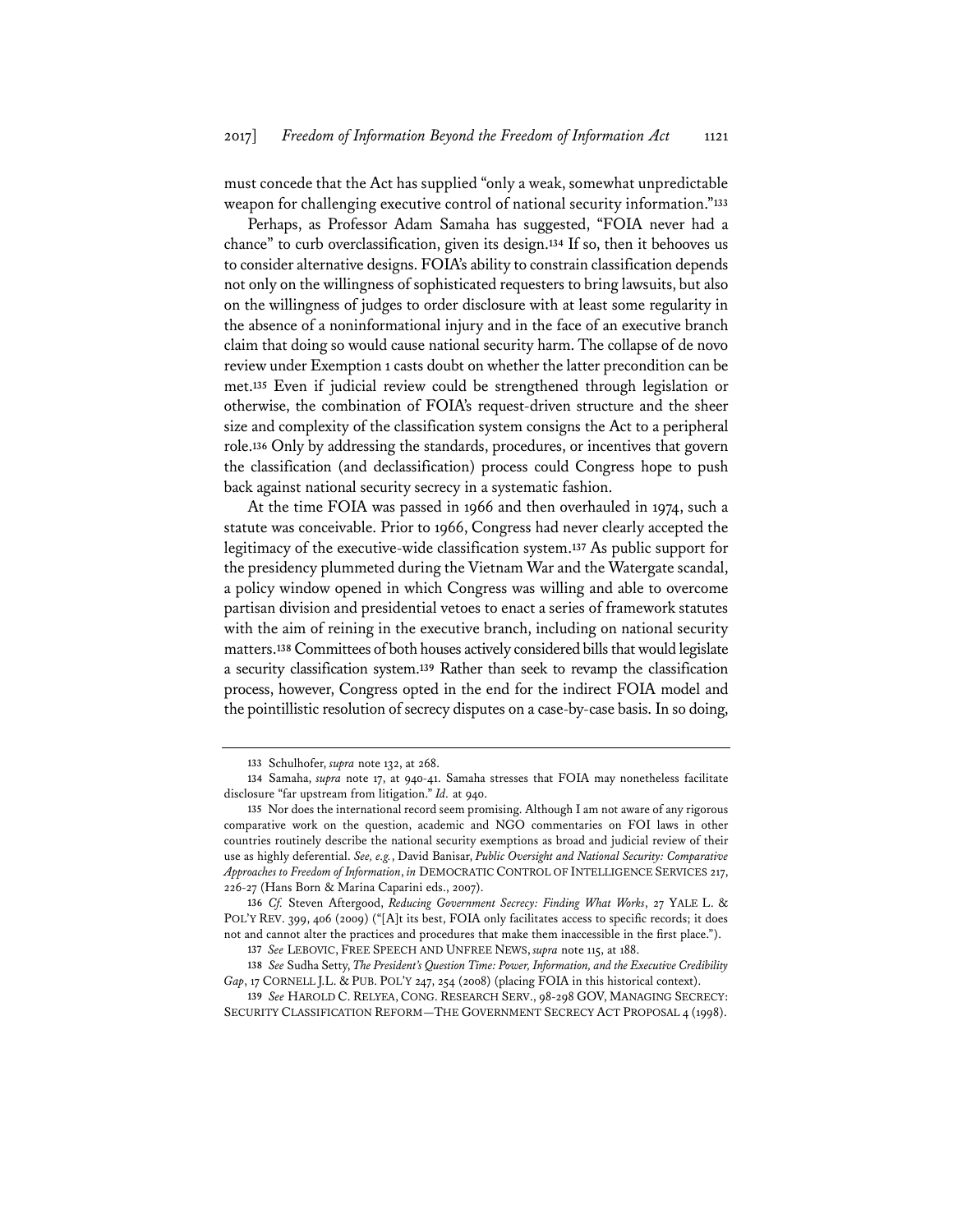Congress effectively blessed the modern classification regime for the first time;**<sup>140</sup>** conceded the definition of "national security" to the executive;**<sup>141</sup>** channeled civil society resistance to the national security state away from the political arena and toward the courts; and arguably created a perverse incentive for officials to classify more, not less, in order to avail themselves of Exemption 1.**<sup>142</sup>** The policy window closed. Congress also failed to develop a framework for declassifying or otherwise affirmatively disclosing national security information that no longer needs to be kept secret. Even today, following a wave of declassification-promoting reforms in recent years,**<sup>143</sup>** the entire appropriated budget of NARA—which houses both the National Declassification Center and the Information Security Oversight Office and plays a leading role on declassification as well as records management**<sup>144</sup>**—is smaller than the annual cost of implementing FOIA.**<sup>145</sup>**

As in the preceding Section, to observe that FOIA offers a weak corrective to national security secrecy is merely to raise and frame, not to answer, some difficult questions about the law's ultimate worth. There may well be deep structural forces in the American state that would oppose any effort to minimize classification;**<sup>146</sup>** from this perspective, FOIA's weakness in the national security field seems predictable, if not overdetermined. It is nonetheless important to appreciate the particular limitations of the Act in this field and the way they relate to its "reactionary," request-driven design. Not only did FOIA's legislative sponsors fail to solve or even seriously confront the overclassification problem when they empowered private parties to bring lawsuits in pursuit of specific records, but they also helped to entrench and legitimate the emerging classification system. The result is a freedom of information law that leaves the Cold War national secrecy state largely intact,

**<sup>140</sup>** *See* LEBOVIC, FREE SPEECH AND UNFREE NEWS, *supra* note 115, at 188 ("In 1966, in its *Freedom of Information* Act, Congress did not challenge the legitimacy of the classification system, but acknowledged it.").

**<sup>141</sup>** *Cf.* Pozen, *Mosaic Theory*, *supra* note 117, at 637 (noting that the executive has the "advantage in FOIA appeals of controlling both the disputed information and—through Exemption 1's reliance on executive orders—the definition of national security").

**<sup>142</sup>** *See* Scalia, *supra* note 74, at 15 (asserting that agencies "overclassified documents to take advantage of the 'national security' exemption" in the original FOIA).

**<sup>143</sup>** *See* Aftergood, *supra* note 136, at 407-11 (reviewing some of these reforms).

**<sup>144</sup>** *See NARA and Declassification*, NAT'L ARCHIVES, https://www.archives.gov/declassification [https://perma.cc/X475-GF6R] (last updated Dec. 29, 2016) (providing information on NARA's declassification activities).

**<sup>145</sup>** *Compare* DOJFY2015 SUMMARY, *supra* note 32, at 20 (reporting that FOIA cost approximately \$480 million to administer in fiscal year 2015), *with* NAT'L ARCHIVES & RECORDS ADMIN., FY 2015 SUMMARY REPORT 14 (2016) (reporting that NARA received approximately \$386 million from currentyear appropriations in fiscal year 2015).

**<sup>146</sup>** *See* Pozen, *Leaky Leviathan*, *supra* note 67, at 582 (providing an account of why "[u]nwinding overclassification is exceedingly difficult to do").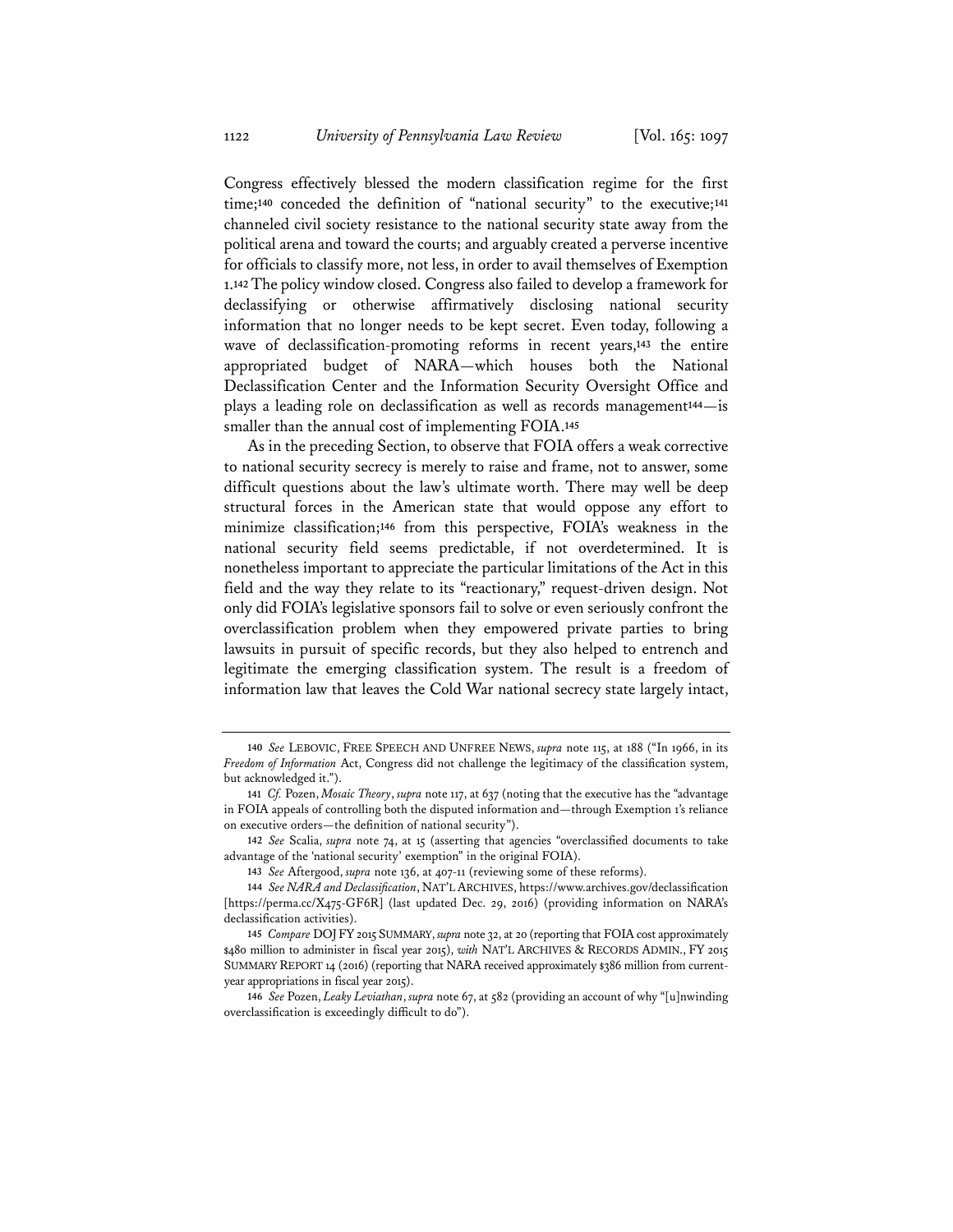while substantially limiting the space for government secret-keeping—and decisive action—on domestic policy matters.

# B. *FOIA Losers*

In ways both subtle and obvious, I have suggested, FOIA confers special benefits on certain commercial and national security interests—and these distributional ramifications should not be seen as perversions of the Act so much as natural byproducts of its structure. For those with progressive priors at least, a discomfiting picture of transparency's "crown jewel"**<sup>147</sup>** begins to come into focus. The picture becomes still more discomfiting when one considers FOIA's effects on the administrative process and on the depiction of government in the public sphere.

#### 1. The FOIA Tax: Bureaucratic Capacity and Legitimacy

Like the prevalence of commercial requests and the deference shown to the government in national security cases, the basic point that FOIA inconveniences agencies is familiar from the literature (as well as common sense). Commentators not infrequently mention, in passing, that responding to FOIA requests can be "a significant burden."**<sup>148</sup>** Critics note that Congress grossly underestimated compliance costs when writing and rewriting the Act in 1966 and 1974.**<sup>149</sup>** Advocates respond by pointing to obscure federal programs with a comparable price tag.**<sup>150</sup>** The discourse, such as it is, has become narrow and stale. As with the subjects of commercial use and national security secrecy, the familiar concerns about FOIA's administrative burden need to be pushed further, for they contain the seeds of a more interesting and important critique.

For starters, the official estimates of FOIA's cost should be understood as a lower bound. As required by the Act,**<sup>151</sup>** DOJ prepares annual reports that state the "total estimated cost of all FOIA related activities across the

**150** The de rigueur comparison for many years was to "military bands." *See, e.g.*, Wichmann III, *supra* note 7, at 1255 & n.286.

**151** 5 U.S.C. §  $552(e)(1)(O)$  (2012).

**<sup>147</sup>** *See* TED GUP, NATION OF SECRETS: THE THREAT TO DEMOCRACY AND THE AMERICAN WAY OF LIFE 119 (2007) (describing FOIA as "the crown jewel of transparency").

**<sup>148</sup>** Tomlinson, *supra* note 39, at 124; *see also, e.g.*, Scalia, *supra* note 74, at 16 ("[FOIA has] greatly burdened investigative agencies and the courts."); Abraham D. Sofaer, *Judicial Control of Informal Discretionary Adjudication and Enforcement*, 72 COLUM. L. REV. 1293, 1333 (1972) ("[C]ompliance with the FOIA is costly, time-consuming and complex . . . ."). I have not seen any detailed analysis of these burdens.

**<sup>149</sup>** *See, e.g.*, Scalia, *supra* note 74, at 16 (contending that "a single request under [the 1974 FOIA amendments]" cost more than four times the amount the House Committee Report estimated the amendments would cost for an entire year).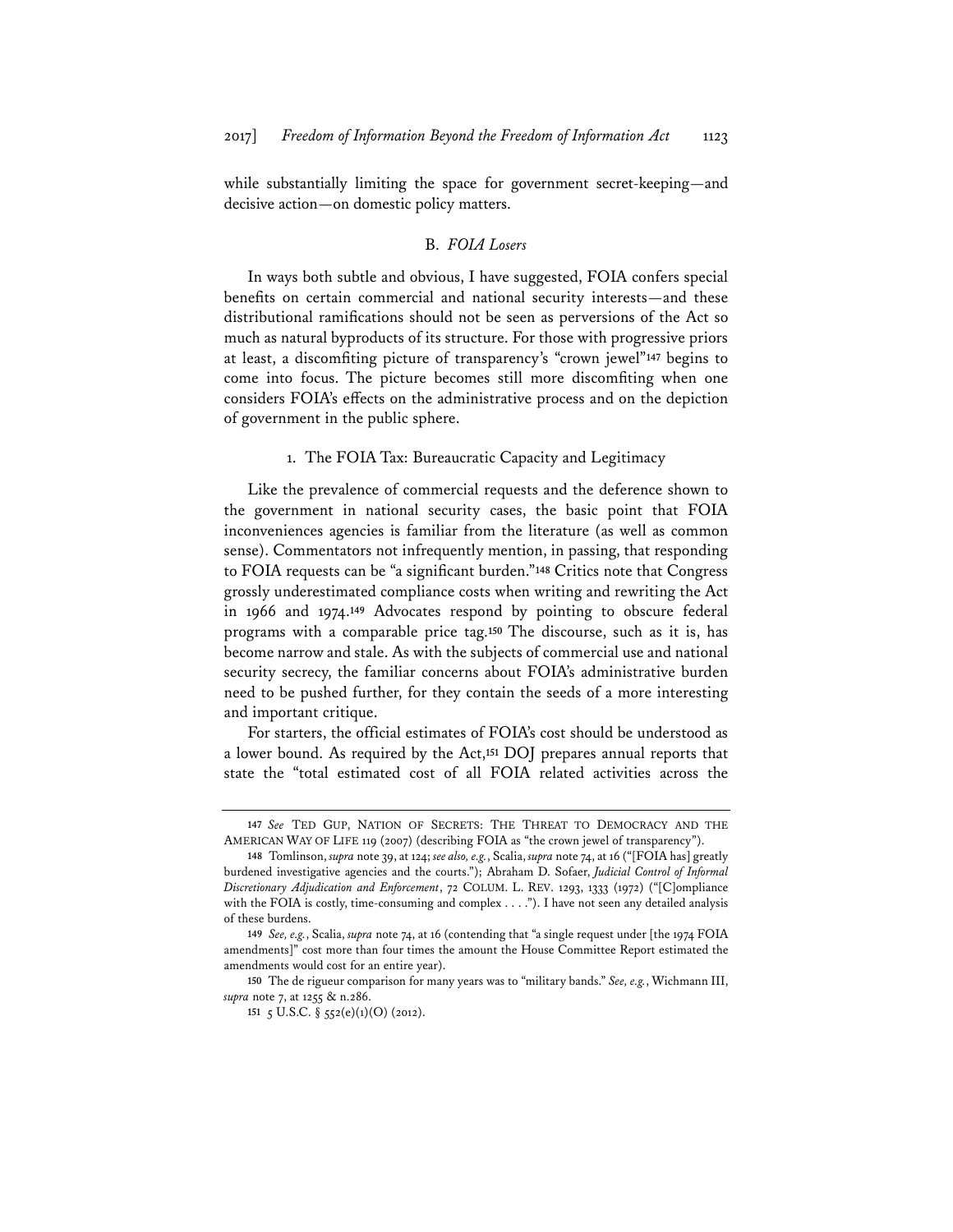[executive branch]."**<sup>152</sup>** This figure was \$480,235,967.62 in fiscal year 2015.**<sup>153</sup>** Even in standard budgetary terms, that sum seems too low. When calculating their FOIA-related costs, agencies are advised by DOJ to include "salaries of FOIA personnel, overhead, and any other FOIA-related expenses."**<sup>154</sup>** Agencies are not expressly advised to include—and, according to the former President of the American Society of Access Professionals, often fail to include**<sup>155</sup>**—the nonsalary compensation of FOIA personnel; the prorated salaries, benefits, and overhead associated with employees who provide clerical or technical support to FOIA personnel; or the prorated salaries, benefits, and overhead associated with the much larger pool of employees who contribute to FOIA administration on an ad hoc basis (as explained two paragraphs below). DOJ's costing methodology is thus conservative as well as imprecise. The entire enterprise is also misleadingly narrow, in my view, because FOIA imposes numerous harder-to-quantify "costs" on the administrative state.

Beyond the monetary *compliance costs* that are DOJ's focus, FOIA imposes what we might call *diversion costs* insofar as it diverts the attention of employees away from an agency's substantive mission.**<sup>156</sup>** This phenomenon occurs in plain sight when non-FOIA personnel are assigned to perform the duties of FOIA personnel. Congressional underfunding puts pressure on agencies to make such reassignments on a regular basis. In fiscal year 2015, the Department of Defense had over 375 employees functioning as the "equivalent" of "full-time FOIA employees," versus an official FOIA staff of 349.**<sup>157</sup>** DOJ's dollar estimates capture the former group's salaries but not the opportunity cost of its lost labor on other matters.

**156** Compliance with FOIA is seen by few, if any, agency heads as part of their agency's mission. *See generally* Suzanne J. Piotrowski & David H. Rosenbloom, *Nonmission-Based Values in Results-Oriented Public Management: The Case of Freedom of Information*, 62 PUB. ADMIN. REV. 643 (2002) (demonstrating this point through a review of agencies' performance plans). Although I focus here on dynamics within the executive branch, FOIA also diverts the attention of federal judges and their staffs from other cases. *See, e.g.*, Savage v. CIA, 826 F.2d 561, 563 (7th Cir. 1987) (Posner, J.) ("We cannot forbear to express concern about the waste of judicial resources that is involved in allowing a person to obtain two levels of federal judicial review of an agency's denial of a [modest FOIA fee waiver claim].").

**157** U.S. DEP'T OF DEF., FREEDOM OF INFORMATION ACT (FOIA) ANNUAL REPORT FOR FISCAL YEAR 2015, at 45 (2016) (capitalization omitted). The Department of Defense has an unusually large FOIA operation. The Department of the Treasury, by way of comparison, had approximately

**<sup>152</sup>** DOJ FY 2015 SUMMARY, *supra* note 32, at 20.

**<sup>153</sup>** *Id.*

**<sup>154</sup>** U.S. DEP'T OF JUSTICE, DEPARTMENT OF JUSTICE HANDBOOK FOR AGENCY ANNUAL FREEDOM OF INFORMATION ACT REPORTS 55 (2013).

**<sup>155</sup>** Telephone Interview with Frederick J. Sadler (July 11, 2016). Sadler further observed that DOJ's instruction to count the overhead of FOIA personnel is "insufficiently defined" and "probably results in under-reporting" of overhead expenses for many FOIA offices. Email from Frederick J. Sadler to David Pozen, Professor of Law, Columbia L. Sch. (Aug. 24, 2016) (on file with author).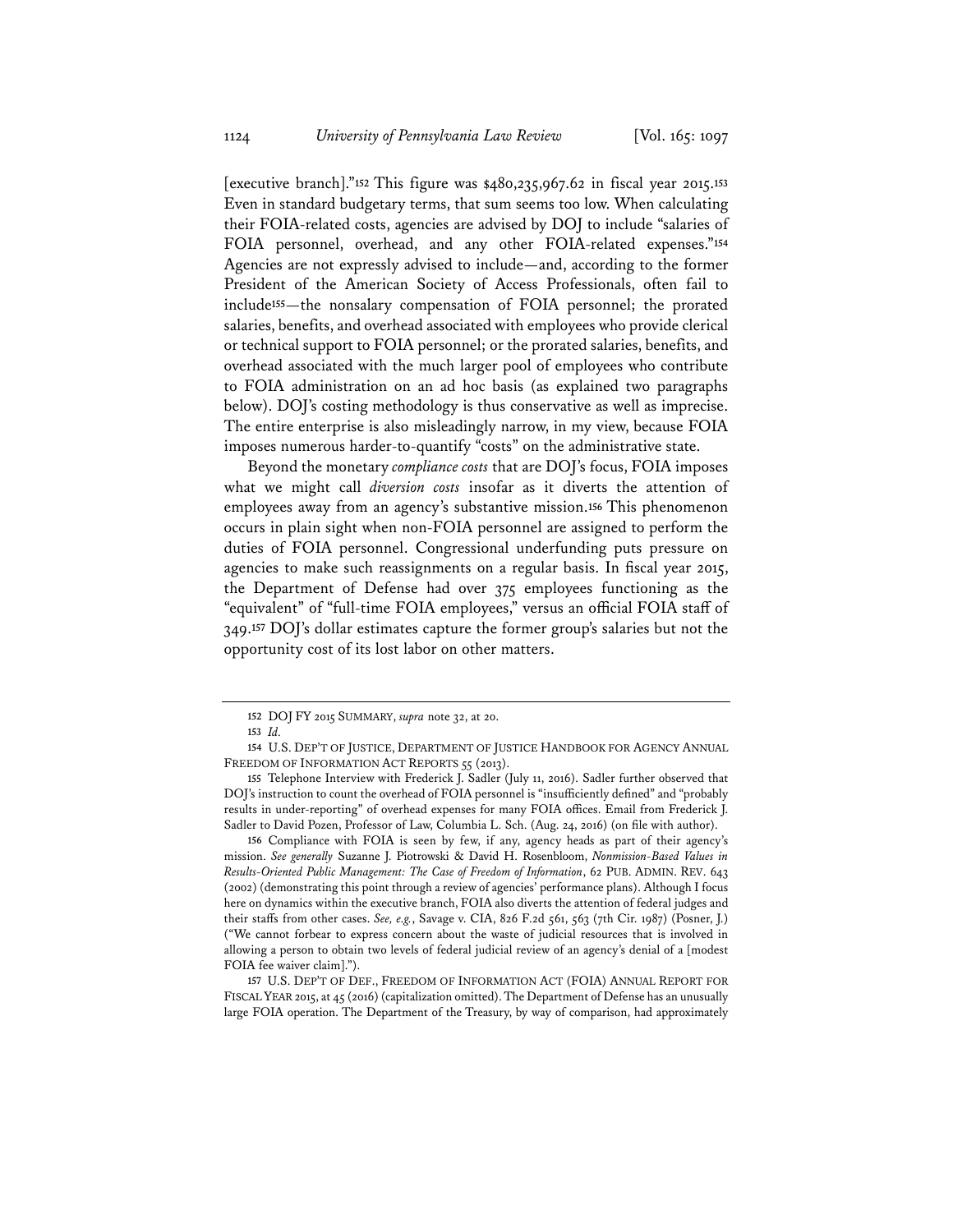Even if Congress were to appropriate substantially larger sums for dedicated FOIA personnel,**<sup>158</sup>** non-FOIA personnel would still find themselves diverted by the Act from other matters. Responding to FOIA requests frequently requires that the employees of non-FOIA offices search their emails and files for responsive records, and that a subset of these employees work with FOIA staff to assess such issues as whether a given record is responsive, whether the requester should be asked to narrow the scope of her inquiry, whether the request implicates reverse FOIA, and the applicability of the Act's vaguely worded exemptions to particular documents or to passages or names therein.**<sup>159</sup>** An air of wariness pervades some of these interactions. The permanent FOIA bureaucracy is so disconnected, culturally and programmatically, from many agency components that even the most FOIA-respectful front office cannot take for granted that the agency's institutional interests or its lawful secrets would be safeguarded in an unsupervised compliance process.**<sup>160</sup>** For the same set of reasons, no amount of automation could eliminate these diversion costs, which arise in part out of the need for policy expertise and practical judgment in the Act's implementation.**<sup>161</sup>** As the volume of FOIA requests rises, then, so will the drain on non-FOIA employees' time, resources, and focus.**<sup>162</sup>**

FOIA can also make it more difficult for agencies to work with private parties on a cooperative basis. As the initial version of the Act began to move through Congress, some agencies complained that it would increase their

**158** Individual agencies, again, receive nothing from FOIA fees. *See supra* note 107.

**160** *See supra* notes 37–45 and accompanying text (noting the high degree of decentralization and low degree of bureaucratic status that has traditionally characterized FOIA work). The growing use of contractors for FOIA services exacerbates these concerns. *Cf.* Hogan, *supra* note 42, at 22 (discussing the lack of "day-to-day oversight" of FOIA contract workers (internal quotation marks omitted)).

**161** On the potential for automated systems to facilitate FOIA processing, see Cindy Dillow, *The Role of Automation in FOIA Compliance*, INFO. MGMT., Jan./Feb. 2016, at 37. Both governmental and nongovernmental automated systems have recently been introduced to facilitate FOIA requesting. *See, e.g.*, FOIAMACHINE, https://www.foiamachine.org [https://perma.cc/6L54-LBHT]; FOIAONLINE, https://foiaonline.regulations.gov/foia/action/public/home [https://perma.cc/7FU7-3Z46]. The analysis above shows why, from an agency's perspective, any efficiency gains from these developments are likely to be offset by the costs of expanding the requester pool through free online submission tools.

**162** Anecdotal accounts suggest that this drain may already be substantial in some agencies. *See, e.g.*, Michael A. Rodgers, *Freedom of Information Act Requests: Six Keys to Handling Them*, DEF.AT&L, Jan.–Feb. 2016, at 50, 50 (stating that, in the author's experience, FOIA requests "consistently caused program and contracting personnel to become distracted from their mission").

ninety-nine "[e]quivalent" and forty-seven official full-time FOIA employees in fiscal year 2015. U.S. DEP'T OF THE TREASURY, 2015 FREEDOM OF INFORMATION ACT ANNUAL REPORT 34 (2016).

**<sup>159</sup>** In its handout for new federal employees, DOJ's Office of Information Policy stresses that "FOIA is everyone's responsibility. Any documents you create or maintain as part of your job may be responsive to a FOIA request. FOIA professionals at your agency . . . may call on you for assistance in searching for responsive records and reviewing those records for release." Infographic of *The Freedom of Information Act*, U.S. DEP'T JUST.: OFF. INFO. POL'Y, https://www.justice.gov/sites /default/files/oip/pages/attachments/2015/03/13/foia\_infographic.pdf [https://perma.cc/9CMX-PB4L].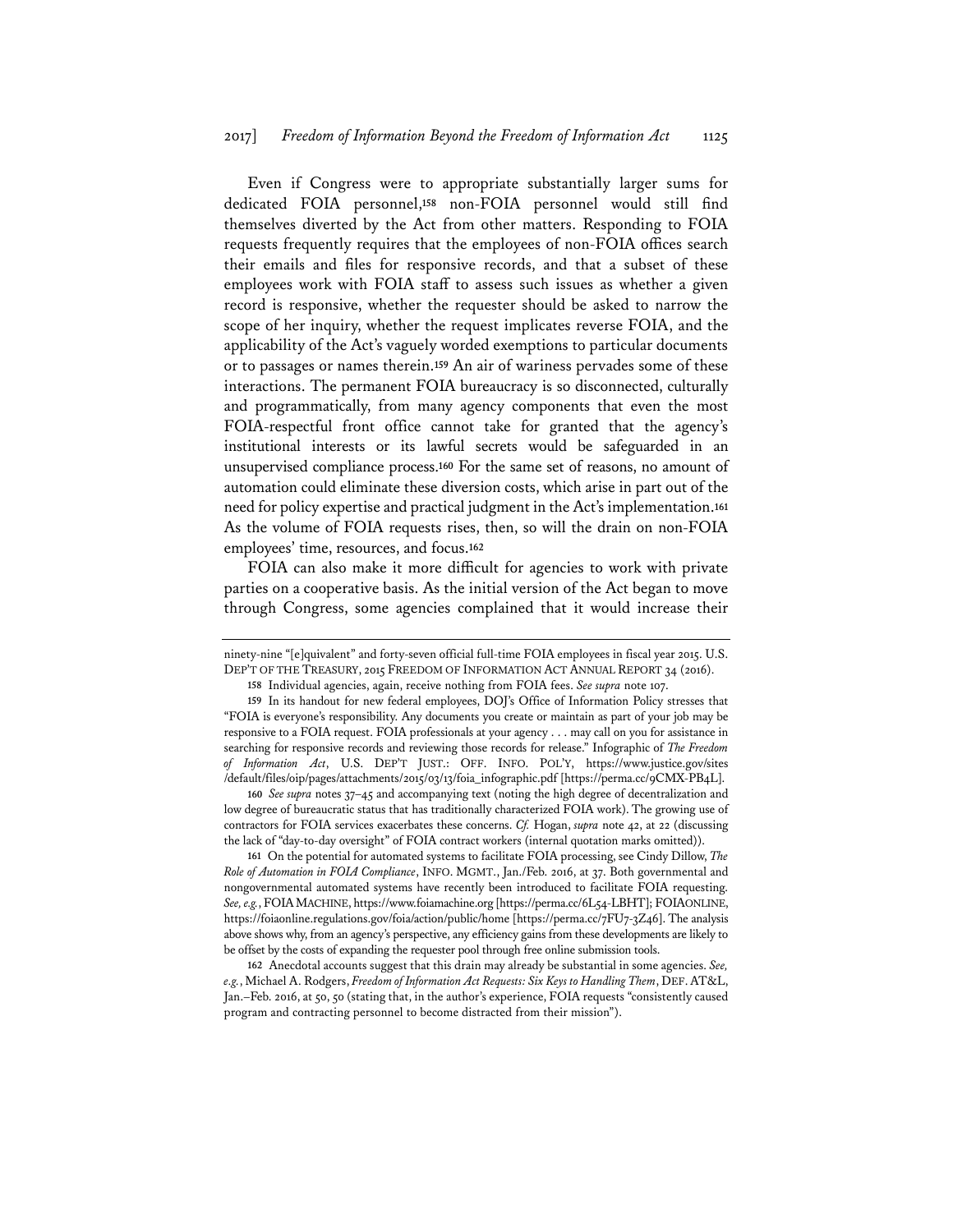*contracting and procurement costs* by revealing what they were willing to accept or expend in contract negotiations and other transactions.**<sup>163</sup>** Once agencies have entered into commercial agreements, these costs may be raised still higher by their counterparts' use of FOIA to suss out potential claims that might be brought in litigation.**<sup>164</sup>** Other agencies worried in the 1960s that FOIA would increase their *information acquisition costs* by making regulated firms and their employees more reluctant to share frank accounts of their activities, lest those accounts (and the names of informants) be requested and then used to their detriment.**<sup>165</sup>** Although the development of reverse FOIA and related doctrines mitigates this risk,**<sup>166</sup>** there is some evidence to suggest that it continues to undermine "government efforts to collect information about industries, products, and markets."**<sup>167</sup>**

Along with other 1970s-era transparency measures such as the Federal Advisory Committee Act (FACA)**<sup>168</sup>** and the Government in the Sunshine Act (GITSA),**<sup>169</sup>** FOIA imposes *deliberation costs* as well.**<sup>170</sup>** To some unknown but seemingly nontrivial extent, the prospect of "being FOIA'd" deters candor among executive branch officials and leads them to avoid recordkeeping in favor of oral exchanges and "*sub rosa* deals."**<sup>171</sup>** The Act's deliberative privilege

**171** Adam Candeub, *Transparency in the Administrative State*, 51 HOUS. L. REV. 385, 393 (2013); *see also* Herz, *supra* note 16, at 584-85 ("FOIA imposes no obligation to generate, compile or interpret

**<sup>163</sup>** *See* Lebovic, *Seeing FOIA Like the State*, *supra* note 93, at 5.

**<sup>164</sup>** *See supra* note 99 and accompanying text.

**<sup>165</sup>** *See* Lebovic, *Seeing FOIA Like the State*, *supra* note 93, at 6-8. Even if a firm felt reasonably confident that its data would be protected, this fear might nonetheless be invoked strategically as a basis for withholding.

**<sup>166</sup>** *See supra* text accompanying notes 100–101.

**<sup>167</sup>** Cate et al., *supra* note 108, at 44; *see also, e.g.*, BIPARTISAN POLICY CTR., HOMELAND SEC. PROJECT, CYBER SECURITY TASK FORCE: PUBLIC-PRIVATE INFORMATION SHARING 6 (2012) ("Another chilling effect on sharing [information with the federal government] comes from the concern that private proprietary information compiled in government databases will be discoverable through [FOIA] requests."). The fact that Congress took pains in the Homeland Security Act of 2002 to clarify that voluntarily submitted "critical infrastructure information" is exempt under FOIA, Pub. L. No. 107-296, § 214, 116 Stat. 2135, 2152-55 (codified at 6 U.S.C. § 133 (2012)), attests to the persistence of this "chilling" concern.

**<sup>168</sup>** Pub. L. No. 92-463, 86 Stat. 770 (1972) (codified at 5 U.S.C. app. §§ 1–16 (2012)).

**<sup>169</sup>** Pub. L. No. 94-409, 90 Stat. 1241 (1976) (codified in scattered sections of 5 and 39 U.S.C.).

**<sup>170</sup>** Because FACA and GITSA require open meetings and not just accessible records, their deliberative costs may well be greater than FOIA's where they apply. *See, e.g.*, RICHARD J. PIERCE, JR. ET AL., ADMINISTRATIVE LAW AND PROCESS 425 (6th ed. 2014) ("It is increasingly clear that, while [GITSA] has opened commission meetings to public scrutiny, it has done so at some injury to the process of decisionmaking."); Steven J. Mulroy, *Sunlight's Glare: How Overbroad Open Government Laws Chill Free Speech and Hamper Effective Democracy*, 78 TENN. L. REV. 309, 360-67 (2011) (reviewing evidence that open meetings laws "chill discussion," hamper compromise, generate evasive behavior, and shift power to staff and lobbyists); *see also* Mark E. Warren & Jane Mansbridge, *Deliberative Negotiation*, *in* POLITICAL NEGOTIATION: A HANDBOOK 141, 177 (Jane Mansbridge & Cathie Jo Martin eds., 2016) ("By now, the empirical evidence on the deliberative benefits of closeddoor interactions seems incontrovertible.").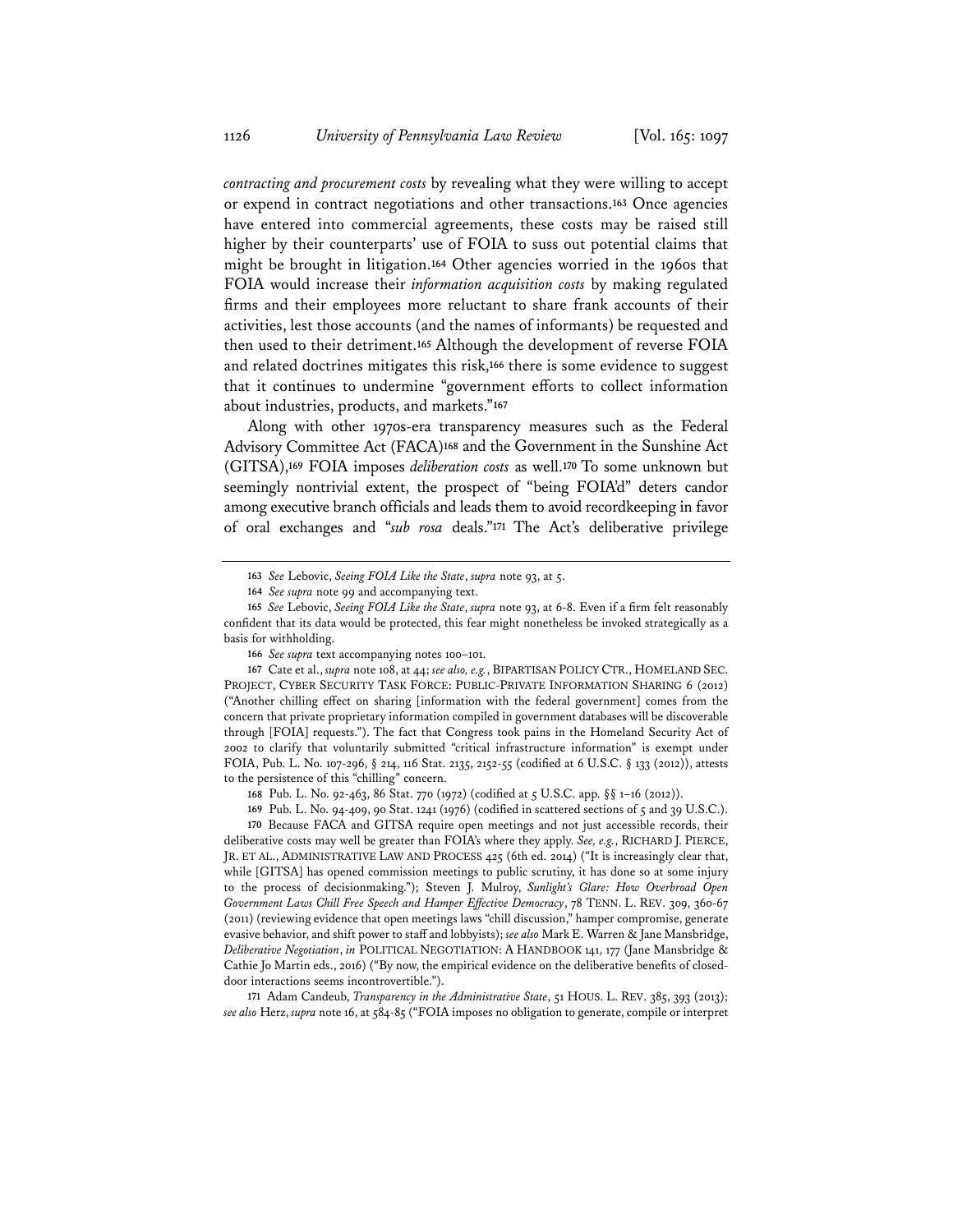exemption responds to this concern, but only partially.**<sup>172</sup>** Recent lawsuits, for example, have clarified that opinions by DOJ's Office of Legal Counsel (OLC) are not categorically covered by this exemption;**<sup>173</sup>** as FOIA users have increasingly started requesting such opinions, agencies have increasingly stopped turning to OLC for legal advice.**<sup>174</sup>** Researchers have identified similarly perverse consequences of FOI laws on the quality of decisionmaking, as well as the production of transparency, at the state level**<sup>175</sup>** and in foreign countries.**<sup>176</sup>**

FOIA imposes additional *political and agenda-setting costs* on agencies by giving those who oppose their work a low-cost tool with which to harass and embarrass them. Businesses and trade groups threatened by a new regulatory or enforcement policy use FOIA to "dig up dirt" on the policy and the people behind it.**<sup>177</sup>** They also use FOIA to extract large volumes of background documentation, which they then communicate back to the agency in an effort to "overload" its staff and shape the administrative record.**<sup>178</sup>** Nonprofit organizations that object on ideological grounds to an agency's mission or to its leadership employ similar tactics, backed up by a continuous succession of FOIA lawsuits.**<sup>179</sup>**

These tactics often have a partisan valence. On the libertarian right, FOIA is celebrated as a means to impede "the Statists" at disfavored agencies through "witch

**172** The volume of litigation over this exemption (Exemption 5) in itself suggests that officials cannot casually rely on it. *See* PATRICK BIRKINSHAW,FREEDOM OF INFORMATION:THE LAW, THE PRACTICE AND THE IDEAL 466-67 (4th ed. 2010) (stating that Exemption 5 is the most litigated FOIA exemption).

**173** *See* Daphna Renan, *The Law Presidents Make*, 103 VA. L.REV. (forthcoming 2017) (manuscript at 40 nn.183–84), http://www.law.nyu.edu/sites/default/files/upload\_documents/16\_10\_24\_Renan\_Law %20Presidents%20Make.pdf [http://perma.cc/C3WN-7AGD] (collecting such cases).

**174** *See id.* at 39, 44; Jack Goldsmith, *The Decline of OLC*, LAWFARE (Oct. 28, 2015), https://www.law fareblog.com/decline-olc [https://perma.cc/93RF-LANV].

**175** *See, e.g.*, R. Karl Rethemeyer, *The Empires Strike Back: Is the Internet Corporatizing Rather than Democratizing Policy Processes?*, 67 PUB. ADMIN. REV. 199, 206 (2007) (finding through interviews that state agency heads avoid using internet communications so as not to "leave[] traces that are subject to the FOIA").

**176** *See, e.g.*, David Cuillier, *The People's Right to Know: Comparing Harold L. Cross's Pre-FOIA World to Post-FOIA Today*, 21COMM. L. & POL'Y 433, 437 (2016) (describing studies that suggest certain FOI laws, such as Kosovo's, "actually *hinder* access by providing public officials legal rationales for delays, excessive copy fees, and denial"); Sandoval-Ballesteros, *supra* note 98, at 418-19 (discussing techniques used by Mexican bureaucrats to avoid FOI requests).

**177** Rethemeyer, *supra* note 175, at 206.

**178** *See* Wendy E. Wagner, *Administrative Law, Filter Failure, and Information Capture*, 59 DUKE L.J. 1321, 1380 n.224 (2010).

**179** *Cf.* James O'Reilly, *ACUS, FOIA & Arbitration: Breakthrough or Fool's Errand?*, ADMIN. & REG. L. NEWS, Fall 2013, at 9, 9 ("The 13,000-plus requesters who have sued under FOIA since 1967 have predominantly been financially motivated or ideologically hostile to an agency program.").

information. The statute applies solely to 'records' which exist independently of the statute. Thus, it creates some disincentive to create records . . . ." (emphasis omitted)); Cass R. Sunstein, *Output Transparency vs. Input Transparency*, *in* TROUBLING TRANSPARENCY, *supra* note 93 (manuscript at 13) ("[O]ne of the consequences of FOIA is to reduce reliance on email and written documents."). *But see* Kreimer, *supra* note 89, at 1018 (identifying "[s]tructural features of the federal government, and of records themselves, [that] raise barriers to keeping initiatives entirely 'off the books'").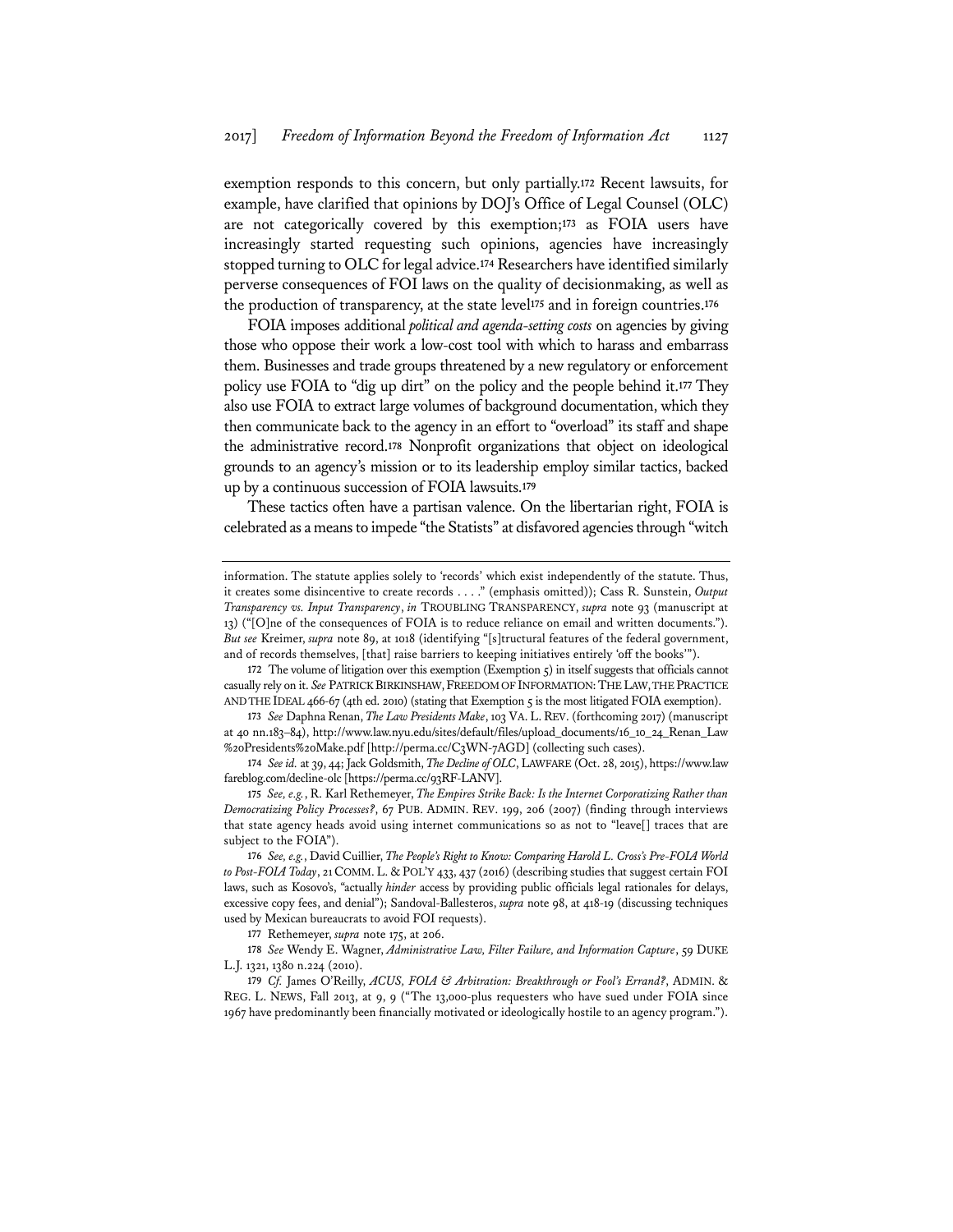hunts" and "[f]ishing expeditions."**<sup>180</sup>** The conservative Judicial Watch foundation came to prominence over the past two decades largely by using FOIA to "trip up" Democratic officials.**<sup>181</sup>** Freedom Watch now plows the same ground.**<sup>182</sup>** There is no comparable outfit (Civic Solidarity Watch?) on the progressive left.**<sup>183</sup>** In the environmental area, FOIA-fueled witch hunts and fishing expeditions have become so serious that a legal defense fund was established in 2011 specifically to help climate scientists fend off "malicious freedom of information act requests."**<sup>184</sup>** These oppositional uses of FOIA not only exacerbate diversion and deliberation costs but also alter the political sociology of agency action, making it harder for administrators to formulate and carry out affirmative agendas of all kinds.

To be sure, while the FOIA "tax" on government service and agency decisionmaking may be uncommonly intrusive, some of these sorts of costs are familiar to American administrative law. FACA and GITSA, as already noted, have been critiqued on deliberative grounds,**<sup>185</sup>** and scholars continue to debate whether the APA itself excessively (or insufficiently) hampers regulation.**<sup>186</sup>** Whatever the best view of these other statutes, it is long past time for such sustained, sober attention to FOIA's impact on the administrative process, especially as the annual volume of requests heads toward the one million mark.**<sup>187</sup>**

**<sup>180</sup>** CHRISTOPHER C. HORNER, THE LIBERAL WAR ON TRANSPARENCY: CONFESSIONS OF A FREEDOM OF INFORMATION "CRIMINAL" 195, 229 (2012). Now a senior fellow at the Competitive Enterprise Institute, the author of this book is a prominent FOIA attorney and "climate-truth watchdog." Andrea Billups, *Chris Horner, FOIA Watchdog, Demands Transparency from Government's Global Warming Advocates*, WASH. EXAMINER (Feb. 26, 2014), http://www.washington examiner.com/chris-horner-foia-watchdog-demands-transparency-from-governments-global-warming-a dvocates/article/2544632 [https://perma.cc/UAU8-K5CG].

**<sup>181</sup>** Oliver Willis, *Meet Judicial Watch, A Driving Force Behind the Clinton Email Story That Keeps Duping the Press*, MEDIA MATTERS (Oct. 2, 2015), http://mediamatters.org/blog/2015/10/02/meet-judicial-watch -a-driving-force-behind-the/205941 [https://perma.cc/65SM-P4U3].

**<sup>182</sup>** *See, e.g.*, Michael Macagnone, *Freedom Watch Guns for Clinton Emails at DC Circ.*, LAW360 (Apr. 2, 2015), http://www.law360.com/articles/638115/freedom-watch-guns-for-clinton-emails-at-dc-circ [https ://perma.cc/W5DJ-Z3VY].

**<sup>183</sup>** Civil libertarian organizations such as the American Civil Liberties Union and the Electronic Frontier Foundation use FOIA frequently and skillfully in the national security field. *See*  Kreimer, *supra* note 89, at 1024. But the Act only skims the surface of this field, *see supra* subsection II.A.2, and the weaponization of FOIA is not a defining feature for these organizations, or for liberal-leaning transparency groups such as the National Freedom of Information Coalition or the Open Government Partnership, as it is for Judicial Watch.

**<sup>184</sup>** *About*, CLIMATE SCI. LEGAL DEF. FUND, http://climatesciencedefensefund.org/about [https://perma.cc/U696-XZEG].

**<sup>185</sup>** *See supra* notes 168–170 and accompanying text.

**<sup>186</sup>** *See, e.g.*, Edward Rubin, *It's Time to Make the Administrative Procedure Act Administrative*, 89 CORNELL L. REV. 95, 97 nn.5–6 (2003) (collecting sources on both sides of this debate). Although beyond the scope of this Article, an analysis that situates FOIA within the historical development of the APA and compares their political economies could deepen our understanding of both statutes.

**<sup>187</sup>** *See supra* note 32 and accompanying text (noting the 700,000-plus FOIA requests made in fiscal year 2015).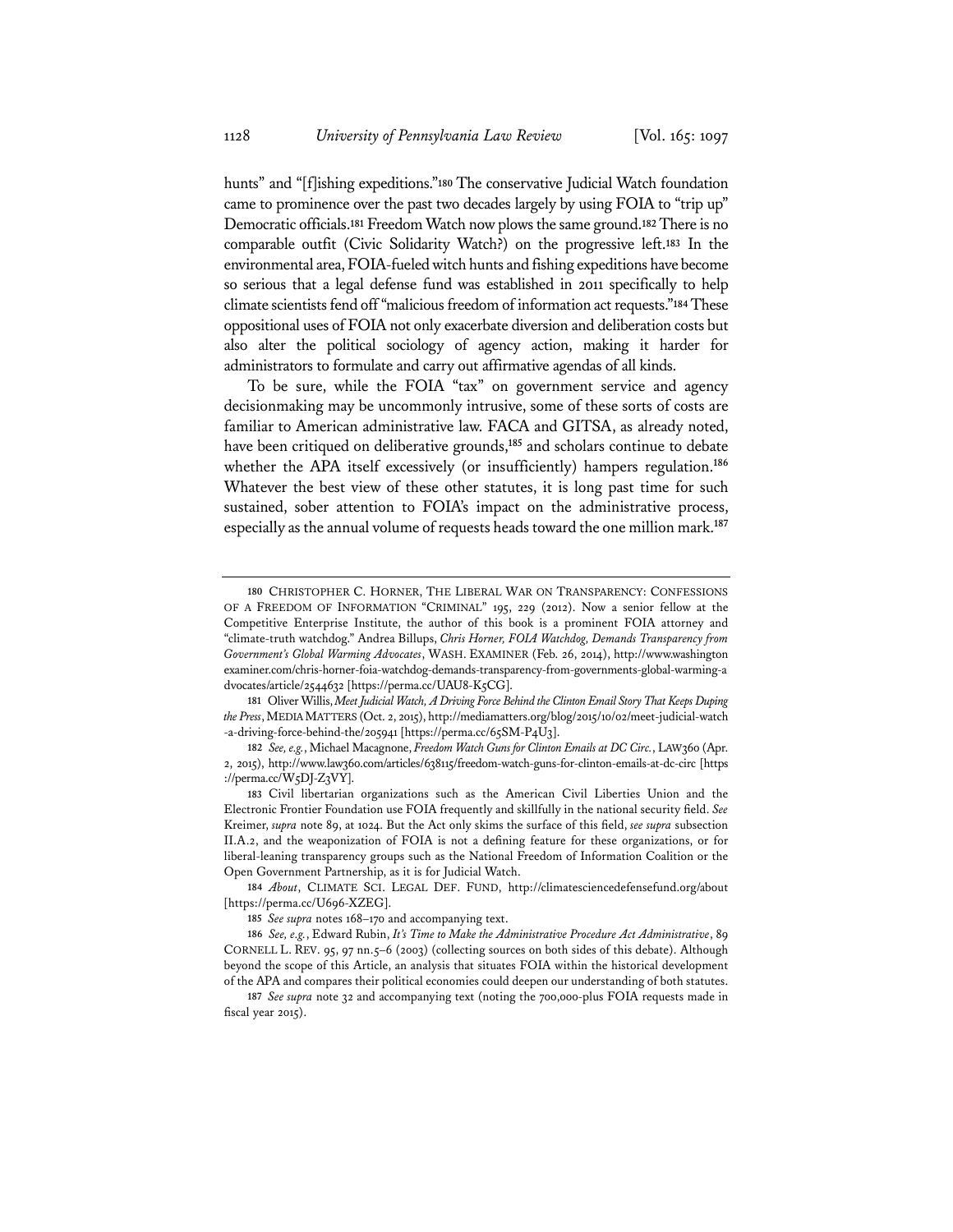And to be sure, the burdens highlighted here are difficult to measure and must be considered alongside FOIA's potential benefits, not only for society at large but also for the administrative process. The principal benefit that is touted in this regard—seen by many as "the principal inspiration for the FOIA" and "its symbolic central pillar"—is the Act's promise "to ensure that public servants . . . serve the public and not themselves."**<sup>188</sup>** In other words, the costs that FOIA piles on agencies are thought to reduce agency costs for Congress and the American people by helping to keep executive branch officials on the straight and narrow. This, in turn, may redound to the bureaucracy's benefit by making its principals feel more confident in granting it authority and resources. Part III will raise a number of questions about the "watchdog" rationale for FOIA, including whether it has lost force over time. For the moment, though, it bears note that (i) there is no evidence that the Act has enhanced popular or congressional confidence in federal agencies and thereby laid a foundation for their long-term empowerment,**<sup>189</sup>** and that (ii) any positive effect on governance through this monitoring mechanism is itself highly speculative. Social scientists do not appear to have seriously investigated, much less developed a consensus on, FOIA's role in ensuring that public servants serve the public and not themselves.**<sup>190</sup>** Just as more empirical work is needed

**190** It is clear (and not at all speculative) that the work of many federal officials has been publicized through FOIA, which generates retail accountability in the form of reputational and other consequences when that work is seen to be faulty. What is far less clear is whether FOIA has improved the quality of administrative action in a larger, lasting sense.

To my knowledge, no scholarship has tackled this question directly. At the state level, some research suggests that "stronger" FOI laws may be associated with reduced rates of public corruption convictions. *See* Adriana S. Cordis & Patrick L. Warren, *Sunshine as Disinfectant: The Effect of State Freedom of Information Act Laws on Public Corruption*, 115 J. PUB. ECON. 18, 30-36 (2014). Beyond the United States, a new cross-national study finds that FOI laws are associated with greater "bureaucratic efficiency," but only if accompanied by a high degree of media freedom, NGO activity, and political competitiveness. Krishna Chaitanya Vadlamannati & Arusha Cooray, *Do Freedom of Information Laws Improve Bureaucratic Efficiency? An Empirical Investigation*, 68 OXFORD ECON. PAPERS 968, 987-91 (2016); *see also id.* at 968-69 (describing the literature on FOI laws' impact on governance as "scant"). Other cross-national studies report negligible or negative correlations between FOI laws and governance indicators. *See* Samia Costa, *Do Freedom of Information Laws Decrease Corruption?*, 29 J.L. ECON. & ORG. 1317, 1317 (2012) (finding that "countries that adopted FOI laws saw an increase in perceived corruption and a decrease in the quality of governance");

**<sup>188</sup>** Glenn Dickinson, Comment, *The Supreme Court's Narrow Reading of the Public Interest Served by the Freedom of Information Act*, 59 U. CIN. L. REV. 191, 197 (1990); *see also* Cate et al., *supra* note 108, at 42 ("First and most important [of Congress's purposes], the FOIA plainly facilitates the watchdog function of the public over the government: The public must have access to the government information necessary to ensure that government officials act in the public interest."); William Safire, *Free Speech v. Scalia*, N.Y. TIMES, Apr. 29, 1985, at A17 (asserting that FOIA "has done more to inhibit the abuse of Government power . . . than any legislation in our lifetime").

**<sup>189</sup>** *See infra* notes 217–224 and accompanying text; *see also* Kreimer, *supra* note 89, at 1073 n.241 (observing that the claim that "transparency is likely to be provided by government agents as a means of establishing their trustworthiness and inducing principals to grant them broader authority and resources . . . seems less than fully persuasive in [the FOIA] setting" (citation omitted)).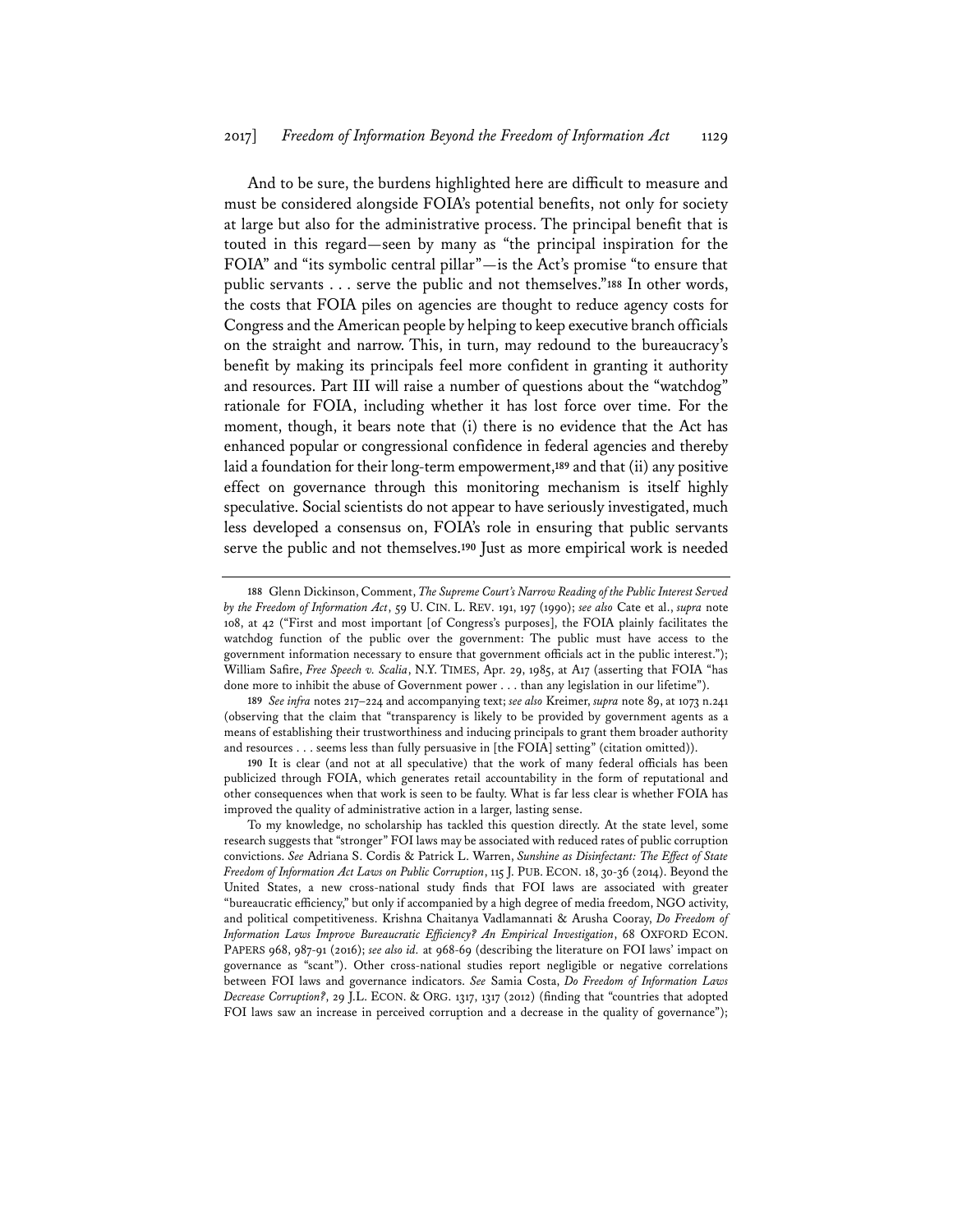to bear out the relatively novel concerns raised by this Article, more empirical work is needed to bear out the classic anti-abuse case for FOIA.

The normative structure of this watchdog rationale also warrants reflection. In a world in which bureaucrats are believed to be mendacious, corrupt, or otherwise ill-motivated, it may make sense to trade off some significant amount of administrative burden for the prospect of discipline through disclosure.**<sup>191</sup>** This tradeoff starts to look less sensible, however, when the relevant bureaucracies are already highly regulated and professionalized and when the disclosure policy largely gives a pass to the state's least visible, most violent components. FOIA's watchdog rationale ignores these complexities and embodies a deeply skeptical set of assumptions about the administrative process, along with an inherently delegitimating vision of government—a liberalism of fear.**<sup>192</sup>** It privileges a conception of accountability as restraint, rather than responsiveness. It conflates good agency action with non-abusive agency action.

So thoroughly has this vision shaped the academic and popular discourses on FOIA that when it is observed that officials sometimes try to avoid the Act by communicating orally**<sup>193</sup>** or that there is a "long standing FOIA-averse attitude common within most executive administrations,"**<sup>194</sup>** the observations are taken to confirm the very governmental crookedness that makes FOIA indispensable. These data points, however, are equally consistent with the

**191** Transparency strategies, as Professor Frederick Schauer has observed, are inherently conservative insofar as they reduce the likelihood of both very bad and very good decisions. *See* Schauer, *supra* note 92, at 1351-54. "In some times and places," Schauer reflects, "such conservatism is well justified. If I were a Zimbabwean, I would worry considerably about bad decisions made outside of the gaze of the population and the international community, but I would not worry very much about preventing good decisions by the government of Robert Mugabe." *Id.* at 1353.

**192** *See* JUDITH N. SHKLAR, ORDINARY VICES 237 (1984) (describing a "liberalism of fear," traceable to Montesquieu, that "concentrates . . . single-mindedly on limited and predictable government"); *see also* COREY ROBIN, FEAR: THE HISTORY OF A POLITICAL IDEA 147-60 (2004) (arguing that throughout the Cold War a liberalism of fear underwrote U.S. government moralism and violence abroad even as it underwrote minimalism and caution at home).

**193** *See supra* note 171 and accompanying text.

**194** Ben Wasike, *FoIA in the Age of "Open.Gov": An Analysis of the Performance of the Freedom of Information Act Under the Obama and Bush Administrations*, 33 GOV'T INFO. Q. 417, 418 (2016). Similar dynamics recur abroad. For a catalog of "informal methods of resistance" to FOI laws observed in Commonwealth bureaucracies, see Alasdair Roberts, *Dashed Expectations: Governmental Adaptation to Transparency Rules*, *in* TRANSPARENCY: THE KEY TO BETTER GOVERNANCE? 107, 111-18 (Christopher Hood & David Heald eds., 2006) (capitalization omitted).

Monica Escaleras et al., *Freedom of Information Acts and Public Sector Corruption*, 145 PUB. CHOICE 435, 455 (2010) (finding "no significant relationship between FOI acts and corruption" in developed countries, and "rising levels of corruption" associated with FOI acts in developing countries). The qualitative literature is similarly thin and inconclusive. *See, e.g.*, Ben Worthy, *More Open but Not More Trusted? The Effect of the Freedom of Information Act 2000 on the United Kingdom Central Government*, 23 GOVERNANCE 561, 571 (2010) ("In the United Kingdom, interviews with officials found little evidence of FOI having positively impacted upon the quality of advice given to ministers, the quality of records made, the evidence base, or relations with third parties.").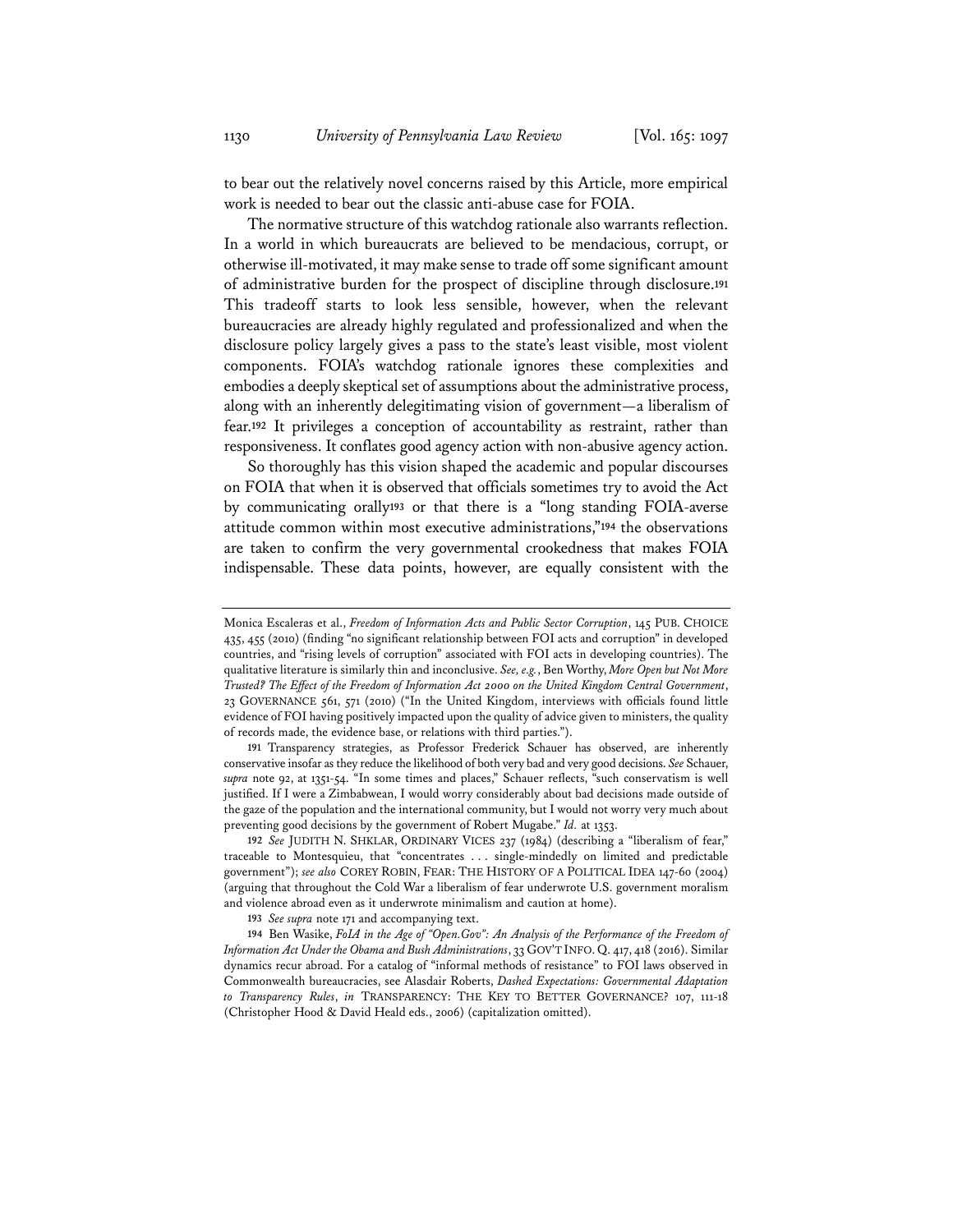premise that generally reasonable and well-intentioned public servants see FOIA as a serious hindrance to their statutorily assigned work. FOIA avoidance and aversion, on this premise, are not necessarily markers of crookedness so much as of the tension between the strictures of the Act and the demands of bureaucratic rationality. Exactly what to make of administrative resistance to any given law is a complicated, context-sensitive question. The fact that the latter interpretation never even seems to occur to most commentators suggests that, on top of the other burdens identified above, FOIA has been generating antigovernmental *ideological costs* for agencies and their personnel.

Once more, it is important to recall that FOIA is but one of many models for securing "open" government, as these implications may not generalize across the full set. Other transparency strategies, such as affirmative disclosure, ought to impose fewer practical and pecuniary burdens on agencies because they are not request-driven. They ought to impose fewer ideological costs because they are not fear-driven.

#### 2. Representations of Government

"I often describe the handling of my FOIA request as the single most disillusioning experience of my life."

— anonymous twenty-six-year-old freelance journalist, 2016**<sup>195</sup>**

Compounding the foregoing concerns, FOIA helps to shape public perceptions of government through several more direct channels: journalism that relies on records obtained through FOIA, journalism about the Act itself, and ordinary citizens' experience of the requesting process. These channels collectively generate a relentless, and distorted, narrative of bureaucratic failure.

Arguments about FOIA's democratic value emphasize above all else its contributions to investigative reporting.**<sup>196</sup>** Although the news media account for only a small fraction of total requests—six percent, according to a generous estimate from 2005**<sup>197</sup>**—FOIA has played some part in hundreds of stories over

**<sup>195</sup>** FOIA IS BROKEN, *supra* note 7, at ii.

**<sup>196</sup>** *See, e.g.*, Kwoka, *FOIA, Inc.*, *supra* note 33, at 1371 ("FOIA was . . . designed largely by journalists, for journalists, and with the particular goal in mind that journalists would use access to government information to provide knowledge to the public . . . .").

**<sup>197</sup>** *Frequent Filers*, *supra* note 34; *see also id.* (finding that "[n]onprofit groups" file three percent of all FOIA requests). The six percent estimate is generous because there was "a spike in journalistic activity" during the period under consideration (September 2005) on account of Hurricane Katrina and because the study considered only Cabinet departments and "large" agencies, which may tend to attract a disproportionate share of media requesters. *Id.* The media's use of FOIA, moreover, fell off steeply after 2005 as the newspaper industry contracted. *See* JAMES T. HAMILTON, DEMOCRACY'S DETECTIVES: THE ECONOMICS OF INVESTIGATIVE JOURNALISM 168-70 (2016). Journalists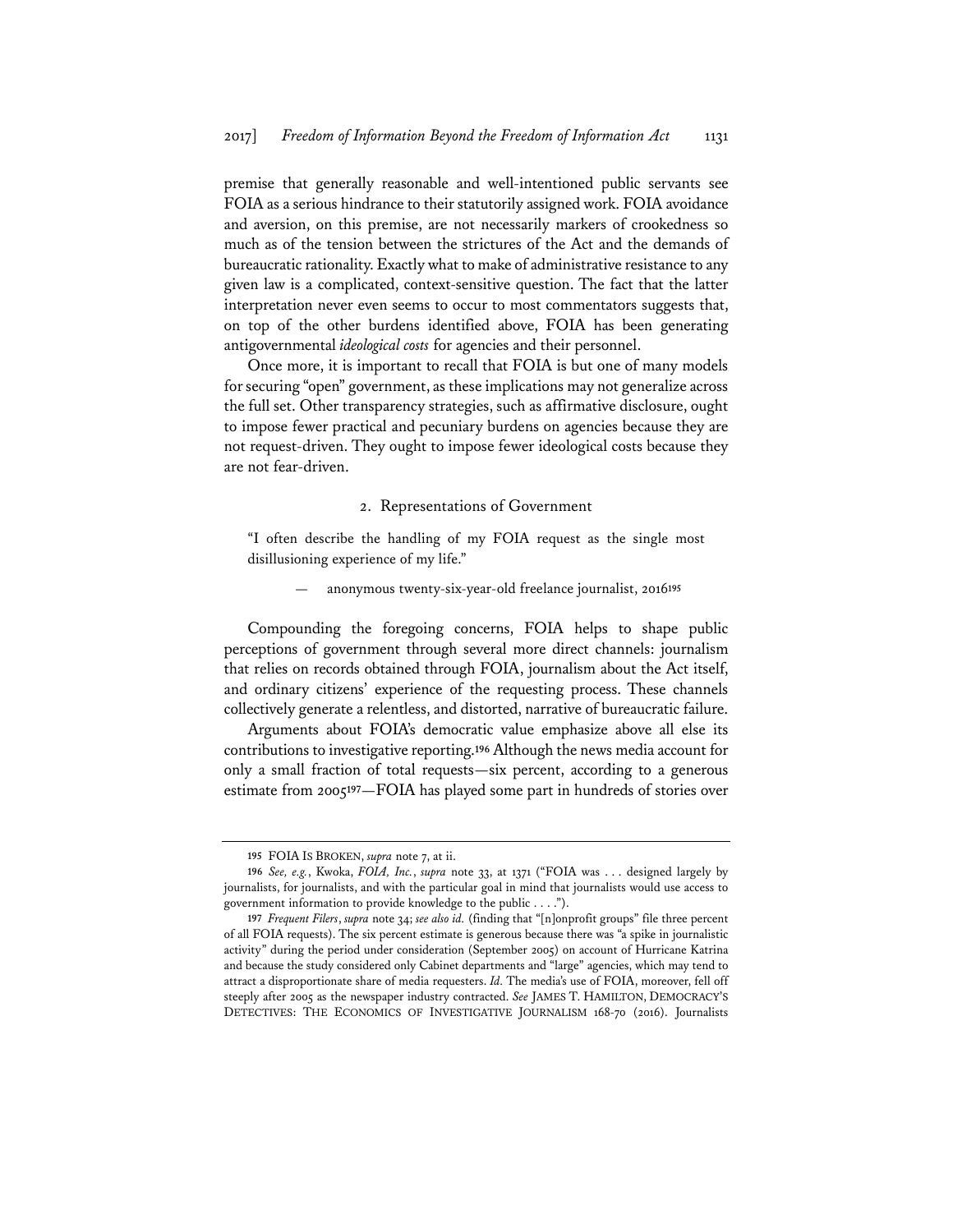the decades.**<sup>198</sup>** Content analysis demonstrates several dominant motifs in this reporting. Professors Bruce Cain, Patrick Egan, and Sergio Fabbrini examined newspaper stories referencing FOIA from October 1999 to September 2000 and found that the largest share (twenty-five percent) "deal with wrongdoing, embarrassing information, and administrative incompetence" and that the "most popular type" of FOIA story in the United States, as in France, "focuse[s] on the exposure of bad management or the abuse of public money."**<sup>199</sup>** Consistent with these results, Professor James Hamilton examined stories submitted for an investigative reporting prize over the past several decades and found that, among those that utilized a state or federal FOI law, the largest share (over twenty-five percent) featured claims of misconduct, harassment, or waste.**<sup>200</sup>** In a more impressionistic vein, Professor Alasdair Roberts has observed that "the sort of news that is generated by [a FOI law] is unlikely to be flattering to government," with an emphasis on "internal bureaucratic conflicts or mismanagement, or contradictions between actual and professed policy."**<sup>201</sup>**

Government misconduct and mismanagement are serious matters, of course, and this brand of FOIA-facilitated journalism has generated meaningful forms of political deliberation and accountability. That said, there are many strategies for rooting out misconduct and mismanagement, and there is good cause to believe that such journalism systematically overrepresents the severity of the problem—and not merely because of the media's appetite for scandal. One reason is that FOIA applies only to government agencies, which raises the

**199** Cain et al., *supra* note 198, at 136.

account for a similarly small fraction of FOI requests at the state level. *See* Katherine Fink, *State FOI Laws: More Journalist-Friendly, or Less?*, *in* TROUBLING TRANSPARENCY, *supra* note 93.

**<sup>198</sup>** One should be skeptical of the "greatest hits" mode of argument frequently found in FOIA commentary, in which the Act is lauded on the basis of a small set of stories it helped make possible. But some researchers have looked into the matter more dispassionately and reported significant results. *See, e.g.*, HAMILTON, *supra* note 197, at 157 (finding that approximately fourteen percent of news stories submitted for an Investigative Reporters & Editors award in recent years have involved a request for government documents through the federal FOIA or a state open records law); Bruce E. Cain et al., *Towards More Open Democracies: The Expansion of Freedom of Information Laws*, *in* DEMOCRACY TRANSFORMED? EXPANDING POLITICAL OPPORTUNITIES IN ADVANCED INDUSTRIAL DEMOCRACIES 115, 135 (Bruce E. Cain et al. eds., 2003) (finding that stories referencing FOIA appeared roughly three times per week across four of the largest U.S. newspapers from October 1999 to September 2000). The Sunshine in Government Initiative has collected over 700 stories that make use of FOIA in an online database. *The "FOIA Files*,*"* SUNSHINE IN GOV'T INITIATIVE (2017), http://sunshineingovernment.org/wordpress/the-foia-files [https://perma.cc/5MPC-YQJD].

**<sup>200</sup>** *See* HAMILTON, *supra* note 197, at 157-58 ("The top three findings in terms of percentage of investigations involving government records requests were sexual harassment, misconduct, and waste.").

**<sup>201</sup>** Roberts, *supra* note 194, at 119; *see also* Worthy, *supra* note 190, at 570 (remarking that "[h]igh-profile FOI stories" in the United Kingdom have "frequently featured . . . apparent smoking guns or evidence of inconsistency, poor behavior, or failure").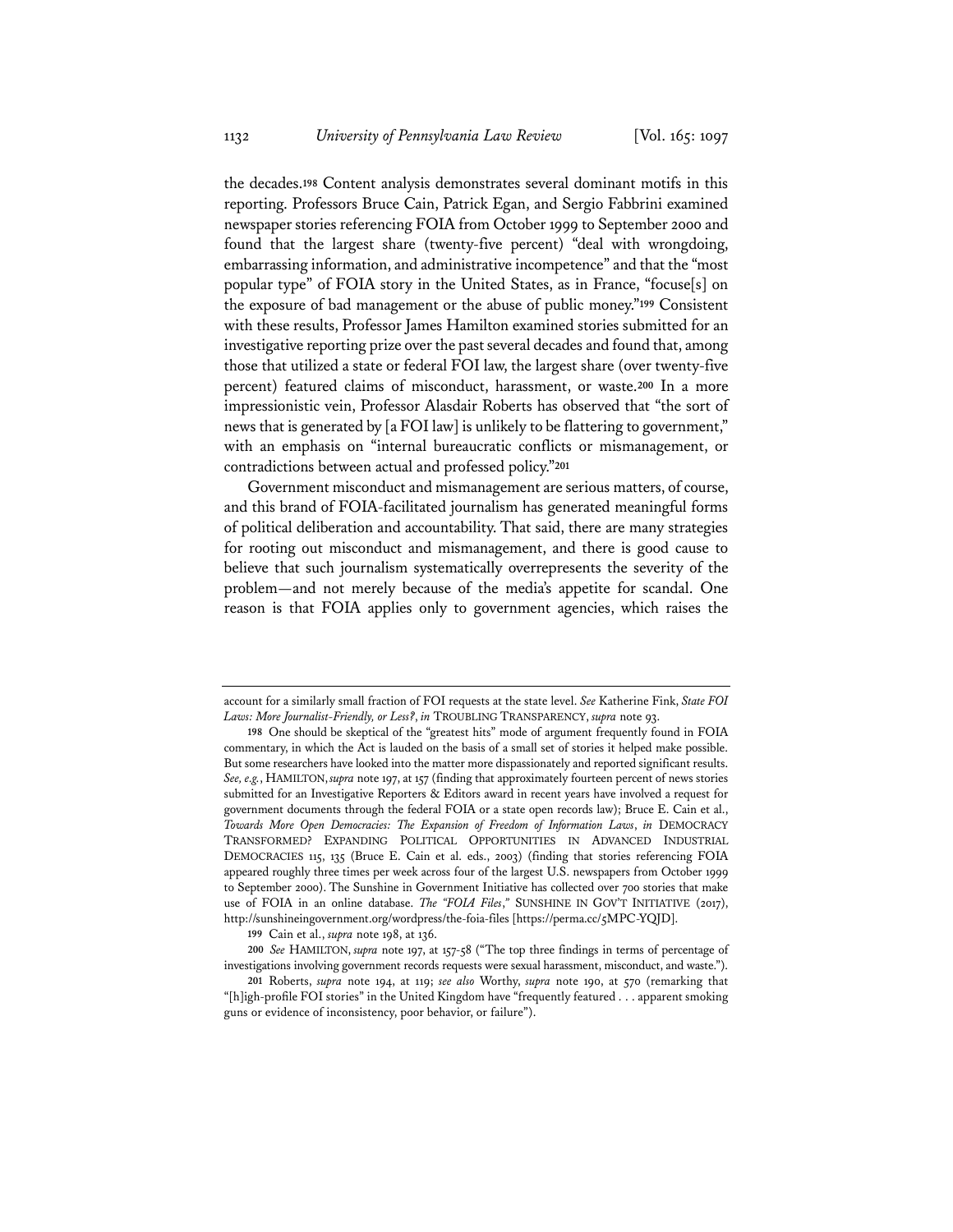relative cost of reporting on nongovernmental actors.**<sup>202</sup>** The public sector becomes the public face of organizational incompetence and venality.

A subtler reason is that the Act applies only to "records," and federal employees are obligated under a separate set of laws to report waste, fraud, and abuse whenever these are observed.**<sup>203</sup>** None of FOIA's exemptions is designed to shield such conduct. Unlike many other agency activities, incidents of waste, fraud, and abuse thus produce a steady flow of requestable records, which become sitting ducks for media outlets. The fixation on government impropriety that characterizes FOIA stories is not an inevitable entailment of investigative journalism; it is partly an artifact of the Act's idiosyncratic design.

After stories about waste, fraud, and abuse, a second major category of stories that reference FOIA focuses on the alleged failings of the Act itself. The robustness of this genre becomes less surprising when one considers that FOIA is a machine built to fail. As explained above, FOIA's promise of full agency disclosure and the rhetorical sacralization that attends this promise are belied not only by bureaucratic resistance, but also by the Act's broadly framed exemptions and judicial deference to the executive.**<sup>204</sup>** Even if no records are ultimately withheld, FOIA's stringent disclosure deadline—currently twenty days, with one ten-day extension permitted in exceptional circumstances**<sup>205</sup>**—has never been realistic in light of compliance complexities and legislated funding levels. Agencies miss their time limits by months if not years,**<sup>206</sup>** and the courts excuse these statutory violations.**<sup>207</sup>** In addition to causing delays and denials, these practices socialize the journalists who use FOIA into an impersonal, adversarial, and seemingly lawless administrative culture.

**<sup>202</sup>** *See supra* notes 97–98 and accompanying text (discussing this feature of FOIA); *see also* HAMILTON, *supra* note 197, at 151 (explaining why corporations are often "hard targets" for investigative reporters); Mark Ames, *Seymour Hersh and the Dangers of Corporate Muckraking*, PANDO (May 28, 2015), https://pando.com/2015/05/28/seymour-hersh-and-the-dangers-of-corporate-muckraking [https://perma .cc/4WH8-D86P] (describing and critiquing the "trend in muckraking journalism over the past few decades, away from fighting private corporate power, in favor of fighting government power").

**<sup>203</sup>** *See, e.g.*, 5 C.F.R. § 2635.101(b)(11) (2015) (requiring all federal employees to "disclose waste, fraud, abuse, and corruption to appropriate authorities").

**<sup>204</sup>** *See supra* notes 5–19 and accompanying text; subsections II.A.2–B.1.

**<sup>205</sup>** *See* 5 U.S.C. § 552(a)(6) (2012).

**<sup>206</sup>** *See, e.g.*, COAL. OF JOURNALISTS FOR OPEN GOV'T, STILL WAITING AFTER ALL THESE YEARS: AN IN-DEPTH ANALYSIS OF FOIA PERFORMANCE FROM 1998 TO 2006, at 3 (2007) (finding that only one of the twenty-six agencies under consideration, the General Services Administration, was "able to consistently meet the statutory deadline for FOIA responses to complex requests"); *see also* FOIA IS BROKEN, *supra* note 7, at 34 (stating that the "biggest barrier of all" experienced by FOIA users is "delay, delay, delay" (capitalization omitted)).

**<sup>207</sup>** *See* 1 O'REILLY, *supra* note 12, § 7:30 (explaining that, even after Congress seemed to crack down on delays in its 1996 amendments, "relatively few cases have held agencies strictly to the statutory period").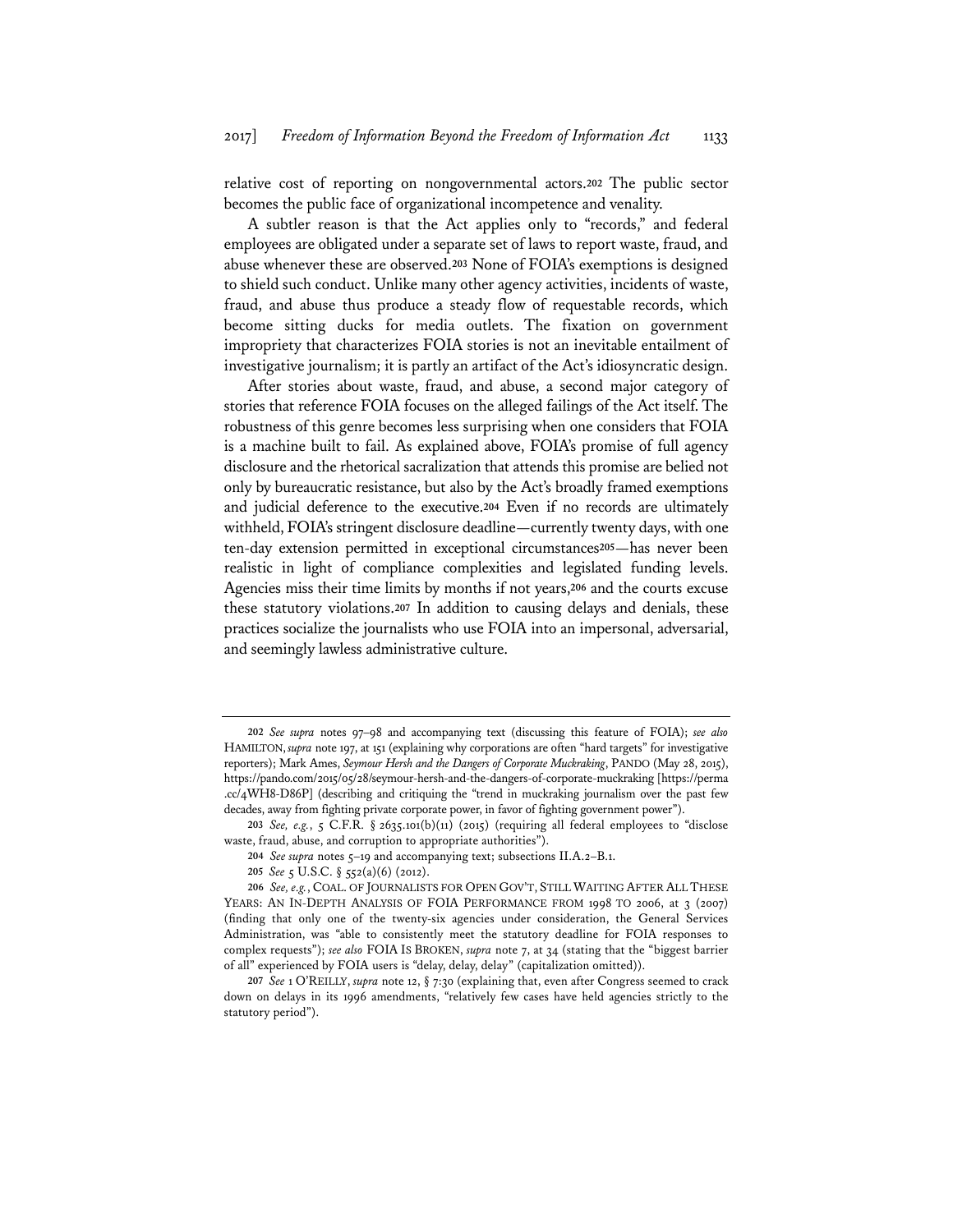A journalism of disenchantment follows. ProPublica recently devoted a feature to its reporters' "most frustrating public record failures."**<sup>208</sup>** Notwithstanding that FOIA "was designed to give the public the right to scrutinize the records of government agencies," the feature inveighs, "almost every reporter on our staff can recite aneurysm-inducing tales of protracted jousting with the public records offices of government agencies," as "[l]ocal, state and federal agencies alike routinely blow through deadlines laid out in law or bend them to ludicrous degrees."**<sup>209</sup>** These tales are told and retold as FOIA folklore. The Act "has been a disappointment to journalists" virtually from the day it was passed,**<sup>210</sup>** and "editorial scorn routinely greets the failure of federal agencies to respond promptly and fully to FOIA requests."**<sup>211</sup>** "Nothing in the world makes my blood boil faster," Pulitzer Prize–winning journalist David Barstow once wrote, "than the federal Freedom of Information Act."**<sup>212</sup>** With so many journalists left feeling frustrated, denied their legal due, and in want of leverage over the targeted agency as well as a story to file, the "brokenness" of FOIA frequently becomes the story.**<sup>213</sup>**

The thousands upon thousands of ordinary citizens who submit FOIA requests experience similar frustrations. Members of the mainstream media tend to be repeat players, at least, with the capacity to push back against agencies and a clear statutory entitlement to fee waivers.**<sup>214</sup>** Little wonder, then, that members of the general public regard the FOIA process as unreasonably slow and "desperately wrong."**<sup>215</sup>** The same holds true at the state level. In a 2007 report on "FOI responsiveness" by the Better Government

**<sup>208</sup>** *Delayed, Denied, Dismissed: Failures on the FOIA Front*, PROPUBLICA (July 21, 2016), https:// www.propublica.org/article/delayed-denied-dismissed-failures-on-the-foia-front [https://perma.cc /MG3D-VMQ9].

**<sup>209</sup>** *Id.*

**<sup>210</sup>** Carroll, *supra* note 53, at 195.

**<sup>211</sup>** Richard A. Guida, *The Costs of Free Information*, 97 PUB. INT. 87, 87 (1989).

**<sup>212</sup>** David T. Barstow, *The Freedom of Information Act and the Press: Obstruction or Transparency?*, 77 SOC. RES. 805, 805 (2010).

**<sup>213</sup>** This pattern also recurs abroad. As Roberts astutely notes of FOI laws in Anglo-American democracies, "journalists and advocacy groups will learn that the filing of an [sic] FOIA request is itself an event around which a news story can be constructed; similarly a failure to provide information within a statutory deadline, or an outright denial of information . . . are all pretexts for further news coverage." Roberts, *supra* note 194, at 120.

**<sup>214</sup>** *See* 5 U.S.C. § 552(a)(4)(A)(ii)(II) (2012) (prescribing reduced fees for "representative[s] of the news media"). *But cf.* FRANKLIN, *supra* note 58, at 511 (explaining that FOIA's fee waiver scheme has been "a significant source of friction between the media and government agencies").

**<sup>215</sup>** FOIA IS BROKEN, *supra* note 7, at 38; *see also id.* at ii ("First-time or infrequent requesters . . . shared the most disheartening responses. Novice FOIA requesters were unprepared for the delay tactics and other obstacles to obtaining the information they were seeking."); Carroll, *supra* note 53, at 195 (noting "the near-universal agreement that FOIA is dysfunctional").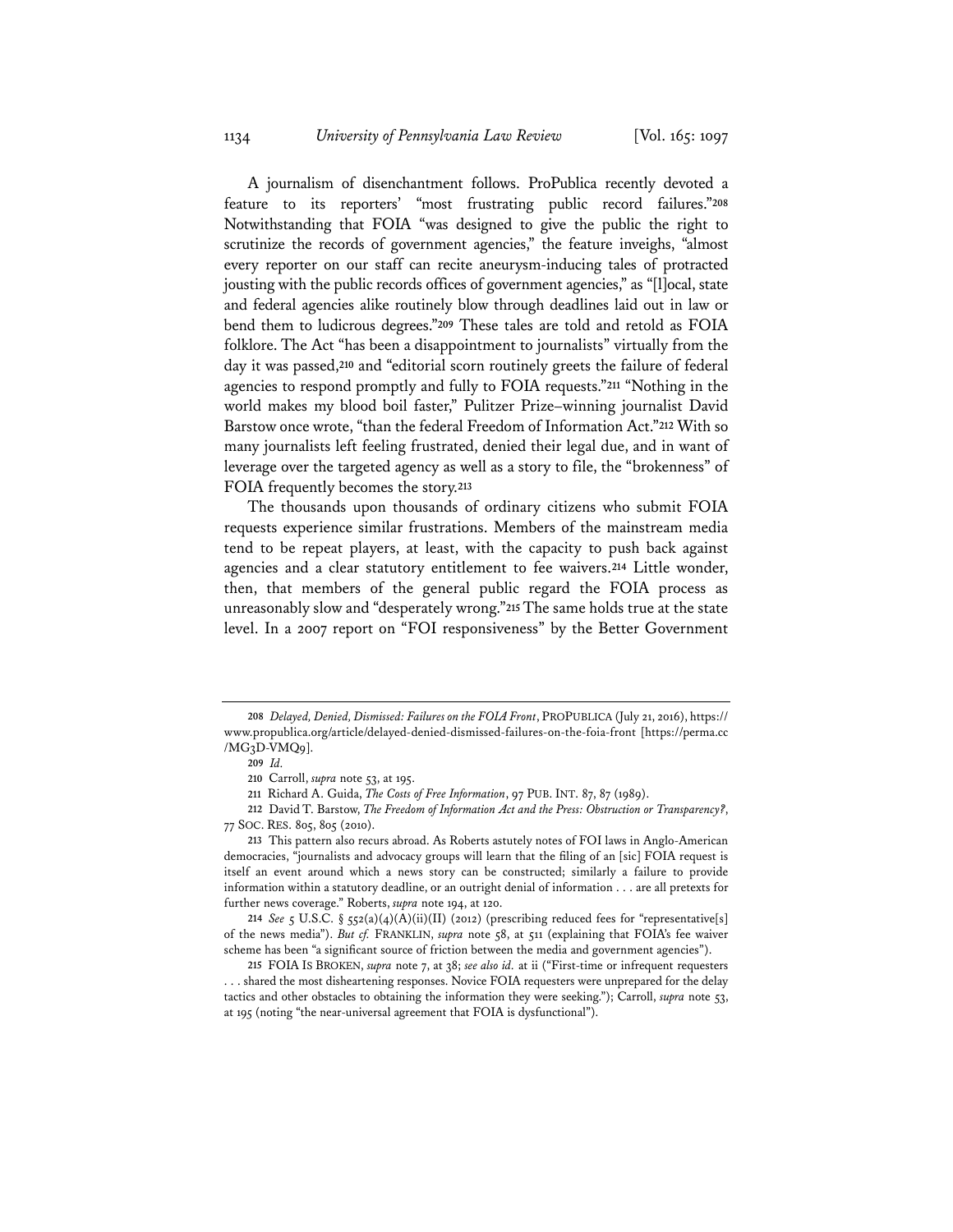Association and the National Freedom of Information Coalition, thirty-eight states were given a grade of F and ten states a C or D.**<sup>216</sup>**

FOIA, accordingly, conveys negative messages about government through a set of mutually reinforcing mechanisms. The disillusioning experiences of users are validated and amplified both in media stories that deplore the Act's implementation and in stories that draw on released records to spotlight the bureaucracy's worst moments. The FOIA process *performs* the very sort of government dysfunction that the Act is then enlisted to expose. If one wished to design a transparency policy that would sow rampant cynicism and animosity toward the administrative state, it would be hard to do much better.

The ultimate consequences of these dynamics, it must be said, are hard to pin down. Measures of trust in government declined in the United States and other countries following the adoption of FOI laws.**<sup>217</sup>** Yet while there is some modest empirical evidence**<sup>218</sup>** and a burgeoning critical literature from abroad**<sup>219</sup>** to suggest a connection, causality would be all but impossible to prove given (among other things) the complex determinants of trust.**<sup>220</sup>** At a minimum, the claims made by many around the time of FOIA's enactment that the Act would secure "confidence in government"**<sup>221</sup>** look exceedingly naïve in light of subsequent developments. More specifically, this Section has shown how FOIA enables a political discourse and ideology of antigovernmentalism that continually challenge the notion of an administrative state capable of addressing social problems. In an essay titled *The Tyranny of Transparency*, the British anthropologist Marilyn Strathern once urged readers to ask, "What

**<sup>216</sup>** Charles Davis, *Report: Grading the United States on FOIA Responsiveness*, BETTER GOV'T ASS'N (Nov. 1, 2008), http://www.bettergov.org/news/report-grading-the-united-states-on-foia-responsiveness [https://perma.cc/7YM6-7JMQ]. No state received an A grade. *Id.*

**<sup>217</sup>** *See* Worthy, *supra* note 190, at 575.

**<sup>218</sup>** *See, e.g.*, *id.* at 576 (reporting that in a 2008 survey of UK FOI requesters, only three percent "felt FOI increased trust in government" whereas forty percent felt "it had decreased their trust"); *see also id.* at 575 (summarizing qualitative studies of Canada's and New Zealand's FOI laws that suggest a negative effect on trust).

**<sup>219</sup>** *See* TERO ERKKILÄ, GOVERNMENT TRANSPARENCY: IMPACTS AND UNINTENDED CONSEQUENCES 25 (2012) (arguing that access-to-information policies can have paradoxical effects on political accountability and trust in government insofar as they "build[] on the idea of conflict in state–citizen relations"); ONORA O'NEILL, A QUESTION OF TRUST 61-80 (2002) (suggesting that growing demands for institutional transparency have damaged trust and promoted a "culture of suspicion"); Hans Krause Hansen & Mikkel Flyverbom, *The Politics of Transparency and the Calibration of Knowledge in the Digital Age*, 22 ORGANIZATION 872, 875 (2015) (reviewing a range of "critical studies [that] have argued that transparency, usually promoted as a trust-enhancing measure, can spur mistrust").

**<sup>220</sup>** *See* Roberts, *supra* note 194, at 119 ("[D]eterminants of trust are multifarious.").

**<sup>221</sup>** Victor H. Kramer & David B. Weinberg, *The Freedom of Information Act*, 63 GEO. L.J. 49, 49 (1974) ("[FOIA] ranks with the Bill of Rights as a basis for the preservation of citizen's confidence in government . . . ."); *see also* 3 O'REILLY, *supra* note 12, § 24:13 ("FOIA was sponsored with the ideal of public requests and greater trust in government when openness had been achieved.").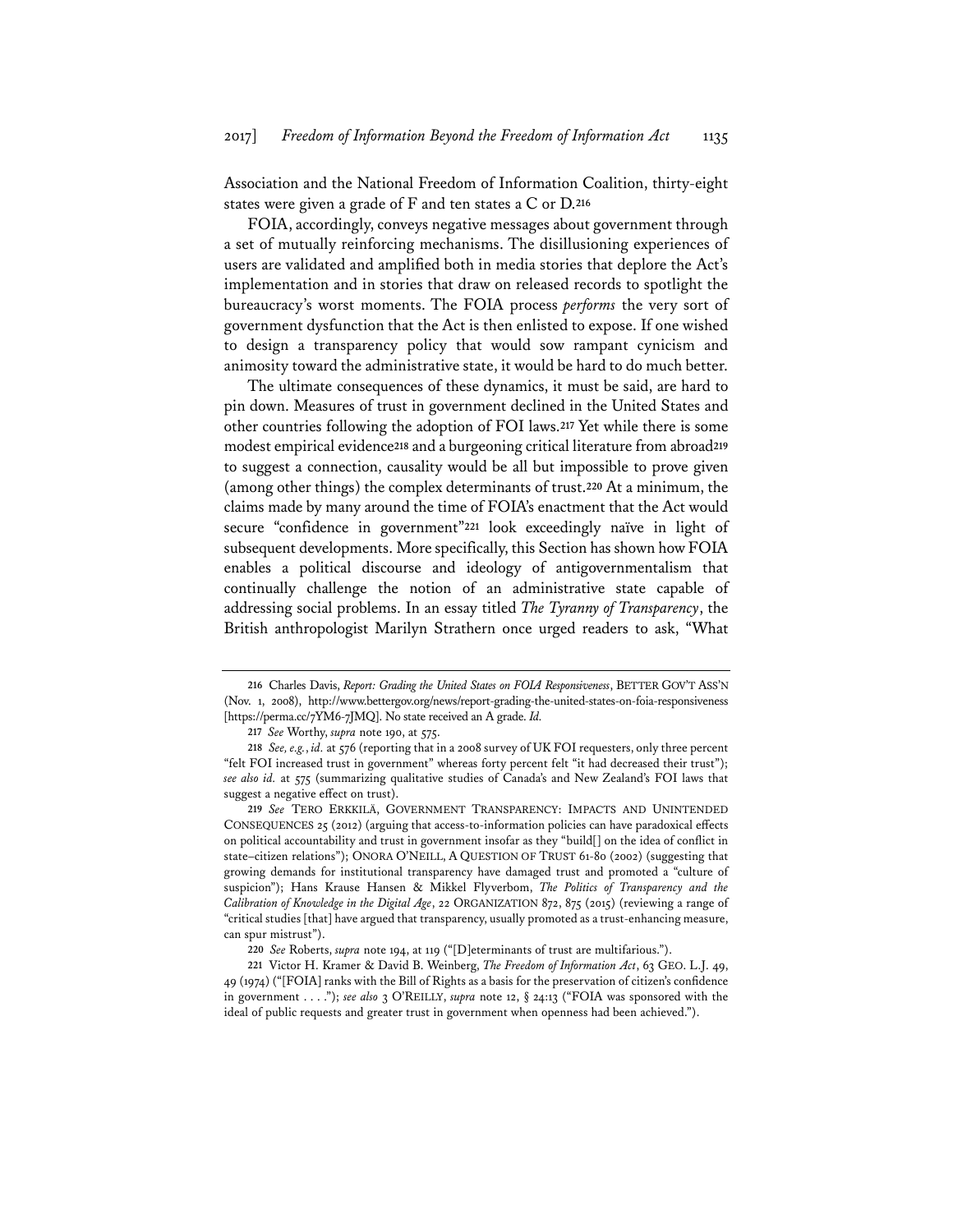does visibility conceal?"**<sup>222</sup>** The simple yet profound answer, in FOIA's case, is a bureaucracy that basically works pretty well.**<sup>223</sup>**

Once more, other transparency strategies may not have these same implications, at least not to the same degree. Affirmative disclosure requirements, for instance, have not generated such contemptuous media coverage or escalating cycles of cynicism where they have been tried. Whistleblowers can be channeled to inspectors general and congressional committees in advance of the press. "Leaks" can expose the inner workings of the crusading state while also, in many cases, serving the policy goals of senior officials.**<sup>224</sup>** Conditioning legal effect on prior publication leaves ample space for deliberation and negotiation. And each of these alternative approaches is apt to involve less litigation and administrative burden. The United States' enormous practical and symbolic investments in FOIA since 1966 have not only impeded federal agencies in the above-described ways, but have also impeded our ability to see what a costly, commercial, and limited version of transparency the Act supplies.

# III. COMPLICATIONS AND COUNTERARGUMENTS

We now have in place all of the building blocks for a radical reassessment of FOIA: not the standard suggestion that the Act needs refinement on this or that margin to achieve its full potential, but rather the much starker proposition that its request-driven strategy may be flawed beyond repair. More empirical work is needed to substantiate several of the hypotheses outlined above. Yet, as I have tried to show, many of the interlocking arguments that support such a "radical" critique are already reasonably well-supported in theory and in fact. Taken together, I submit, these arguments raise serious doubts about the wisdom of FOIA from virtually any normative perspective—perhaps fatal doubts from certain left-liberal or efficiency-oriented perspectives. They ought to shift the burden to any supporter of FOIA who favors a vigorous administrative state to explain how those commitments can be reconciled.

Many readers may be keen to object at this point that even if the concerns raised in Part II are more or less valid, surely FOIA remains a structural necessity (or at least an important safeguard) in a real democracy on account of the other public values that it serves and the distinctive manner in which it serves them. I cannot take up every such objection in this Article, the main

**<sup>222</sup>** Marilyn Strathern, *The Tyranny of Transparency*, 26 BRIT. EDUC. RES. J. 309, 310 (2000). **223** *See generally* CHARLES T. GOODSELL, THE NEW CASE FOR BUREAUCRACY (2015) (arguing based on a wide variety of evidence that U.S. public bureaucracies are among the best in the world and far more effective, efficient, and free of corruption than is commonly assumed).

**<sup>224</sup>** *See* Pozen, *Leaky Leviathan*, *supra* note 67, at 515 (arguing that "the executive's toleration of" anonymous disclosures of confidential information to the press "is a rational, power-enhancing strategy and not simply a product of prosecutorial limitations").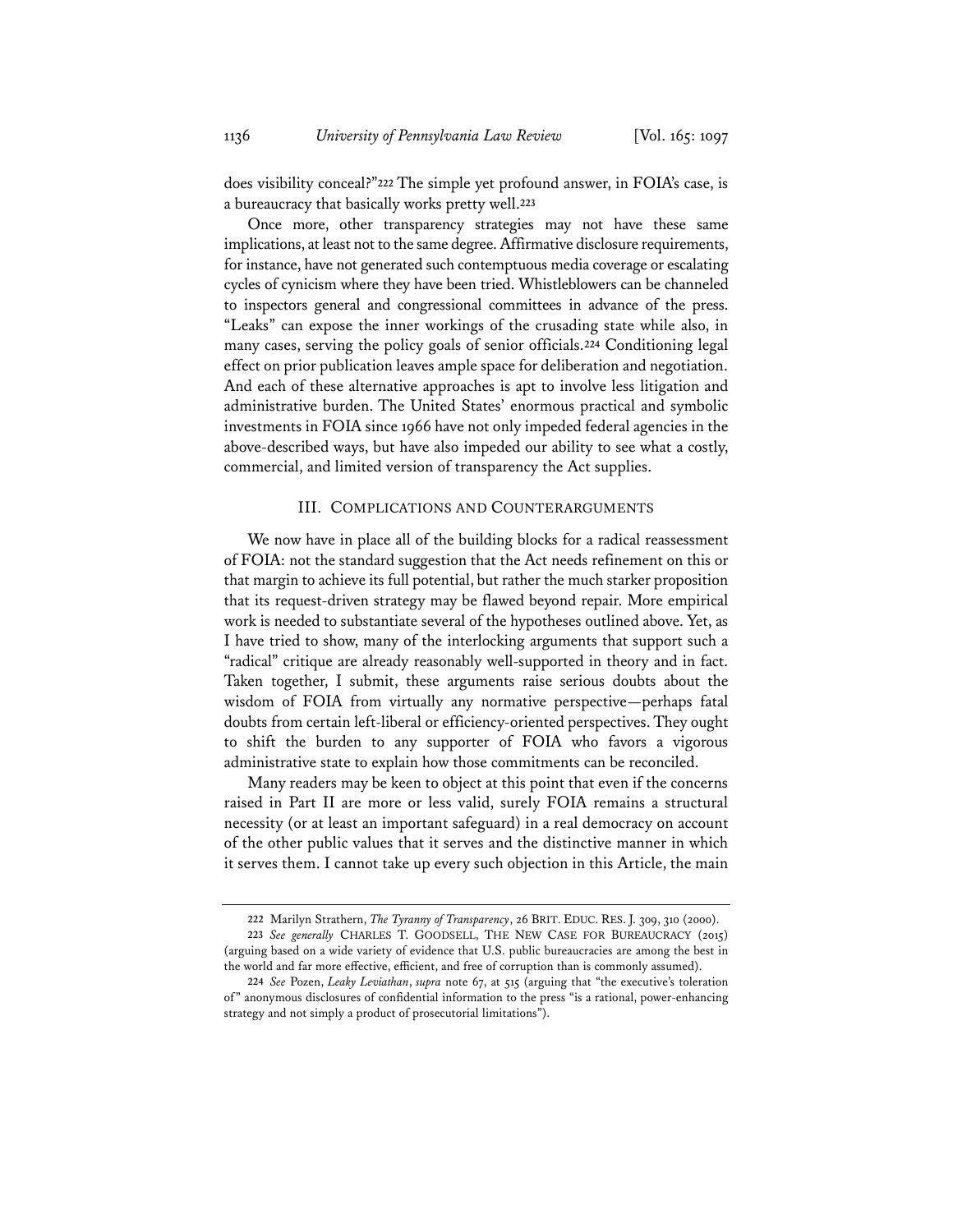goal of which is to introduce a revisionist account. But in this Part, I will aim to address, succinctly, what I see as the three strongest counterarguments to the claim that FOIA tends to degrade progressive features of state and society while contributing less to democratic flourishing than is generally assumed.

# A. *Due Process Interests*

The classic justifications for FOI laws emphasize values already touched upon, such as accountability, anti-abuse, and an informed electorate. In American practice, FOIA has evolved to serve a distinct function in protecting the due process interests of certain groups. Most strikingly, tens of thousands of noncitizens facing removal or other immigration proceedings have filed FOIA requests in recent years to obtain the government's case file (or "A-File") on them.**<sup>225</sup>** Lacking an administrative discovery mechanism with which to access this information,**<sup>226</sup>** these individuals and their lawyers turn to FOIA as a workaround. Additional groups that have enlisted FOIA to obtain personal files in support of possible legal claims include prisoners seeking their presentence reports**<sup>227</sup>** and military veterans and Social Security recipients seeking records relating to their benefits.**<sup>228</sup>** These uses of FOIA, as Professor Kwoka has suggested, "arguably produce the public good of fairer . . . hearings and more accurate outcomes"**<sup>229</sup>**—or, in other words, due process benefits.

Beyond these discrete individual-rights contexts, the predominance of commercial requesters might also be defended on due process grounds.**<sup>230</sup>** If businesses are especially likely to be targeted by the regulatory and enforcement efforts of a given federal agency—as one would expect in areas ranging from securities law to environmental law to consumer protection—then it makes sense that businesses would be especially eager to learn about the agency's doings. They have the greatest need for notice and an opportunity to be heard before the law is interpreted or implemented by the agency to their disadvantage. Viewed through this lens, FOIA supports not only public knowledge about government in general, but also a more specific due process

**<sup>225</sup>** For discussions of this development, see Jennifer Lee Koh, *Rethinking Removability*, 65 FLA. L. REV. 1803, 1843 n.272 (2013); and Anne R. Traum, *Constitutionalizing Immigration Law on Its Own*  Path, 33 CARDOZO L. REV. 491, 537-41 (2011).

**<sup>226</sup>** *See* Regina Germain, *Putting the "Form" in Immigration Court Reform*, 84 DENV. U. L. REV. 1145, 1146 (2007) ("What might appear most disturbing to an attorney coming to immigration court from a different area of practice is that even when there are rules, what is noticeably absent from them are some of the most common areas covered by civil rules of procedure and rules of evidence in other courts. For example, there are very limited rules of discovery.").

**<sup>227</sup>** *See* U.S. Dep't of Justice v. Julian, 486 U.S. 1, 8 (1988) (upholding this practice).

**<sup>228</sup>** *See supra* note 34 and accompanying text.

**<sup>229</sup>** Kwoka, *FOIA, Inc.*, *supra* note 33, at 1421 n.412.

**<sup>230</sup>** I thank Fred Schauer for pressing me on this point.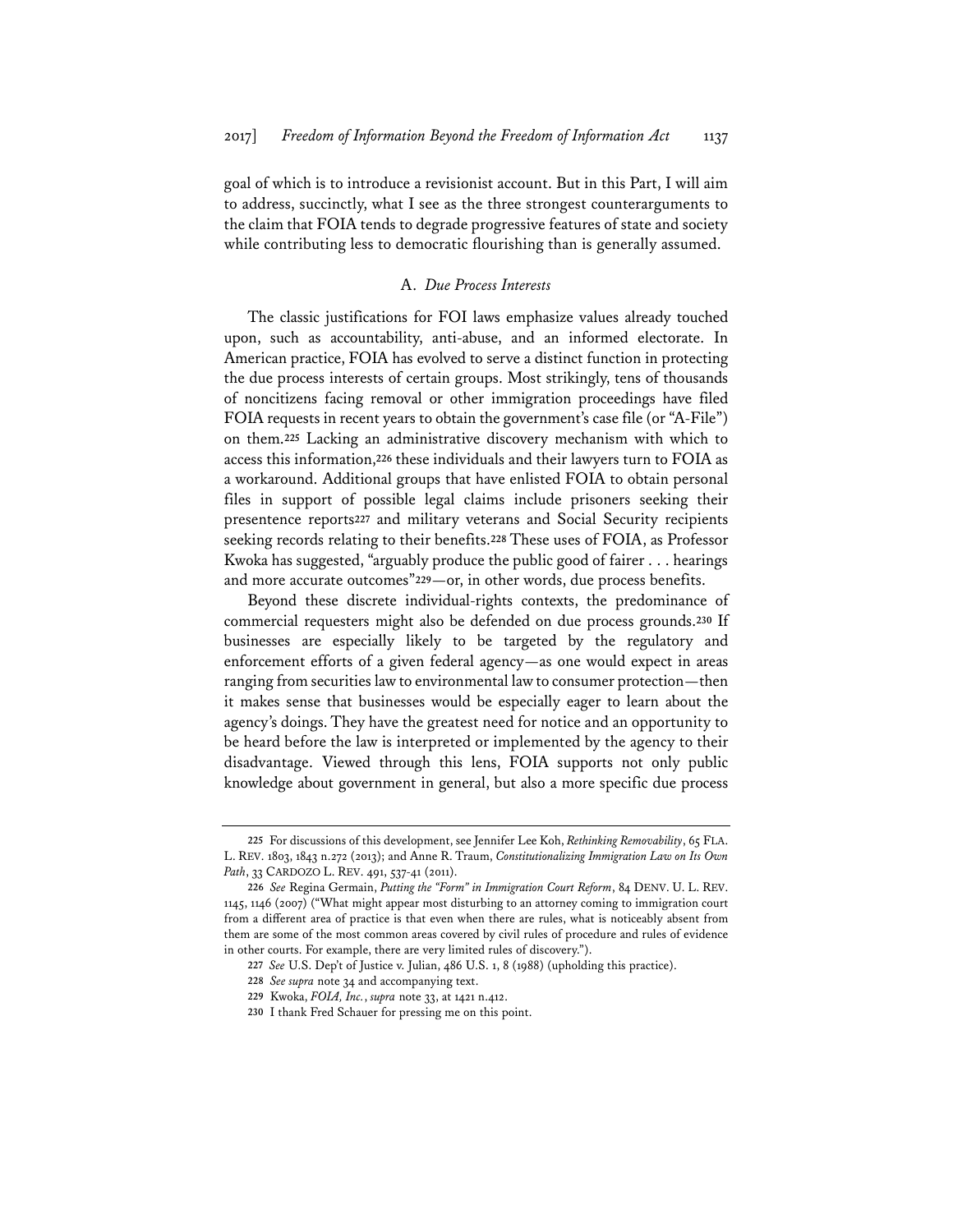interest on the part of those subject to coercive state action in knowing as much as feasible about the contours of that action. And because it is well-settled that procedural due process rights attach to adjudicative proceedings but not to quasi-legislative ones,**<sup>231</sup>** we can see FOIA as a tool for bridging the adjudication–rulemaking gap in due process doctrine.

These lines of argument caution against too-easy hand-wringing about FOIA's regressive elements or the large volume of commercial requesters. But they do not, in the end, supply compelling justifications for FOIA. Rather, they supply compelling justifications for the affordance of due process protections in various administrative settings. FOIA itself is ill-suited to the task. Noncitizens facing removal, for instance, may well find that the FOIA process is so slow as to be of little use**<sup>232</sup>** or that certain important documents, such as interview notes from an initial asylum interview, are not attainable under the Act.**<sup>233</sup>** Whatever due process interests businesses may have in learning about agencies are likewise hampered by FOIA's intractable delays, as well as by its processing fees and default norm of nondisclosure. At least in scenarios where coercive state action is threatened, an affirmative disclosure regime—with the burden on the government to supply relevant information to relevant parties in advance—could promote due process values more fully and efficiently than a request-driven approach.

FOIA, in short, is not a satisfying solution but an ersatz band-aid for various procedural deficits generated by the modern administrative state. Where we find FOIA doing due process work, we find due process interests being served poorly. These emergent uses of the Act do not redeem the FOIA strategy, although they may point to holes in the legal fabric that deserve more meaningful mending.

# B. *Investigative Reporting and Fire Alarm Oversight*

The strongest arguments for FOIA, in my view, center on its ability to assist investigative reporting and, through this reporting, fire alarm oversight by members of Congress.**<sup>234</sup>** Even if journalists love to hate FOIA, they have relied on the Act and its state-level analogues to clarify, corroborate, and deepen their work on hundreds of significant stories about problematic agency behaviors.**<sup>235</sup>** Records obtained through FOI laws have proven especially useful

**<sup>231</sup>** *See* Kagan, *supra* note 38, at 2362.

**<sup>232</sup>** *See* Traum, *supra* note 225, at 540 & n.299.

**<sup>233</sup>** *See* Larry R. Fleurantin, *Immigration Law: Nowhere to Turn—Illegal Aliens Cannot Use the Freedom of Information Act as a Discovery Tool to Fight Unfair Removal Hearings*, 16 CARDOZO J. INT'L & COMP. L. 155, 165-66 (2008).

**<sup>234</sup>** *See supra* notes 69–74 and accompanying text (discussing FOIA's relation to fire alarm oversight).

**<sup>235</sup>** *See supra* note 198 and accompanying text.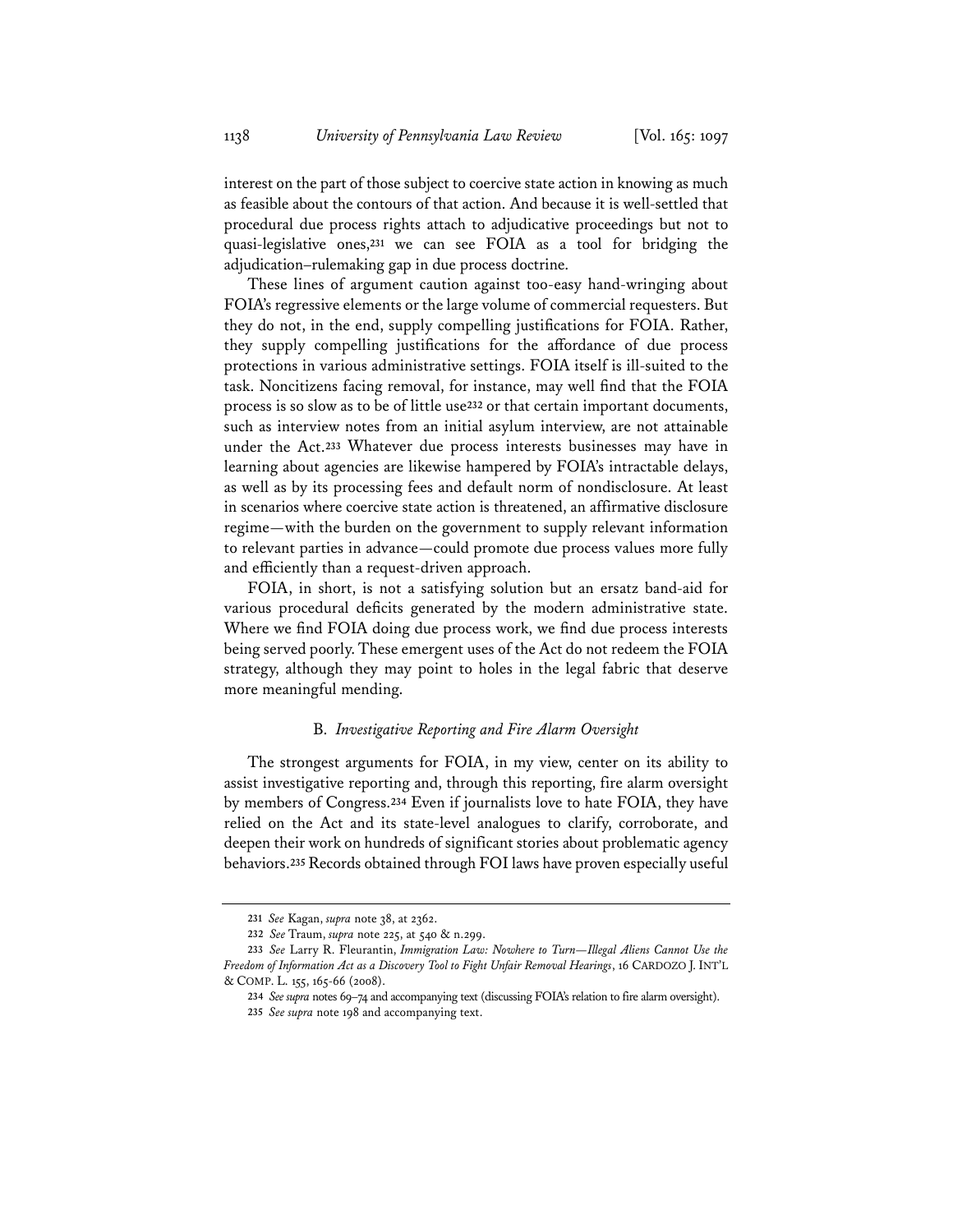to newspapers with medium-sized circulations**<sup>236</sup>** and to journalists pursuing longer-term projects.**<sup>237</sup>** Their stories, in turn, have led to numerous hearings, audits, resignations, reassignments, and reform discussions.**<sup>238</sup>**

One of FOIA's seemingly odd characteristics—that the release of records to a specific requester has *not* been paired with release of those same records to the public at large—looks more defensible in light of investigators' incentives. Journalists, researchers, and advocates who go through the hassle of the FOIA process have been receiving a temporary, quasi-proprietary interest in the documents they obtain, which encourages them to submit requests and to write up articles based on what they find.**<sup>239</sup>** In line with these incentives, some "scoop-conscious journalists have panned" recent proposals to move toward a "release to one, release to all" model.**<sup>240</sup>** They fear, not implausibly, that this move would disintermediate them and in so doing compromise the intelligibility of administrative action.**<sup>241</sup>** FOIA's longstanding failure to ensure full dissemination of records may have enhanced public comprehension of certain subjects, even if it has limited the overall volume of information in the public domain.**<sup>242</sup>**

Notwithstanding these points, FOIA has always been a mixed blessing for American journalists, and in recent years the Act has become increasingly marginal to their craft. As already discussed, FOIA exacerbates the media's tendency to fixate on governmental actors rather than nongovernmental

**<sup>236</sup>** *See* HAMILTON, *supra* note 197, at 155 (finding that, in investigative reporting prize entries, references to FOI requests were most common "among newspapers with medium circulations, consistent with [the assumption] that these newspapers use documents as a way to differentiate themselves from larger newspapers, which are more likely to have direct access to policymakers"). Hamilton's recently published book contains by far the richest empirical study I have seen of how journalists use state and federal FOI laws.

**<sup>237</sup>** *See id.* at 160; COAL. OF JOURNALISTS FOR OPEN GOV'T, *supra* note 206.

**<sup>238</sup>** *See* HAMILTON, *supra* note 197, at 160.

**<sup>239</sup>** *Cf.* Tai, *supra* note 10, at 463 ("Some requesters will only find it worth requesting documents if they can retain exclusive possession of them, at least for a time. Many journalists undoubtedly have this motivation . . . .").

**<sup>240</sup>** John Dyer, *Fifty Years of FOIA*, NIEMAN REP., Winter 2016, at 36, 45 (capitalization omitted).

**<sup>241</sup>** To mitigate this concern, a variant on the "release to one, release to all" policy could give the requester an exclusive window of, say, a week or two before the records she has received are released to the general public. *See* REPORTERS COMM. FOR FREEDOM OF THE PRESS, SURVEY OF JOURNALISTS' VIEWS ON "RELEASE TO ONE, RELEASE TO ALL" UNDER THE FEDERAL FREEDOM OF INFORMATION ACT 4 (2016) (finding in an online survey of 107 journalists that a majority would support the policy "only with conditions, such as a delay in the public release"). Near the end of the Obama Administration, DOJ requested public comment on a draft version of this policy that expressly held open the possibility of incorporating such a delay. *See* Request for Public Comment on Draft "Release to One, Release to All" Presumption, 81 Fed. Reg. 89,023 (Dec. 9, 2016).

**<sup>242</sup>** Put differently, FOIA may have helped increase the ratio of useful information to "noise" in the public sphere. *Cf.* Schauer, *supra* note 92, at 1344-45 (distinguishing knowledge from transparency and emphasizing that the latter "is, at best, a facilitator of knowledge").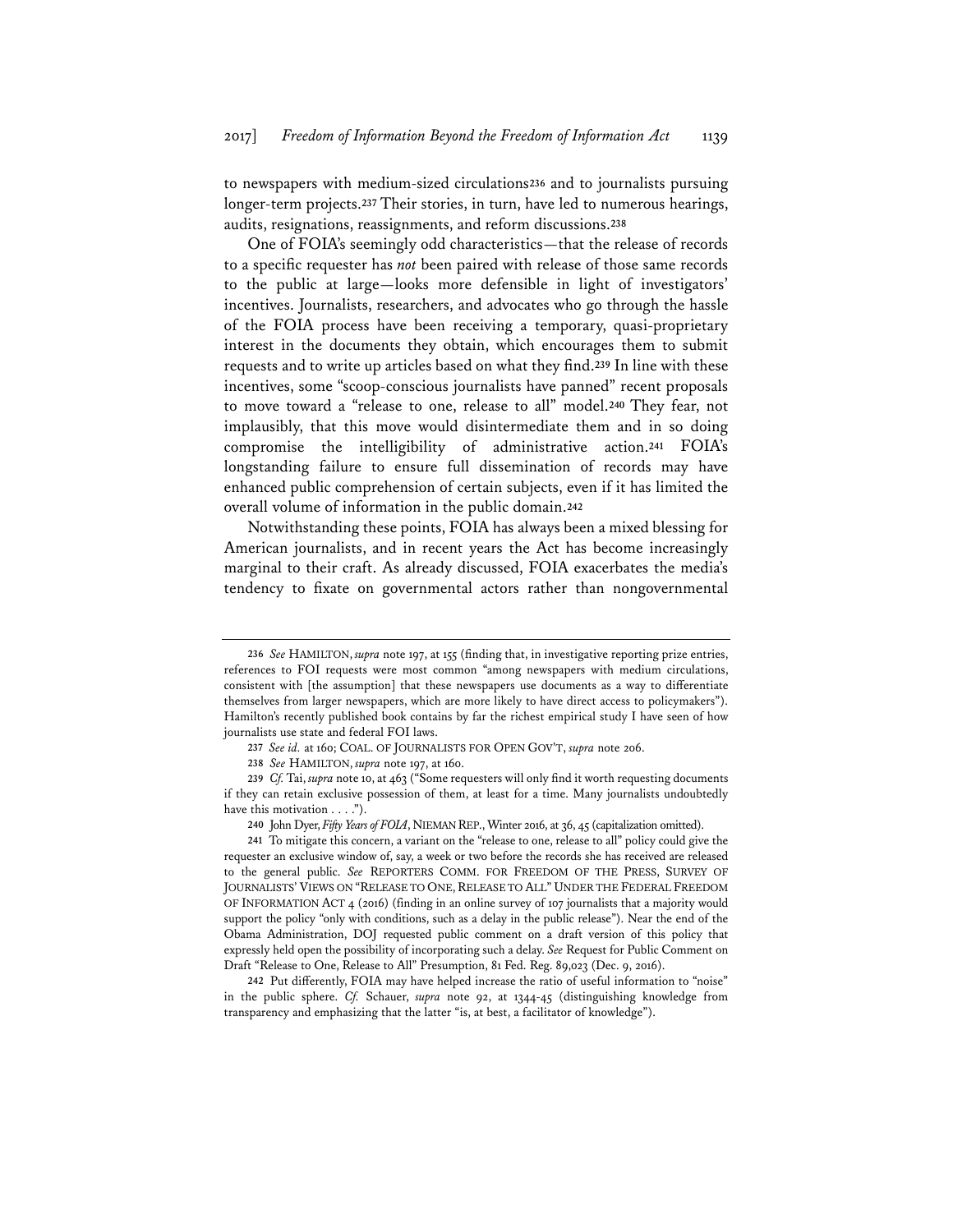actors and on scandalous failures rather than instructive successes.**<sup>243</sup>** Beyond the realm of in-depth investigative reporting, many forms of journalism are barely supported by FOIA. Journalists who work on tight deadlines, cover national security or foreign policy subjects, or lack personal familiarity with a particular agency or the institutional resources to litigate denials complain that the Act is too sluggish, too difficult to navigate, and too limited in its substantive scope to be of much use.**<sup>244</sup>** Anecdotes abound of government officials fending off uncomfortable inquiries by telling the reporter to go file a FOIA request or by pointing to a FOIA exemption—reproducing the culture of "access journalism" that the Act was supposed to erode and leading some journalism scholars to wonder whether the industry would be "'better off without a law at all.'"**<sup>245</sup>** Functionally, the industry has been heading in this direction. Newspaper reporters have long been FOIA's key constituency within the profession, and as newspaper sales and staffs have dwindled over the past decade, the overall volume of media requests has fallen off sharply.**<sup>246</sup>**

In response to these developments, some have suggested that FOIA be revised to "preference the press."**<sup>247</sup>** FOIA, however, already preferences the press: both by limiting fees to "reasonable standard charges for document duplication" when the requester is from the news media (or "an educational or non-commercial scientific institution"),**<sup>248</sup>** and by providing for expedited processing of requests "made by a person primarily engaged in disseminating information."**<sup>249</sup>** Critics point out that even when expedited processing is granted, FOIA remains far too slow and unreliable to serve most media needs.**<sup>250</sup>** Yet while media requesters could be prioritized more aggressively at the expense of nonmedia requesters,**<sup>251</sup>** FOIA's deadlines cannot realistically

**<sup>243</sup>** *See supra* subsection II.B.2.

**<sup>244</sup>** *See, e.g.*, FOIA IS BROKEN, *supra* note 7, at ii ("Members of the media described their complete abandonment of the FOIA request as a tool because delays and redactions made the request process wholly useless for reporting to the public."); Rachel Bunn, *Fossil FOIA Requests: At Least One Records Request Goes Back 20 Years . . . and Counting*, NEWS MEDIA & L., Spring 2012, at 26 ("For some, especially journalists, the time spent waiting for information requested through FOIA can render the information almost useless."); Carroll, *supra* note 53, at 215 (remarking that even if agencies were to comply with the statutory response deadlines, the wait time would still be "a journalistic eternity"); Derigan Silver, *The News Media and the FOIA*, 21 COMM. L. & POL'Y 493, 494 (2016) (stating that "FOIA is failing journalists for many reasons," including "long delays," "processing inefficiencies," and crowding out by nonmedia requesters).

**<sup>245</sup>** Dyer, *supra* note 240, at 40 (quoting Professor David Cuillier).

**<sup>246</sup>** *See* HAMILTON, *supra* note 197, at 168 (finding that media outlets submitted over twenty-five percent more FOIA requests to a sample of fourteen federal agencies in 2005 than they did in 2010).

**<sup>247</sup>** Carroll, *supra* note 53, *passim*.

**<sup>248</sup>** 5 U.S.C. § 552(a)(4)(A)(ii)(II) (2012). Other requesters may be required to pay search and review charges on top of document duplication charges. *Id.* § 552(a)(4)(A)(ii)(I), (III).

**<sup>249</sup>** *Id.* § 552(a)(6)(E)(i), (v)(II).

**<sup>250</sup>** *See* Carroll, *supra* note 53, at 226-29.

**<sup>251</sup>** For a cogent proposal, see *id.* at 234-43.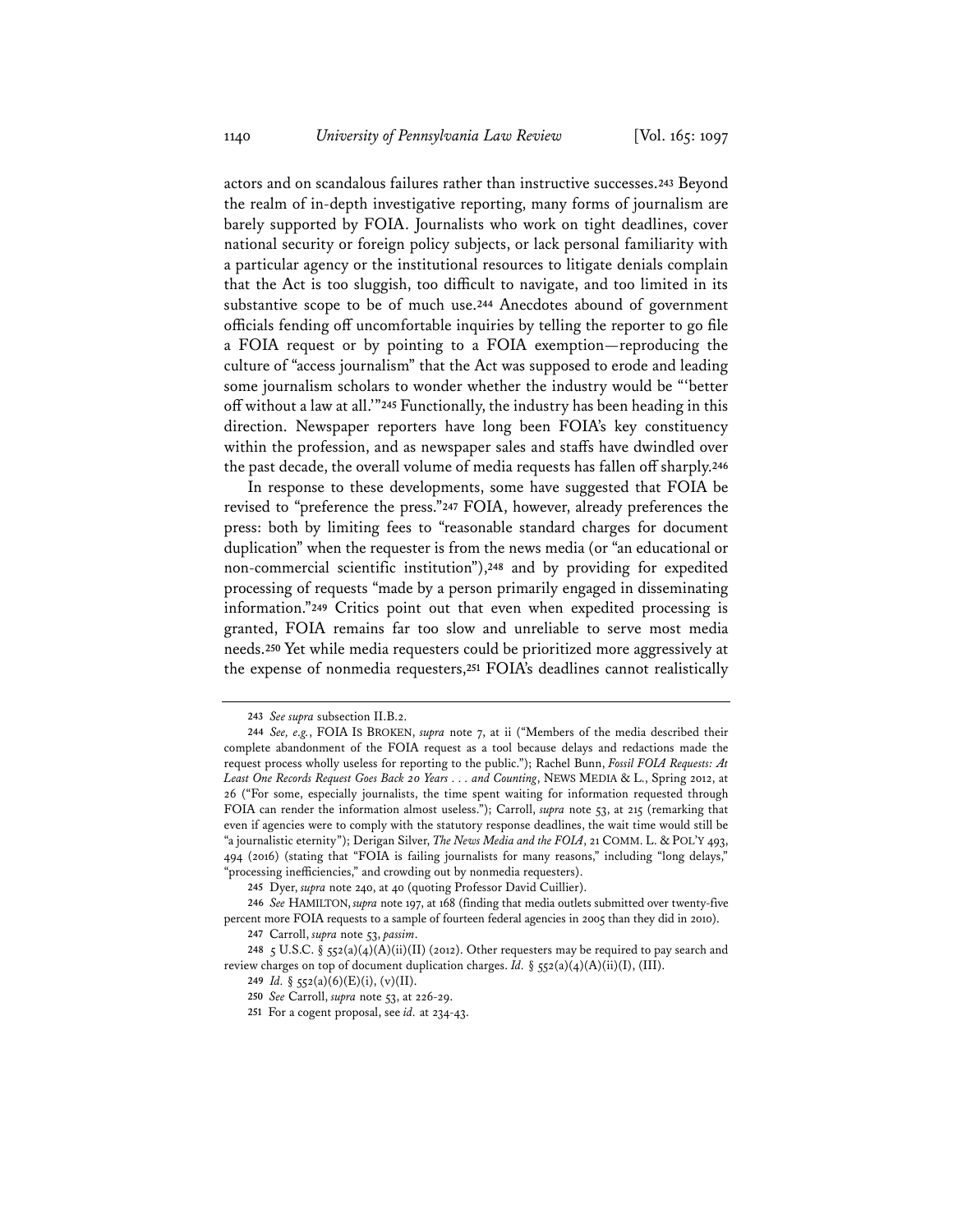be brought in line with journalists' deadlines given the challenges involved in searching for and reviewing responsive records and then applying the Act's exemptions.**<sup>252</sup>** FOIA's radically decentralized model of disclosure is inherently labor-intensive and hence inherently time-consuming. A greatly enhanced press preference, furthermore, would only increase FOIA's already substantial costs for the administrative state;**<sup>253</sup>** compound concerns about defining "the news media" in an age of ubiquitous blogging; and contravene deep-seated norms, embodied in FOIA's "any person" standard, of treating ordinary citizen-investigators at least roughly the same as professional investigators.

Congressional reliance on FOIA to support its oversight work has been a mixed blessing as well. Recent scholarship furnishes some evidence that agencies that are more responsive to FOIA requests tend to be less responsive to congressional requests for documents, suggesting a possible tradeoff between police patrol and fire alarm monitoring in this context.**<sup>254</sup>** More generally, although FOIA was developed in part to enable Congress to obtain executive branch information,**<sup>255</sup>** "the project was soon subsumed into a wider discourse of civil rights, and redefined itself within a framework of the (individual) citizen's relationship to the state."**<sup>256</sup>** The idea that FOIA's function is to safeguard legislative supremacy is entirely absent from most contemporary commentary on the Act. If one believes, as most constitutional scholars do, that Congress has expansive authority to demand executive branch information that may be relevant to its legislative duties,**<sup>257</sup>** then the Vietnam-era turn to "citizen suits" and the indirect FOIA route—at the height of the executive's credibility gap and Congress's commitment to imposing statutory constraints**<sup>258</sup>**—may be an instance in which Congress "underplayed its constitutional hand and undercut its own aims."**<sup>259</sup>**

**<sup>252</sup>** *See supra* notes 158–162 and accompanying text.

**<sup>253</sup>** So, too, with any proposal to increase attorneys' fees for prevailing plaintiffs, allow for the recovery of monetary damages, or strengthen FOIA's sanctions provision.

**<sup>254</sup>** *See* Abby K. Wood & David E. Lewis, Agency Performance Challenges and Agency Politicization (May 31, 2016) (unpublished manuscript), http://ssrn.com/abstract=1884392 [https://perma .cc/63VM-46VA].

**<sup>255</sup>** *See, e.g.*, Ackerman & Sandoval-Ballesteros, *supra* note 49, at 118 (stating that FOIA was intended to "help Congress reconstruct its lost authority over the overgrown administrative, national security state, empowering it to carry out its oversight tasks more effectively").

**<sup>256</sup>** Colin Darch & Peter G. Underwood, *Freedom of Information Legislation, State Compliance and the Discourse of Knowledge: The South African Experience*, 37 INT'L INFO. & LIBR. REV. 77, 78 (2005).

**<sup>257</sup>** *See, e.g.*, William P. Marshall, *The Limits on Congress's Authority to Investigate the President*, 2004 U. ILL. L. REV. 781, 785 ("[T]he proposition that a legislative body generally possesses investigative powers is not controversial as a historical matter. Legislative investigative power is almost as old as legislative institutions themselves.").

**<sup>258</sup>** *See supra* text accompanying note 138.

**<sup>259</sup>** Chafetz, *supra* note 71, at 739; *see also supra* notes 134–145 and accompanying text (developing this argument with regard to Congress's failure to regulate the classification system).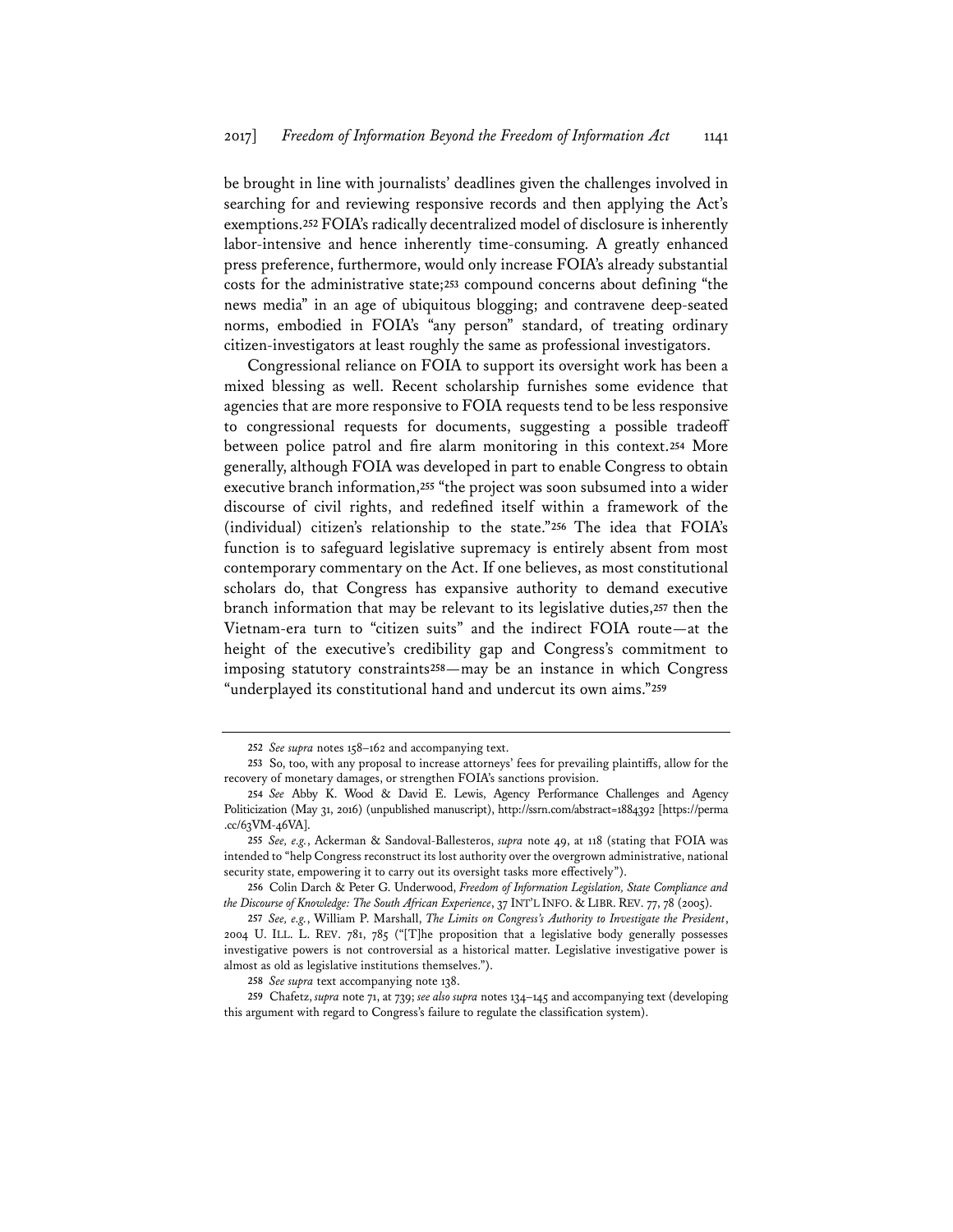As the volume of media requests has declined, moreover, FOIA's continuing utility as a fire alarm trigger has been called into question. It is telling that in the Congressional Record of the 113th Congress, FOIA appears only a handful of times in conjunction with a new call for legislative action or a new complaint about substantive misconduct**<sup>260</sup>**—a fraction of the times that congresspersons invoked FOIA to complain about the Act itself or its implementation.**<sup>261</sup>** Many of the latter

**<sup>260</sup>** *See* 160 CONG. REC. H5788 (daily ed. June 26, 2014) (statement of Rep. Capps) ("Last year, a FOIA request revealed that at least 15 fracks have taken place in Federal waters off the coast of California during the last two decades . . . ."); 160 CONG. REC. H5226 (daily ed. June 10, 2014) (statement of Rep. Gingrey) (citing a FOIA request by Americans for Limited Government for the claim that "there are 35 employees at the Department of Transportation alone . . . who spend 100 percent of their workday working on behalf of a union"); 160 CONG. REC. H1726 (daily ed. Feb. 11, 2014) (statement of Rep. Speier) ("A deluge of sex crime reports [in the military] . . . have been revealed, thanks not to the military disclosing them, but to the Associated Press through FOIA requests."); 159 CONG. REC. H7204 (daily ed. Nov. 19, 2013) (statement of Rep. Capps) (calling attention to hydraulic fracturing operations disclosed through FOIA); 159 CONG. REC. E874 (daily ed. June 14, 2013) (statement of Rep. Grayson) (discussing "documents released pursuant to a FOIA request" allegedly showing, among other things, the involvement of the Department of Homeland Security "in monitoring peaceful, lawful protest activities"). This footnote provides what I believe is an exhaustive list of instances in which members of the 113th Congress referenced FOIA in floor debates as the source of a novel disclosure. This information was collected by searching for "FOIA" and "Freedom of Information" within the Congressional Record for the 113th Congress using the Query Builder function of the advanced search tool on Congress.gov.

Republican legislators' criticism of the Obama Administration in the wake of the 2012 Benghazi embassy attacks also relied in part on documents obtained through FOIA. *See, e.g.*, 160 CONG. REC. H3281 (daily ed. Apr. 29, 2014) (statement of Rep. Gohmert) (referencing a FOIA request by Judicial Watch in accusing the Administration of misleading the press). These FOIA requests did not stimulate new congressional inquiry in classic fire alarm fashion, but rather supplemented an ongoing investigation.

**<sup>261</sup>** *See, e.g.*, 160 CONG. REC. S5656 (daily ed. Sept. 17, 2014) (statement of Sen. Blunt) (criticizing the response time for a FOIA request concerning the number of applications submitted to an Affordable Care Act processing center); 160 CONG. REC. H1890 (daily ed. Feb. 25, 2014) (statement of Rep. Issa) (calling on Congress to amend FOIA to meet its objective of openness); 159 CONG.REC. S8704 (daily ed. Dec. 12, 2013) (statement of Sen. Cornyn) (commenting negatively on the Obama Administration's handling of FOIA requests); 159 CONG. REC. S5739 (daily ed. July 17, 2013) (statement of Sen. Vitter) (criticizing the EPA for "dragg[ing] its feet and frustrat[ing] a lot of legitimate FOIA requests"); 159 CONG. REC. S5485 (daily ed. June 27, 2013) (statement of Sen. Leahy) ("We in Congress . . . have much more work to do to help ensure that FOIA's values of openness and accountability remain in place for future generations of Americans."); 159 CONG. REC. H3925 (daily ed. June 19, 2013) (statement of Rep. Crawford) (asserting that the EPA improperly released through FOIA "the personal information of livestock and poultry producers to various environmental activist groups"); 159 CONG. REC. S4589 (daily ed. June 18, 2013) (statement of Sen. Grassley) (criticizing requesters' lack of access to Medicare payments made to physicians and suppliers); 159 CONG. REC. H2771 (daily ed. May 17, 2013) (statement of Rep. Gohmert) (criticizing the Obama Administration for directing agencies to include union bosses in predecisional discussions exempt under FOIA); 159 CONG. REC. H2651 (daily ed. May 15, 2013) (statement of Rep. Perry) (asserting that the EPA waived fees associated with FOIA requests for left-wing groups but not for right-wing ones); 159 CONG. REC. H2611 (daily ed. May 15, 2013) (statement of Rep. Whitfield) (same); 159 CONG. REC. S1767 (daily ed. Mar. 13, 2013) (statement of Sen. Vitter) (accusing the EPA and the Obama Administration of "produc[ing] a lot of pieces of paper under FOIA" but withholding meaningful content through excessive redaction).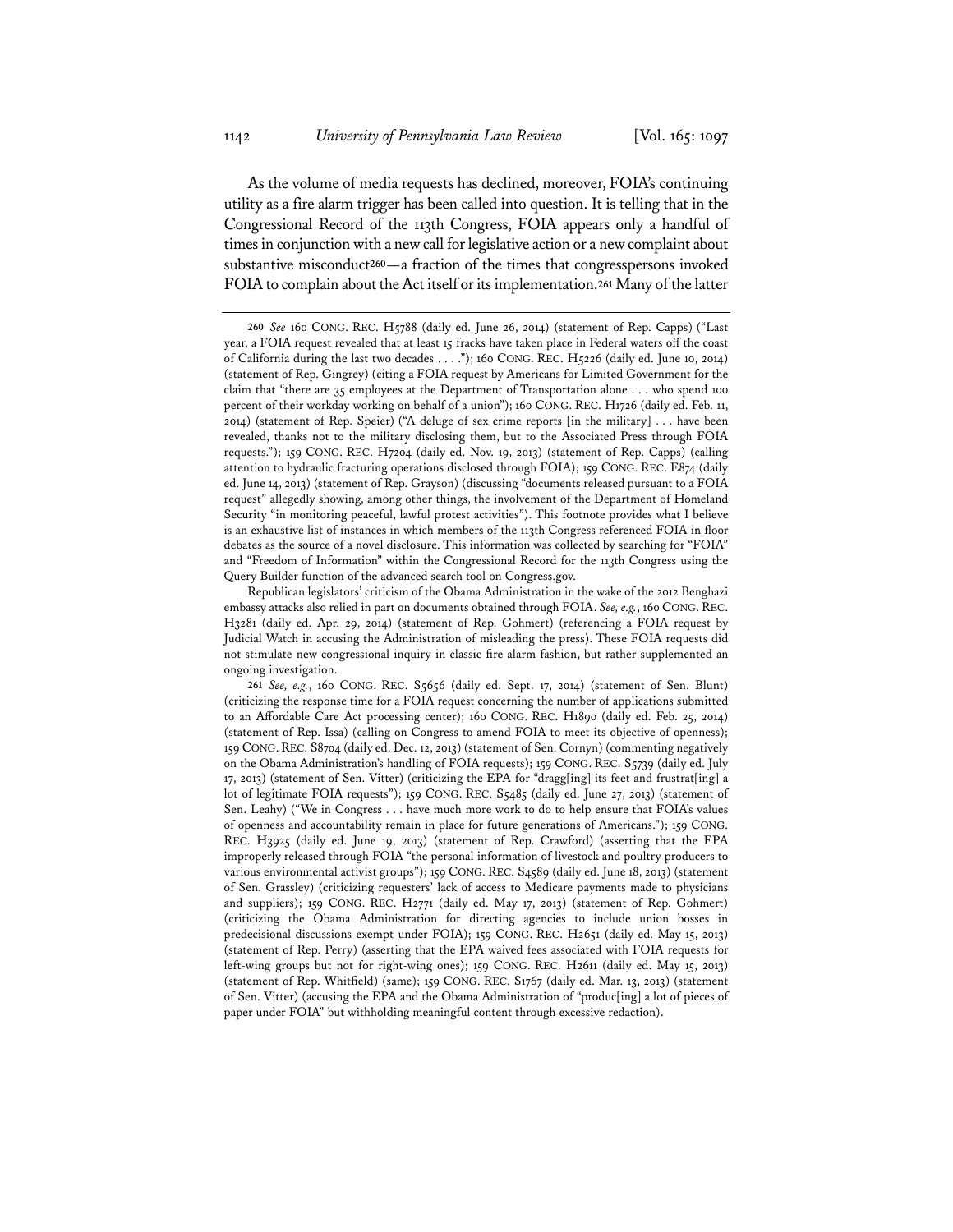invocations of FOIA are notably partisan in nature. Because FOIA is a machine built to fail,**<sup>262</sup>** it gives opposition members of Congress a ready cudgel with which to bash the sitting administration and denounce executive lawlessness.**<sup>263</sup>**

In sum, while FOIA has made significant contributions to investigative reporting and congressional oversight, the Act's relationship with each has always been fraught and is increasingly fraying. To believe that these contributions justify all of the costs highlighted in Part II, one must not only place a high premium on accountability journalism but also believe that the contributions could not be replicated with other, less costly regulatory strategies. Again, FOIA is not the only game in town. Over the course of FOIA's life, numerous other instruments of police patrol and fire alarm oversight have arisen or expanded, from reporting requirements**<sup>264</sup>** to whistleblower protection statutes**<sup>265</sup>** to qui tam proceedings**<sup>266</sup>** to leaks of classified information**<sup>267</sup>** to GAO audits**<sup>268</sup>** to old-fashioned committee hearings and meetings.**<sup>269</sup>** Within the federal bureaucracy, many offices of inspectors general and ombudspersons have arisen or expanded as well.**<sup>270</sup>** All of these

**265** *See* SHIMABUKURO ET AL., *supra* note 66, at 57-58 (collecting federal whistleblower and anti-retaliation laws, the vast majority of which were enacted after 1966).

**266** *See* CHARLES DOYLE, CONG. RESEARCH SERV., R40785, QUI TAM: THE FALSE CLAIMS ACT AND RELATED FEDERAL STATUTES 7-8 (2009) (describing 1986 and 2009 amendments that "reinvigorated qui tam procedures" under the False Claims Act). In 2011, the Supreme Court ruled that the government's fulfillment of a FOIA request precludes qui tam suits based on that information when the relator does not also have firsthand information about the fraud. Schindler Elevator Corp. v. United States *ex rel.* Kirk, 563 U.S. 401 (2011). FOIA thus competes with the qui tam antifraud strategy to some extent.

**267** *See* Pozen, *Leaky Leviathan*, *supra* note 67, *passim* (discussing the prevalence of such leaks, the robust tradition of tolerating them, and arguments "that the volume of classified information leaks has been increasing in recent years").

**269** *See* JOEL D.ABERBACH,KEEPING A WATCHFUL EYE:THE POLITICS OF CONGRESSIONAL OVERSIGHT 34-37 (1990) (tracking the growth from 1961 to 1983 of congressional committee hearings and meetings devoted primarily to oversight).

**270** *See* ALISSA M. DOLAN ET AL., CONG. RESEARCH SERV., RL30240, CONGRESSIONAL OVERSIGHT MANUAL 91 (2014) (explaining that offices of inspectors general, "whose origins date back to the mid-1970s, have been granted substantial independence and powers to combat waste, fraud, and

**<sup>262</sup>** *See supra* notes 204–207 and accompanying text.

**<sup>263</sup>** For the most prominent recent example, see FOIA IS BROKEN, *supra* note 7, at 1, which accuses the Obama Administration of being "willfully blind to the condition of the FOIA process." *See also* MINORITY STAFF OF H. COMM. ON GOV'T REFORM, 108TH CONG., SECRECY IN THE BUSH ADMINISTRATION, at iv (Comm. Print 2004) (endorsing the claim that Bush Administration policies were "not only sucking the spirit out of the FOIA, but shriveling its very heart" (internal quotation marks omitted)).

**<sup>264</sup>** *See* Beermann, *supra* note 70, at 106 ("Reporting requirements are also an effective tool that Congress uses to exert control over the executive branch. In recent decades, the number and range of reporting requirements have increased exponentially . . . .").

**<sup>268</sup>** *See* FREDERICK M. KAISER, CONG. RESEARCH SERV., RL30349, GAO: GOVERNMENT ACCOUNTABILITY OFFICE AND GENERAL ACCOUNTING OFFICE 4-8 (2008) (reviewing the "expansion and extension of [GAO's] authority and jurisdiction" (capitalization omitted)); *see also id.* at 11 (showing that while GAO's budget level fluctuated in the mid-1990s, it rose steadily after fiscal year 1998).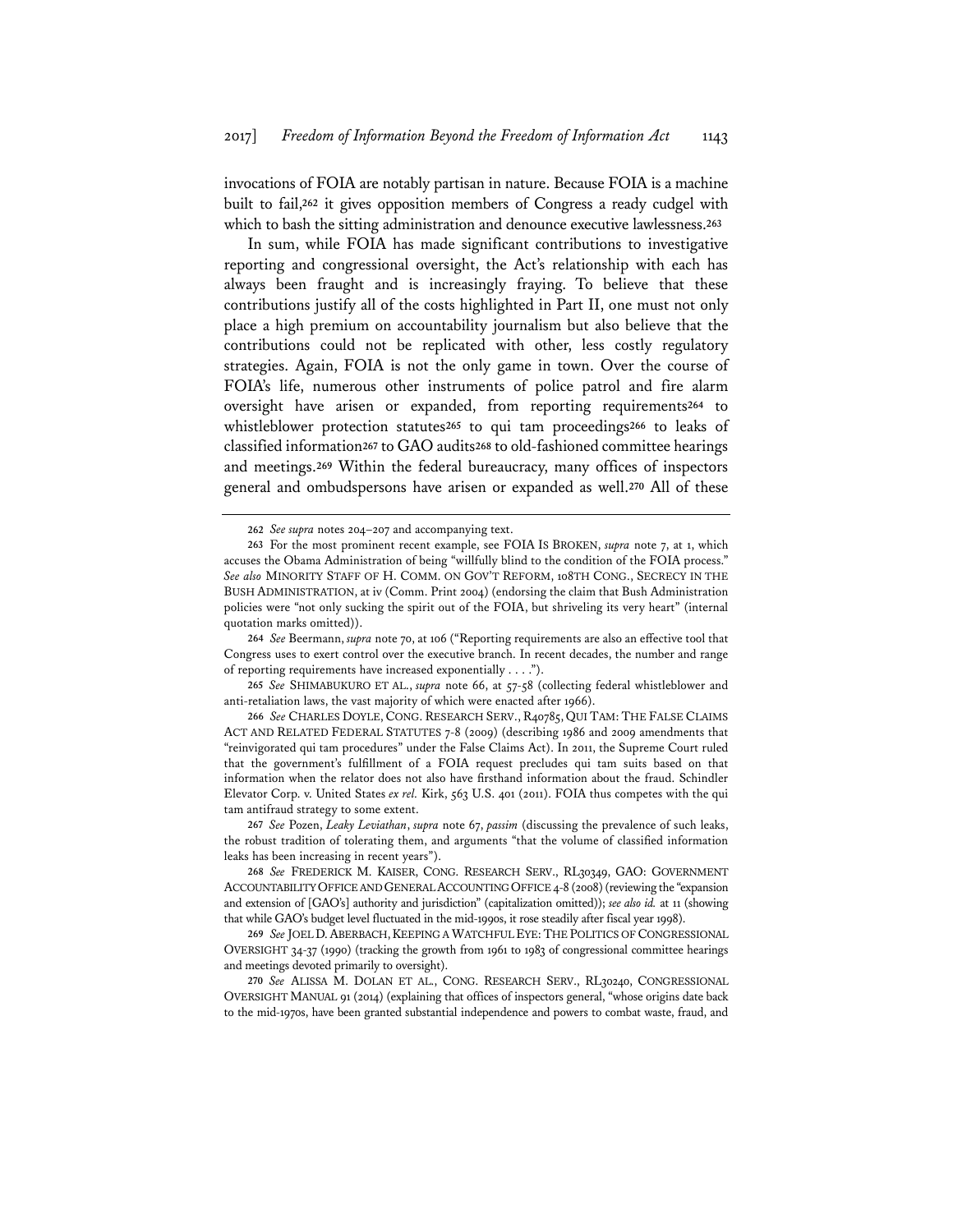developments make it more realistic today than in 1966 that Congress and its allies in civil society could compel agencies to produce legally and politically significant information outside of the FOIA process.

While shrinking, the media has been evolving in some complementary ways. The Obama Administration's much-touted push to publish "high-value" datasets online,**<sup>271</sup>** along with the contraction of the traditional news industry, helped encourage a range of innovative organizations and technologies that use these sorts of datasets to evaluate existing policies and engage with government bureaucracies.**<sup>272</sup>** And even in a fully realized world of "open data," there would still be a need for sophisticated intermediaries to translate all those terabytes of information into stories the public can understand.**<sup>273</sup>** The "death of FOIA"**<sup>274</sup>** contemplated by certain open data visionaries would not kill off accountability journalism, although it may require some investigative reporters to develop new skills or sources.

I do not mean to deny that FOIA has provided investigative reporters with a unique and valuable resource, not easily replaced. I certainly do not mean to endorse the techno-utopian vision of governance that underwrites parts of the open data movement.**<sup>275</sup>** Even if all of the critiques raised in this Article were agreed to be both empirically accurate and normatively alarming, the best overall solution might still involve preserving or repurposing FOIA for journalists while shrinking its footprint elsewhere (for example, by substantially increasing

**273** *See* Jonathan Stoneman, *Does Open Data Need Journalism?* 10 (Univ. of Oxford, Reuters Inst. for Study of Journalism, Working Paper, 2015) (reviewing examples of "smaller US papers" that have "produce[d] useful stories on the basis of Open Data" and suggesting that media uptake of such data is crucial).

abuse within . . . more than 70 federal agencies"); Fenster, *supra* note 46 (tracing the rise of ombudsperson offices, both of general jurisdiction and focused on "open government" specifically); Nadia Hilliard, *Monitoring the U.S. Executive Branch Inside and Out: The Freedom of Information Act, Inspectors General, and the Paradoxes of Transparency*, *in* TROUBLING TRANSPARENCY, *supra* note 93 (manuscript at 5) ("The Inspector General Act of 1978 led to the establishment of an army of IGs on the federal level . . . . [T]ogether, the federal IG system adds over 14,000 personnel to the ranks of the government.").

**<sup>271</sup>** *See generally* Memorandum from Peter R. Orszag, Director, Office of Mgmt. & Budget, to the Heads of Exec. Dep'ts & Agencies (Dec. 8, 2009) (issuing an Open Government Directive).

**<sup>272</sup>** *See generally* Beth Simone Noveck, *Re-Imagining Government Through Civic Media: Three Pathways to Institutional Innovation*, *in* CIVIC MEDIA: TECHNOLOGY, DESIGN, PRACTICE 149 (Eric Gordon & Paul Mihailidis eds., 2016) (examining the role of "civic media" and "civic technologies" in contemporary "open government" practice).

**<sup>274</sup>** Beth Simone Noveck, *Is Open Data the Death of FOIA?*, 126 YALE L.J.F. 273 (2016). In this provocatively titled essay, Professor Noveck suggests that "open data would seem to be a natural evolution from, and improvement over, FOIA," but ultimately concludes that the two regimes are better treated as "supplement[s] rather than . . . substitute[s]." *Id.* at 281.

**<sup>275</sup>** For a scathing critique of open-data policies in Canada, see Tom Slee, *Why the "Open Data Movement" Is a Joke*, WHIMSLEY (May 1, 2012), http://whimsley.typepad.com/whimsley/2012/05 /why-the-open-data-movement-is-a-joke.html [https://perma.cc/VS4X-4AR9]. For a rebuttal, see David Eaves, *Open Data Movement Is a Joke?*, EAVES.CA (May 2, 2012), https://eaves.ca/2012/05/02 /open-data-movement-is-a-joke [https://perma.cc/HEE2-Z9DP].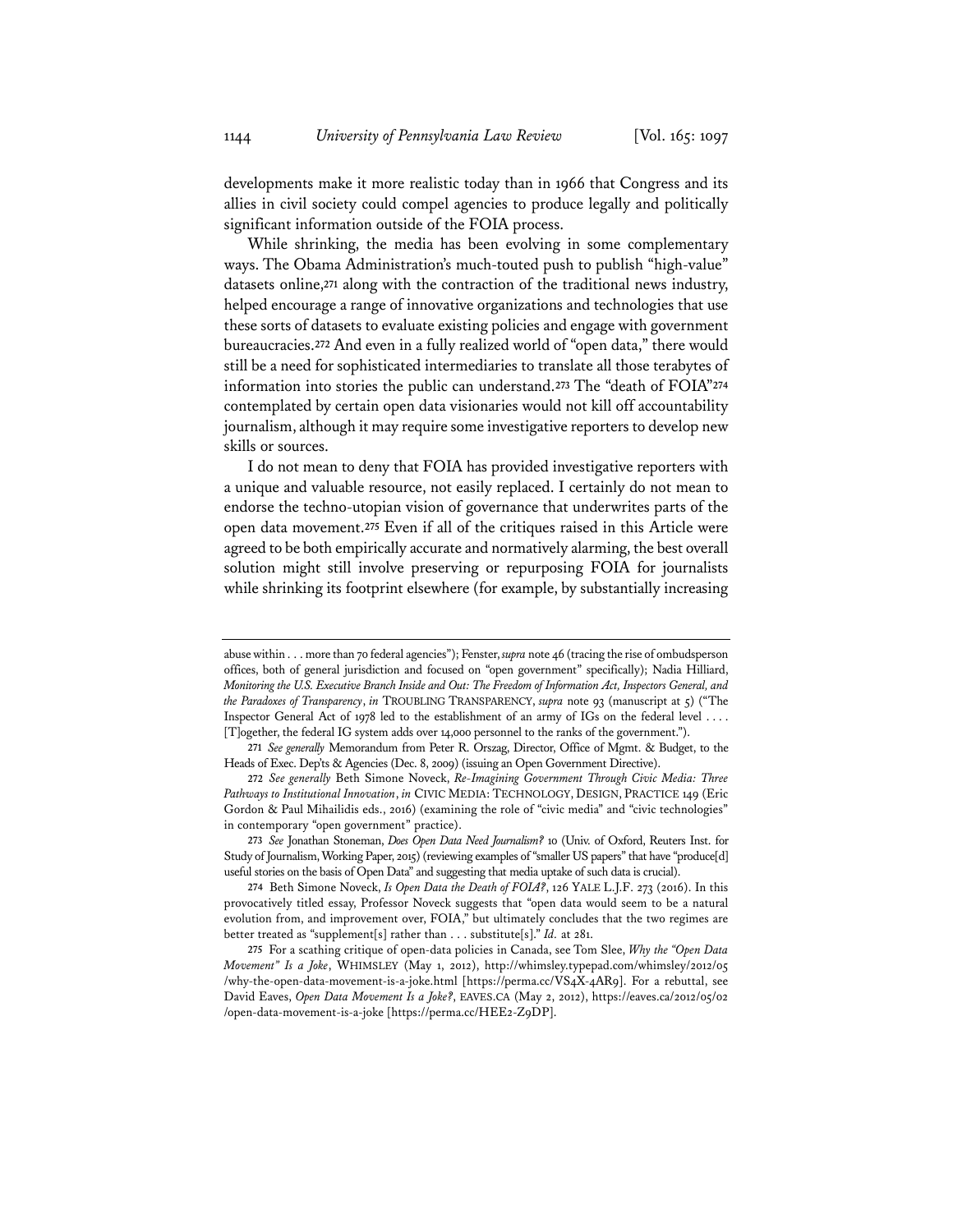fees for commercial requesters**<sup>276</sup>**). At least, some such intermediate solution may be preferred by readers who are troubled by FOIA's downsides yet willing to accept a large burden on the administrative state for even a modest boost to investigative reporting.

For readers who do not have such a strong a priori commitment to the late twentieth-century paradigm of accountability journalism, the end point of this Article's critique is less clear. In a passage from his 2015 book, *The Rise of the Right to Know*, media sociologist Michael Schudson recalls a Pulitzer Prize–winning exposé enriched by a FOIA request and then pauses to consider:

Would a hundred such stories a year justify all the expense and trouble of FOIA? Ten such stories? One? The question is rhetorical, but it can be tethered to dollars and cents when the actual costs of responding to FOIA requests are examined . . . . In fiscal year [2008], the federal government [shouldered] . . . a total cost of \$338 million.**<sup>277</sup>**

The true cost of FOIA, this Article has suggested, is far greater than the official monetary compliance figure; the number of major stories that could not have been written without FOIA has been steadily falling; and a host of alternative transparency strategies already support significant investigative journalism and could support much more if better funded and promoted by Congress, watchdog groups, and the media itself. Redirecting the FOIA budget toward new subsidies for the press might have an especially dramatic impact.**<sup>278</sup>** Why should the question posed by Schudson be merely rhetorical?

# C. *Antityranny and the Ecology of Transparency*

Finally, it is worth saying a few words about a suite of arguments advanced in what I take to be the canonical recent defense of FOIA. In an article examining FOIA in the context of the "Global War on Terror," Professor Seth Kreimer ingeniously takes the standard criticisms of the Act and turns them on their head.**<sup>279</sup>** The heavy use of FOIA by "special interests," for example, is

**<sup>276</sup>** For a proposal to increase processing fees substantially for commercial requesters and modestly for other requesters, see Tai, *supra* note 10, at 483-88.

**<sup>277</sup>** MICHAEL SCHUDSON, THE RISE OF THE RIGHT TO KNOW: POLITICS AND THE CULTURE OF TRANSPARENCY, 1945–1975, at 31-32 (2015).

**<sup>278</sup>** A variety of direct and indirect subsidies for investigative journalism have been proposed over the past decade in response to the newspaper industry's decline. For a sampling of such proposals, see GEOFFREY COWAN & DAVID WESTPHAL, USC ANNENBERG CTR. ON COMMC'N LEADERSHIP & POL'Y, PUBLIC POLICY AND FUNDING THE NEWS (2010); Leonard Downie, Jr. & Michael Schudson, *The Reconstruction of American Journalism*, COLUM. JOURNALISM REV., Nov./Dec. 2009, at 28, 45-50; and Brad A. Greenberg, Comment, *A Public Press? Evaluating the Viability of Government Subsidies for the Newspaper Industry*, 19 UCLAENT.L.REV. 189, 197-98 (2012).

**<sup>279</sup>** Kreimer, *supra* note 89, *passim*. Kreimer's article also makes a number of descriptive and analytic contributions. I focus here on the most novel, normative elements.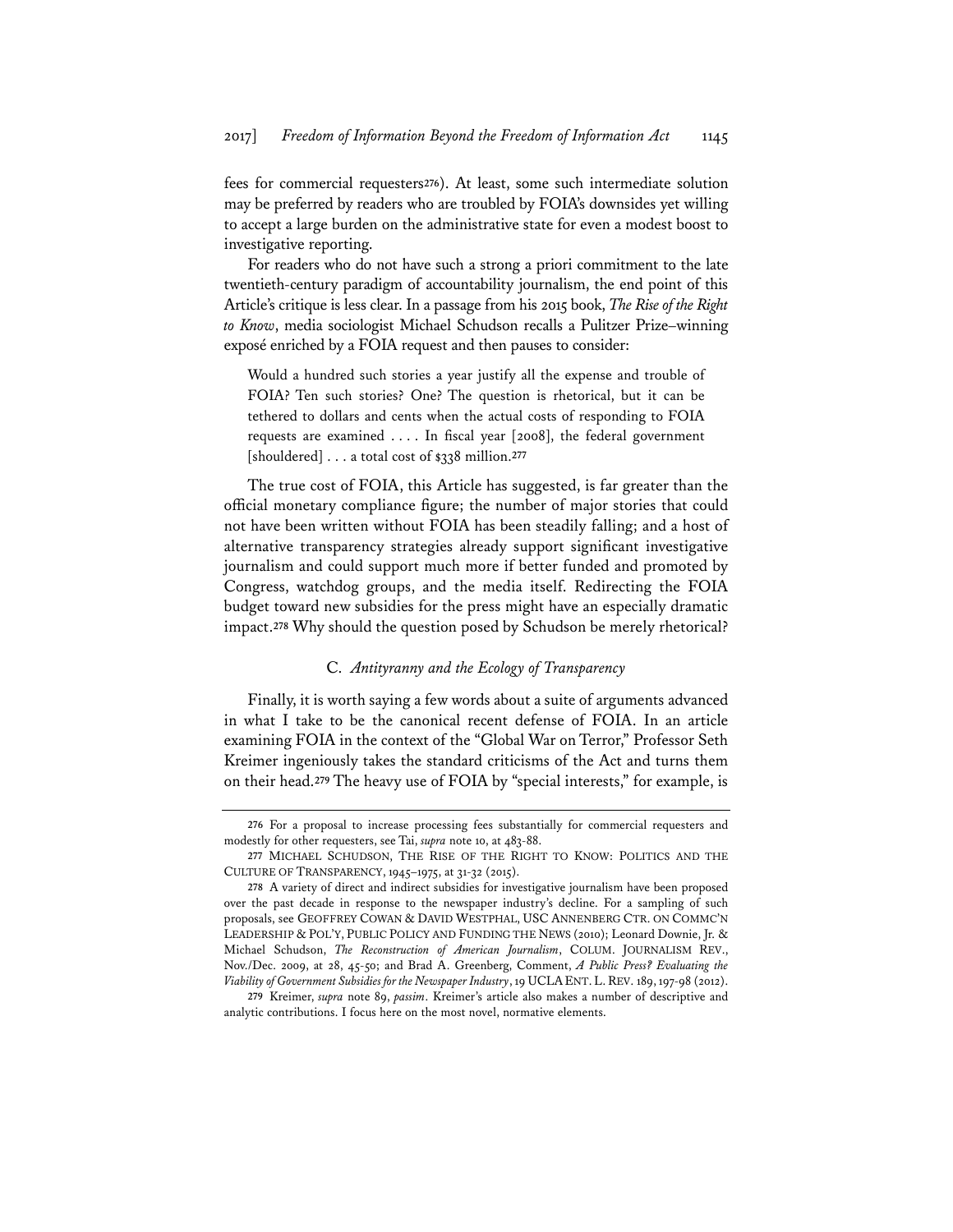said by Kreimer to supply a valuable hedge against political retrenchment.**<sup>280</sup>** (Kreimer might have added that private enforcement regimes, in general, are sometimes said to guard against bureaucratic and policy drift.**<sup>281</sup>**) The processing delays and protracted litigation that characterize requests about sensitive policies can enable a salutary form of "[t]ime-shifted review."**<sup>282</sup>** Even when plaintiffs lose in challenges to the Act's national security exemption, as they usually do, their actions may generate partial disclosures and stimulate other modes of transparency—for example, by emboldening a civil servant to leak or prompting Congress or the media to dig deeper.**<sup>283</sup>** Regardless of whether FOIA looks like a deadbeat under conventional cost–benefit analysis, Kreimer insists, the Act nonetheless serves a critical democratic function in checking against "tyrannical or barbaric decisions and . . . catastrophic government failures."**<sup>284</sup>**

Kreimer is clearly correct to observe that laws like FOIA contribute to a larger "ecology of transparency" in ways we would miss if we focused too narrowly on their discrete outputs.**<sup>285</sup>** This point alone is sufficient to counsel caution about radical reform. It does not necessarily follow from Kreimer's observations, however, that the ecology of national security information would be impoverished if FOIA were curtailed and other transparency strategies were expanded in its stead. To show that FOIA interacts synergistically with certain other disclosure tools is not to show that FOIA is critical to those tools, which seems implausible in the case of leaking, whistleblowing, congressional scrutiny, and media scrutiny. Outside of the national security area, moreover, this Article has argued that FOIA contributes more significantly to *other* ecologies of transparency—regressive, antiregulatory ecologies that do meaningful damage to the administrative state and the prospects for effective governance. The political economy and political sociology of FOIA look very different with regard to domestic policy matters than with regard to national security matters. If we are moving the

**<sup>280</sup>** *See id.* at 1073 ("The broader the constituencies that benefit from a regime of transparency, the more likely that regime is to prove sustainable; where the ACLU and the Associated Press can stand with the Business Roundtable, they are more likely to resist predictable pressures to curtail FOIA.").

**<sup>281</sup>** *See, e.g.*, SEAN FARHANG, THE LITIGATION STATE: PUBLIC REGULATION AND PRIVATE LAWSUITS IN THE U.S. 5 (2010).

**<sup>282</sup>** Kreimer, *supra* note 89, at 1078.

**<sup>283</sup>** *See id.* at 1056-61. This can be seen as a variant on the "winning through losing" phenomenon explored in Douglas NeJaime, *Winning Through Losing*, 96 IOWA L. REV. 941 (2011).

**<sup>284</sup>** Kreimer, *supra* note 89, at 1074; *see also id.* at 1072 ("[FOIA's] situation in a resilient ecology of transparency provides a failsafe mechanism adapted to the task of bringing the popular conscience to bear against tyranny and barbarism.").

**<sup>285</sup>** *Cf.* Ben Worthy & Robert Hazell, *Disruptive, Dynamic and Democratic? Ten Years of FOI in the UK*, 70 PARLIAMENTARY AFF. 22, 36 (2017) (suggesting that the UK FOI law is likewise "best seen as part of a wider political ecosystem of formal and informal mechanisms designed to scrutinise government and hold [it] accountable").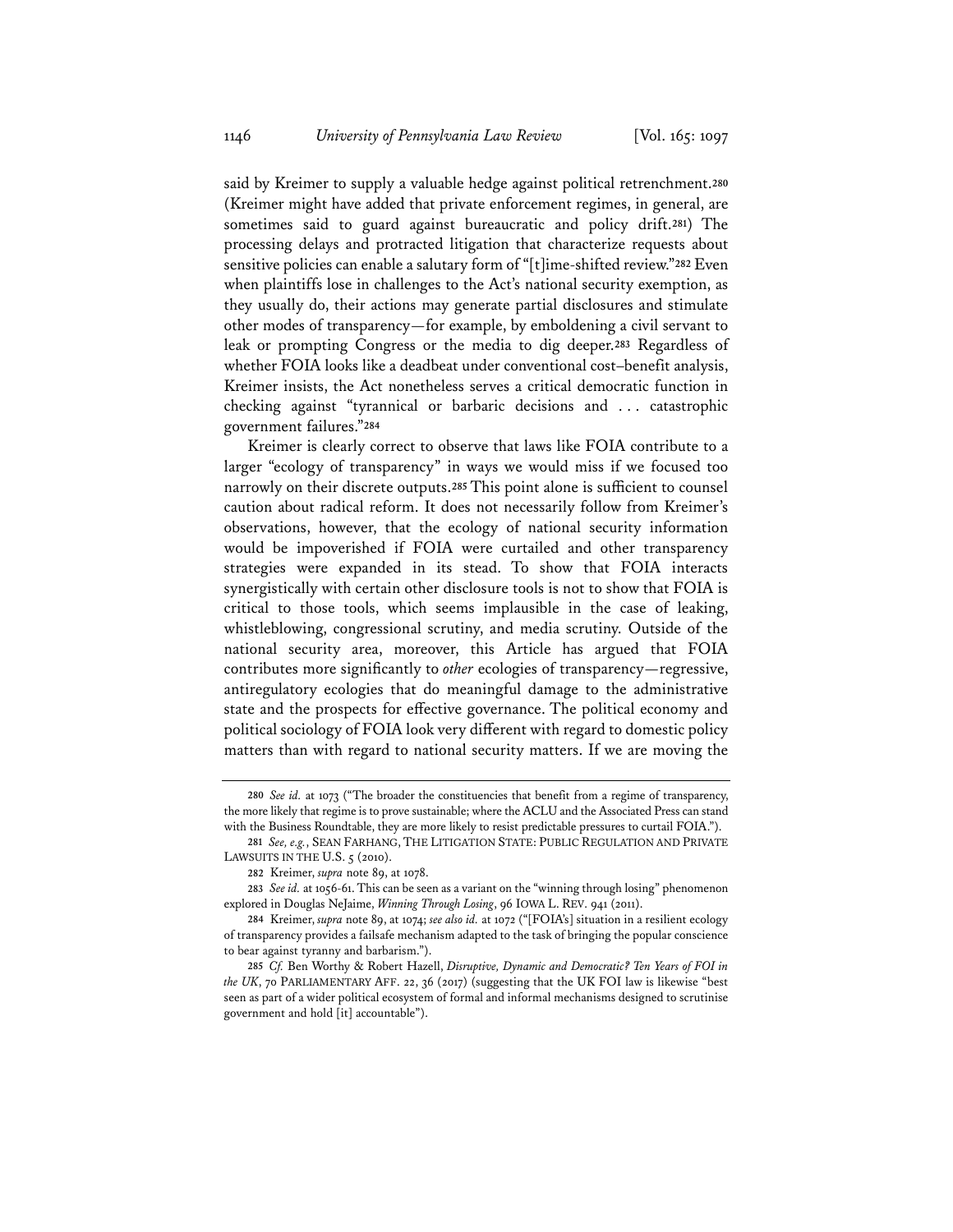analysis to the "ecological" level, we should not limit our view to one particular cluster of trees.

I also have some doubts about Kreimer's discrete arguments. It is not at all clear to me, for instance, that FOIA would be vulnerable to political retrenchment without so much commercial use, given the ideological fervor with which the law is now supported in the media and the general public. No congressperson wishes to be seen as "anti-freedom of information." If timeshifted review allows sensitive policies to be assessed in the more sober light of history, it also attenuates the watchdog accountability that lies at the heart of the FOIA project and allows some of those policies to become entrenched in the interim. Perhaps most importantly, the claim that FOIA checks against tyrannical and barbaric decisions is vulnerable on a number of levels. Historically, leaks appear to have done far more than FOIA to expose the underbelly of the national security state.**<sup>286</sup>** Even when FOIA has been used to confirm abuses such as torture, as Kreimer acknowledges, "revelation has not been followed by repudiation" in all cases.**<sup>287</sup>** As this Article was being drafted, the most authoritarian, pro-torture presidential candidate in memory was not being cowed by FOIA but rather energetically supporting its use to attack his general election opponent.**<sup>288</sup>**

The relationship between FOIA and tyranny prevention is far from straightforward, then. Philosophically, Kreimer is operating solidly within a liberalism of fear in defending the Act on these grounds.**<sup>289</sup>** Yet, especially when we move beyond the national security field where FOIA is weakest, why should

**<sup>286</sup>** Consider, for example, President Truman's 1951 claim that "95 percent of our secret information" had been exposed through leaks, The President's News Conference, 247 PUB. PAPERS 254, 255 (Oct. 4, 1951), or Edward Snowden's recent disclosures about NSA surveillance programs that had been FOIA-proof under Exemptions 1 and 3. Kreimer would presumably reject any dichotomy between leaks and FOIA and emphasize instead their productive relation—as reflected in the surge of FOIA requests to the NSA following Snowden's revelations. *See* Jason Leopold, *NSA Logs Reveal Flood of Post-Snowden FOIA Requests*, AL JAZEERA AM. (Apr. 8, 2014), http://america.aljazeera.com/articles/ 2014/4/8/nsa-after-snowden.html [https://perma.cc/WK4K-BSGB]. Not all components of an ecosystem are equally important, however. The point remains that leaking, not FOIA, appears to be the alpha predator in the area of national security transparency.

**<sup>287</sup>** Kreimer, *supra* note 89, at 1015.

**<sup>288</sup>** *See, e.g.*, Danielle Bernstein, *RNC Requests Clinton E-Mails Through FOIA*, BLOOMBERG: POL. (July 7, 2016), http://www.bloomberg.com/politics/trackers/2016-07-07/rnc-requests-clinton-e -mails-through-foia [https://perma.cc/C598-XRXX] (discussing a Republican National Committee FOIA request seeking then–Democratic presidential candidate Hillary Clinton's emails from when she was Secretary of State). As President, Donald Trump's own communications and those of his immediate advisers are not covered by FOIA. *See supra* text accompanying note 25.

**<sup>289</sup>** *See supra* notes 191–194 and accompanying text (arguing that standard justifications for FOIA are premised on a liberalism of fear). In other writings, Kreimer has eloquently defended the "need to constrain the exercise of official violence" as the central concern of "a legitimate liberal polity." Seth F. Kreimer, *Rejecting "Uncontrolled Authority over the Body": The Decencies of Civilized Conduct, the Past and the Future of Unenumerated Rights*, 9 U. PA. J. CONST. L. 423, 446 (2007).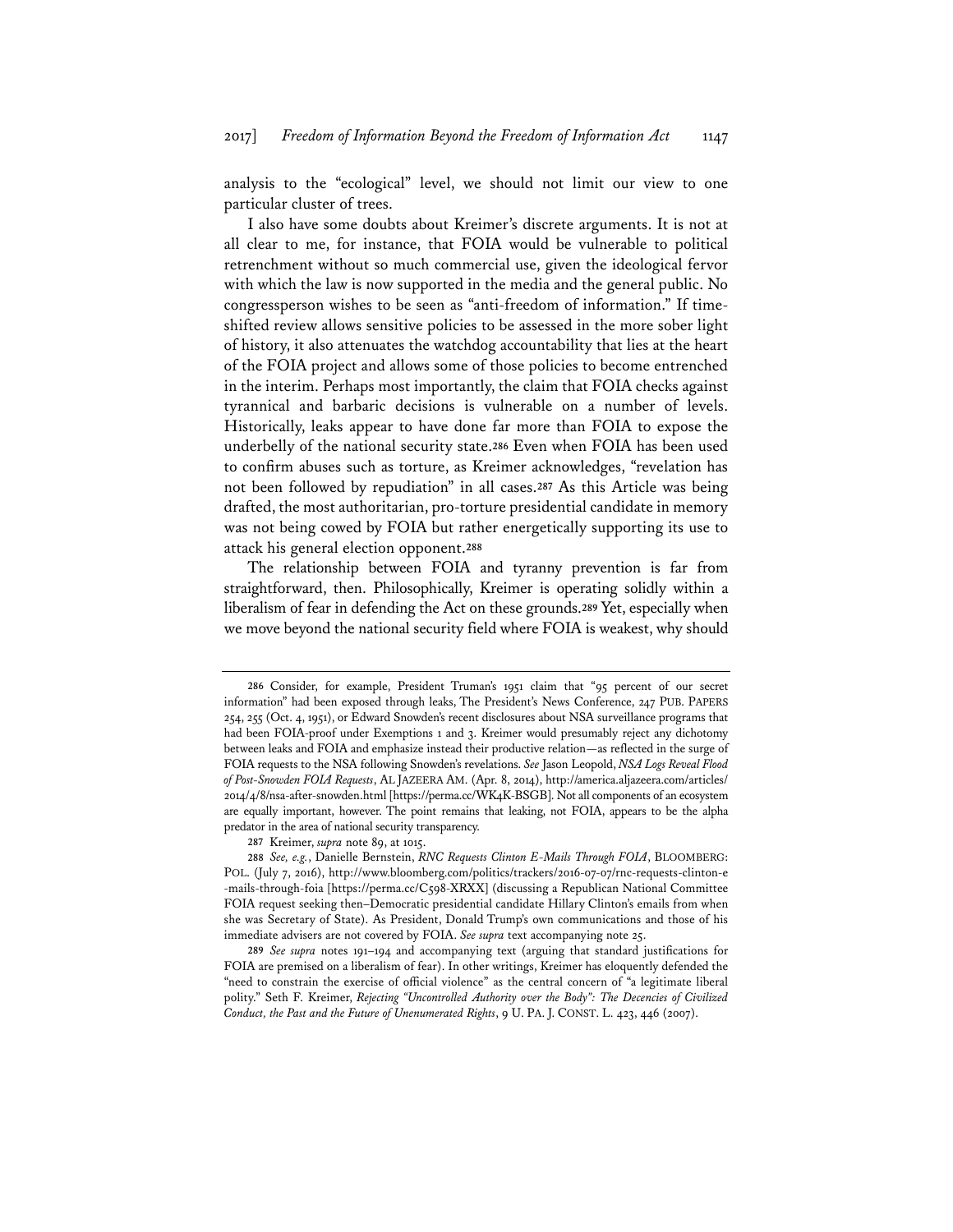the specter of tyranny loom so large in our assessments of an administrative disclosure policy? As already discussed, FOIA has the greatest impact on domestic regulatory agencies; there is no evidence that these agencies are rife with villainy; and there are now many other mechanisms that guard against abuse. As a matter of principle, it is debatable whether repelling barbarism ought to be the touchstone of a general freedom of information law. As a matter of practice, it is debatable whether FOIA materially advances any such objective.

Some of Kreimer's key empirical and normative premises thus strike me as strained, although they deserve closer attention than I can give them in this Article. Even if we were to grant his points, though, just pause to consider that the single most sophisticated defense of FOIA in the literature is so creative and, often, so counterintuitive in its argumentation. Kreimer is grasping to find something redemptive about this super-statute in the national security context. His nuanced, highly qualified argument is worlds apart from the prevalent notion that FOIA is a bedrock of democracy and good government.

# IV. ALTERNATIVE PATHS

This Article has suggested that FOIA not only fails to deliver on ostensible goals such as participatory policymaking, equal access to information, and full agency disclosure, but also has evolved to *subvert* some of these goals as well as other public law values. The Article has further suggested that if FOIA ever really was an indispensable instrument for generating executive branch transparency, it no longer is. Today's information access landscape looks very different from the one that confronted FOIA's framers. Even putting FOIA requests to the side, the proliferation of mass communication technologies, statutory reporting requirements, whistleblower protection laws, qui tam proceedings, GAO audits, external watchdog groups, internal oversight mechanisms, web-based open government initiatives, and leak culture has made the administrative state a substantially more visible and checked space than it was fifty years ago. At this point, "administrative agencies in the United States are some of the most extensively monitored government actors in the world."**<sup>290</sup>**

If these arguments have merit, then we ought to be considering how we can reduce reliance on FOIA's request-and-respond paradigm while strengthening the role of alternative transparency models—at least to the extent that these models do not replicate the deficiencies and downsides of FOIA. There are many possible paths forward, several of which have already been mentioned in passing. Open government advocates might, for example, focus their efforts on

**<sup>290</sup>** Jacob E. Gersen & Anne Joseph O'Connell, *Hiding in Plain Sight? Timing and Transparency in the Administrative State*, 76 U. CHI. L. REV. 1157, 1161 (2009).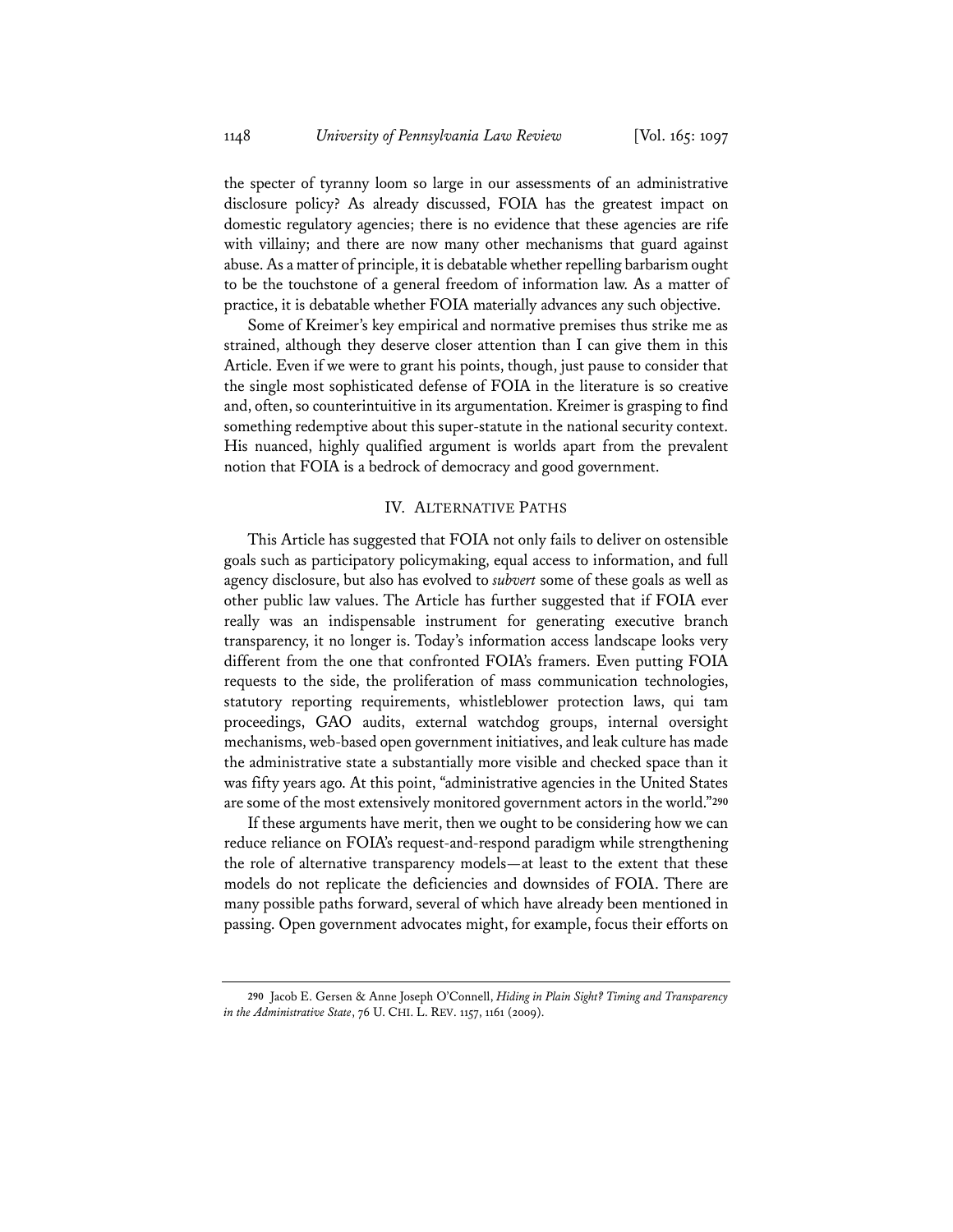obtaining new public subsidies for investigative journalism,**<sup>291</sup>** new limitations on agencies' ability to incorporate private industry standards by reference into their regulations,**<sup>292</sup>** new protections for whistleblowers and public-motivated leakers,**<sup>293</sup>** or new procedures for reining in the national security classification system**<sup>294</sup>**—where so many secrets reside outside FOIA's grasp—and the system of prepublication review of statements and writings by former government employees.**<sup>295</sup>** Established tools such as inspector general audits or GAO investigations could also, of course, be used more intensively.

The most scalable approach (or family of approaches) to transparency policy, and the most plausible substitute for the traditional FOIA model, is affirmative disclosure. Rather than wait for a request for specific records to be filed, whole categories of records deemed appropriate for release can be posted online or otherwise published on a regular schedule.**<sup>296</sup>** FOIA has always contained some limited provisions to this effect,**<sup>297</sup>** but a stronger version of affirmative disclosure was the major road not taken when FOIA was enacted. As a constitutional matter, the Article III requirement that plaintiffs show a particularized "injury in fact" to establish standing**<sup>298</sup>** means that an affirmative disclosure policy cannot rely on citizen suits to the same degree as a request-driven policy. And in 1966, the idea of creating broad new transparency requirements without private enforcement may have seemed unwise to members of Congress, given prevailing levels of interbranch

**<sup>291</sup>** *See supra* note 279 and accompanying text.

**<sup>292</sup>** *See supra* note 64 and accompanying text. For discussion of reform options, see Nina A. Mendelson, *Private Control over Access to the Law: The Perplexing Federal Regulatory Use of Private Standards*, 112 MICH. L. REV. 737, 799-807 (2014); and Strauss, *supra* note 64, at 529-61.

**<sup>293</sup>** *See supra* note 67 and accompanying text. Recent reform proposals in the national security area include Yochai Benkler, *A Public Accountability Defense for National Security Leakers and Whistleblowers*, 8 HARV. L. & POL'Y REV. 281 (2014); and Daniel D'Isidoro, *Protecting Whistleblowers and Secrets in the Intelligence Community*, HARV. NAT'L SEC. J. (Sept. 29, 2014, 9:01 PM), http://harvardnsj.org/2014/09/ protecting-whistleblowers-and-secrets-in-the-intelligence-community [https://perma.cc/9DSB-YMJW].

**<sup>294</sup>** *See supra* notes 125–130 and accompanying text. For illustrative reform proposals, see GOITEIN & SHAPIRO, *supra* note 128, at 33-49; and Aftergood, *supra* note 136, at 411-16.

**<sup>295</sup>** *See, e.g.*, Kevin Casey, Note, *Till Death Do Us Part: Prepublication Review in the Intelligence Community*, 115 COLUM. L. REV. 417, 452-60 (2015); Jack Goldsmith & Oona A. Hathaway, *The Government's Prepublication Review Process Is Broken*, WASH. POST (Dec. 25, 2015), https://www. washingtonpost.com/opinions/the-governments-prepublication-review-process-is-broken/2015/12/25 /edd943a8-a349-11e5-b53d-972e2751f433\_story [http://perma.cc/9DFB-H5XC]. *But see* Steven Aftergood, *Fixing Pre-Publication Review: What Should Be Done?*, JUST SECURITY (Jan. 15, 2016), https://www.justsec urity.org/28827/fixing-pre-publication-review-done [https://perma.cc/6K39-M5NZ] (arguing that it would be more fruitful to "focus instead on classification reform").

**<sup>296</sup>** *See supra* subsection I.B.1.

**<sup>297</sup>** *See supra* note 58 and accompanying text.

**<sup>298</sup>** *See, e.g.*, Friends of the Earth, Inc. v. Laidlaw Envtl. Servs. (TOC), Inc., 528 U.S. 167, 180-85 (2000); Lujan v. Defs. of Wildlife, 504 U.S. 555, 572-78 (1992).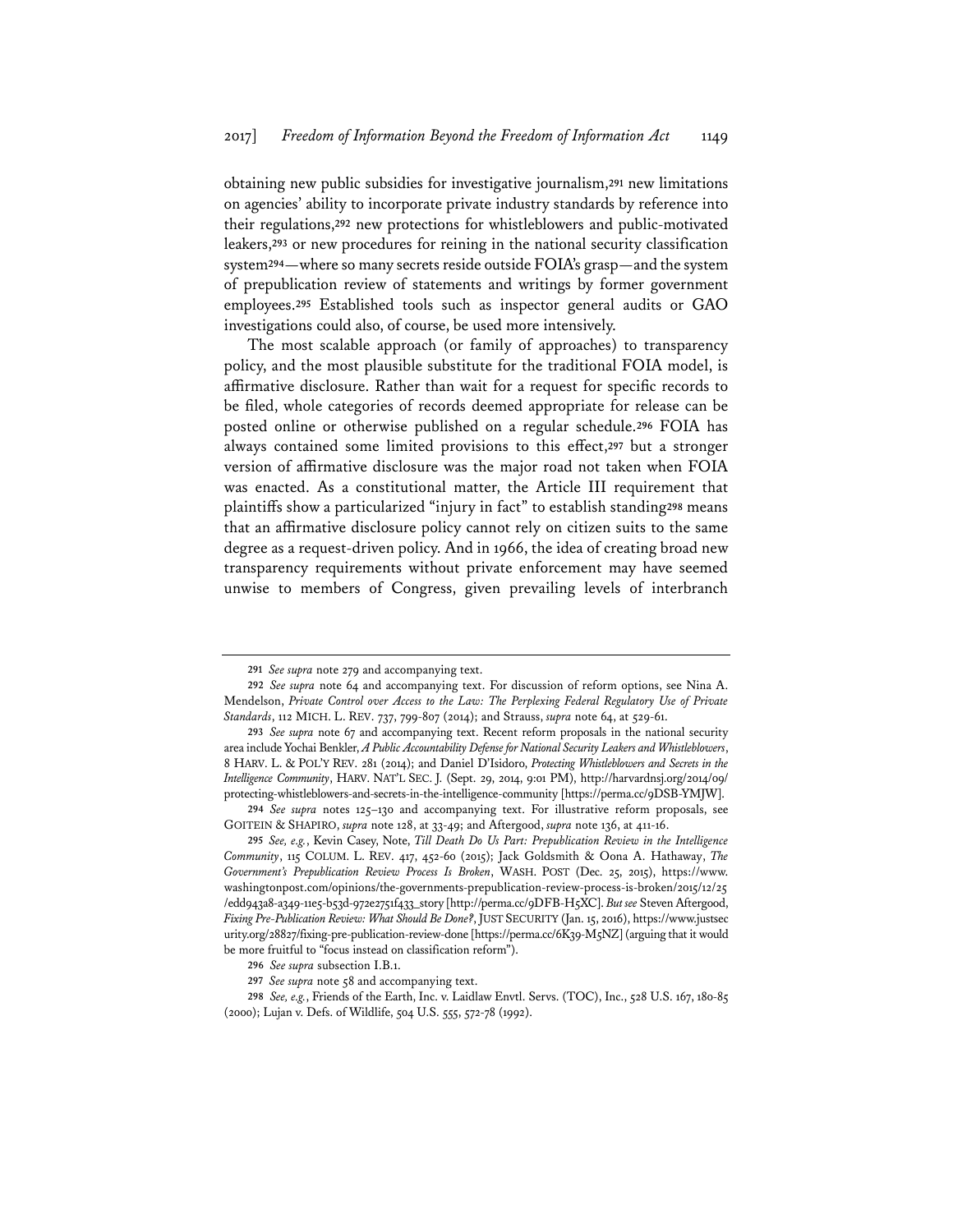distrust.**<sup>299</sup>** A robust affirmative disclosure policy may have also seemed impractical, given the technical difficulty and expense of disseminating documents to the American people—who, for their part, were far less invested than today in the notion of a "right to know" what government is up to.**<sup>300</sup>**

While popular demand for government openness has risen over the past five decades, the barriers to affirmative disclosure have fallen. Agency records have gone electronic. Websites with virtually unlimited storage capacity have replaced physical reading rooms as the locus of dissemination.**<sup>301</sup>** And relatively independent offices that oversee administrative compliance have multiplied and matured within the federal bureaucracy.**<sup>302</sup>** By the mid-1970s, the executive branch's system for managing national security information, developed in parallel with FOIA, was already relying on an affirmative disclosure scheme for the "automatic declassification" of material deemed no longer sensitive, albeit with long time lags and large backlogs.**<sup>303</sup>**

FOIA's unheralded affirmative disclosure provisions have suffered from neglect at the hands of numerous agencies, as explained above.**<sup>304</sup>** But in a variety of other contexts, affirmative disclosure of government-generated information has begun to come into its own. For example, the environmental impact statements required by the National Environmental Policy Act of 1969 are widely seen as a central (if controversial) feature of environmental regulation in the United States and abroad.**<sup>305</sup>** The New Mexico legislature mandated the creation in 2010 of a "single internet web site that is free, user-friendly, searchable and accessible to the public . . . to host the state's financial information," including operating budgets, revenue inflows, and contracts worth more than \$20,000.**<sup>306</sup>** Consistent with a series of

**<sup>299</sup>** *See* Robert L. Saloschin, *The Department of Justice and the Explosion of Freedom of Information Act Litigation*, 52 ADMIN. L. REV. 1401, 1401 (2000) (asserting that FOIA "resulted" in part from Vietnam-War-inspired "distrust of government"); *see also* 1 O'REILLY, *supra* note 12, § 3:8 (stating that FOIA, as amended in 1974, "reflect[s] congressional distrust for agency withholding").

**<sup>300</sup>** *See* SCHUDSON, *supra* note 277, at 30 (explaining, with reference to FOIA, that "American society in the past half century has adopted more demanding norms and more widespread and enforceable practices of public disclosure in government").

**<sup>301</sup>** *See, e.g.*, *About Us*, REGULATIONS.GOV, https://www.regulations.gov/aboutProgram [https:// perma.cc/5V55-E7KJ] (explaining that since 2003, Regulations.gov has allowed users to search "all publicly available regulatory materials, e.g., posted public comments, supporting analyses, [*Federal Register*] notices, and rules").

**<sup>302</sup>** *See supra* note 270 and accompanying text (discussing inspectors general and ombudspersons).

**<sup>303</sup>** Exec. Order No. 11,652, § 5, 3 C.F.R. 375, 380-82 (1973); *see also* Exec. Order No. 13,526, § 3.3, 3 C.F.R. 298, 307-10 (2010) (prescribing the current rules for automatic declassification); GOITEIN & SHAPIRO, *supra* note 128, at 17-18 (discussing delays and backlogs).

**<sup>304</sup>** *See supra* notes 58–60 and accompanying text.

**<sup>305</sup>** *See* SCHUDSON, *supra* note 277, at 180-227.

**<sup>306</sup>** Daxton R. "Chip" Stewart & Charles N. Davis, *Bringing Full Disclosure Back: A Call for Dismantling FOIA*, 21 COMM. L. & POL'Y 515, 531 (2016) (quoting 80 N.M. STAT. ANN. § 10-16D-3(A)). This "sunshine portal" must be updated "as frequently as possible but at least monthly." *Id.* (quoting 80 N.M. STAT. ANN. § 10-16D-3(D)).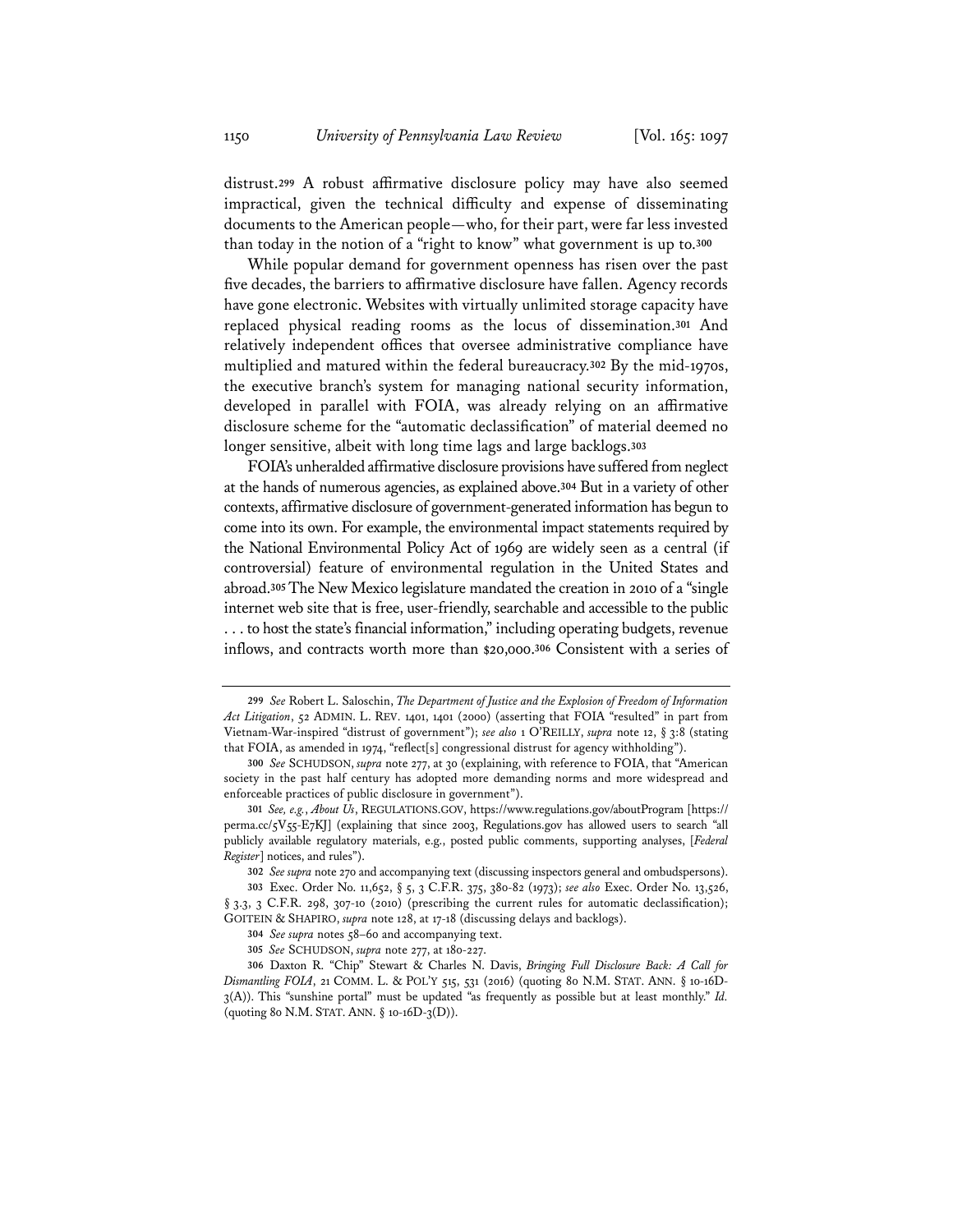executive branch initiatives to promote "open data,"**<sup>307</sup>** the federal DATA Act of 2014 requires the Treasury Department and the White House Office of Management and Budget to publish standardized spending information on the USASpending.gov website by May 2017.**<sup>308</sup>** Building on these examples, one could imagine a future in which FOIA requests are phased out, at least with regard to records created after a certain date, in favor of a comprehensive affirmative disclosure regime. Congress recently instructed agency heads to establish "procedures for identifying records of general interest or use to the public that are appropriate for public disclosure, and for posting such records in a publicly accessible electronic format,"**<sup>309</sup>** and commentators have increasingly expressed interest in "breaking out of the antiquated FOIA file-a-request approach" on both transparency and efficiency grounds.**<sup>310</sup>**

As suggested by the story of FOIA's own affirmative disclosure provisions, however, any such move would confront a number of significant challenges. First, the affirmative disclosure duties may suffer from inattention, narrow construction, or worse. Although compliance issues bedevil FOIA's request system too,**<sup>311</sup>** privately initiated lawsuits and news stories about those lawsuits provide some check against recalcitrant agencies. Second, owing to the limits of foresight and the transaction costs of delineating new access rights and responsibilities, drafters of an affirmative disclosure regime may find it hard to predict which sorts of information will be most relevant to future citizens, journalists, and legislators. One virtue of FOIA's decentralized discovery model is that it minimizes the need for such predictions to be made and then reduced to statutory language; whatever records people come to crave, they can demand

**<sup>307</sup>** *See supra* notes 271–275 and accompanying text; *see also* Noveck, *supra* note 275, at 274-79 (chronicling these initiatives). Since 2009, the central clearinghouse for open data from the federal executive branch has been Data.gov. *See* DATA.GOV, https://www.data.gov [https://perma.cc/TR4U-T5Q3].

**<sup>308</sup>** Digital Accountability and Transparency Act of 2014 (DATA Act), Pub. L. No. 113-101, 128 Stat. 1146. For more details on the Act's implementation, see DATA ACT, https://www.usaspending.gov /Pages/data-act.aspx [https://perma.cc/HUX5-28ND].

**<sup>309</sup>** FOIA Improvement Act of 2016, Pub. L. No. 114-185, § 4, 130 Stat. 538, 544 (to be codified at 44 U.S.C. § 3102(2)).

**<sup>310</sup>** Gary D. Bass & Sean Moulton, *Bringing the Web 2.0 Revolution to Government*, *in* OPEN GOVERNMENT 289, 298 (Daniel Lathrop & Laurel Ruma eds., 2010); *see also id.* (arguing in favor of "affirmative dissemination of nearly all government spending on an ongoing basis"); Melissa Guy & Melanie Oberlin, *Assessing the Health of FOIA After 2000 Through the Lens of the National Security Archive and Federal Government Audits*, 101 LAW LIBR. J. 331, 352 (2009) (asking whether "a sophisticated, searchable, central clearinghouse of government information [might] be more appropriate" than FOIA); Stewart & Davis, *supra* note 306, at 518 (characterizing FOIA's reliance on requests as its "original sin" and urging its replacement with "proactive openness"); Vladeck, *supra* note 58, at 1789 (calling FOIA's reliance on requests its "Achilles' heel").

**<sup>311</sup>** *See supra* notes 204–216 and accompanying text.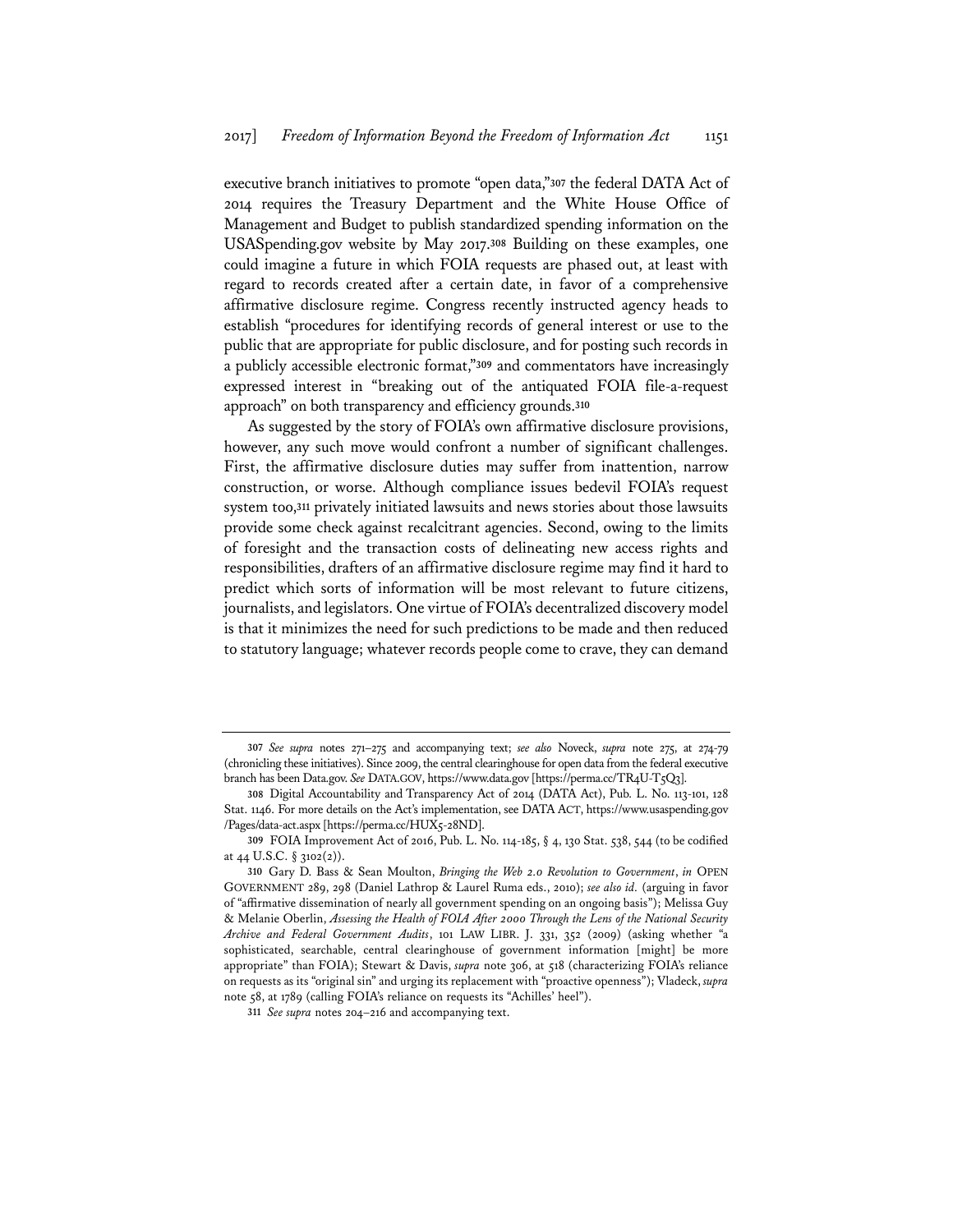them.**<sup>312</sup>** And third, a broad affirmative disclosure regime may produce so much information as to overwhelm outside audiences, ultimately degrading rather than enhancing media coverage and public comprehension of whatever is released. This "overload" critique has been forcefully leveled against laws mandating disclosure in the consumer context.**<sup>313</sup>** Perhaps the critique would carry over to mandatory disclosures of agencies' own information.

On account of these challenges and the bureaucratic-capacity considerations identified in subsection II.B.1, any migration away from the traditional FOIA model and toward affirmative disclosure would need to be pursued cautiously. Privacy and deliberative concerns, for instance, may counsel against applying affirmative disclosure to certain inherently sensitive records, such as documents relating to an administrative adjudication of a disability claim, as well as to personal emails and predecisional materials. The challenges to making this migration are not necessarily insurmountable, however, and the case for affirmative disclosure of most material obtainable through FOIA remains compelling—indeed, more compelling than its advocates may have realized, given the political and distributional stakes highlighted in this Article. Although I cannot delve deeply into design issues here,**<sup>314</sup>** let me close with some tentative suggestions to guide legislative reform in light of the criticisms advanced in Part II and the complications just noted.

*Nonjudicial enforcement.* To minimize the risk of noncompliance while moving away from the citizen-suit model, Congress may wish to give a larger enforcement role to governmental actors such as ombudspersons and GAO analysts and to techniques such as audits and inspections. Routine monitoring of agencies' disclosure practices could be reinforced with randomized reviews or with investigations triggered by a complaint process. Federalism offers guidance in this area, as many states have developed administrative strategies to enhance compliance with their open government laws.**<sup>315</sup>**

*FOIA filings as a (temporary?) safeguard and supplement.* At least for an initial transition period, the decentralized FOIA system could remain in place to compensate for the limits of legislative drafting and to support the foregoing enforcement strategies—with requests allowed for records that fall outside of an

**<sup>312</sup>** While any given FOIA requester may face a problem of "prerequisite knowledge" in that she must know what documents to ask for, *see* Kreimer, *supra* note 89, at 1025-32, FOIA itself thus reduces the burden of prerequisite knowledge on legislative drafters and overseers.

**<sup>313</sup>** For the leading critique of such mandatory disclosure, see generally OMRI BEN-SHAHAR & CARL E. SCHNEIDER, MORE THAN YOU WANTED TO KNOW: THE FAILURE OF MANDATED DISCLOSURE (2014). For a trenchant response, see generally Ryan Bubb, *TMI? Why the Optimal Architecture of Disclosure Remains TBD*, 113 MICH. L. REV. 1021 (2015) (book review).

**<sup>314</sup>** For preliminary efforts to think through the practicalities of implementing a broader affirmative disclosure policy, see Fenster, *supra* note 129, at 941-49; Kwoka, *FOIA, Inc.*, *supra* note 34, at 1429-36; and Stewart & Davis, *supra* note 306, at 528-36.

**<sup>315</sup>** *See* Fenster, *supra* note 46, at 281-90 (cataloging state enforcement mechanisms).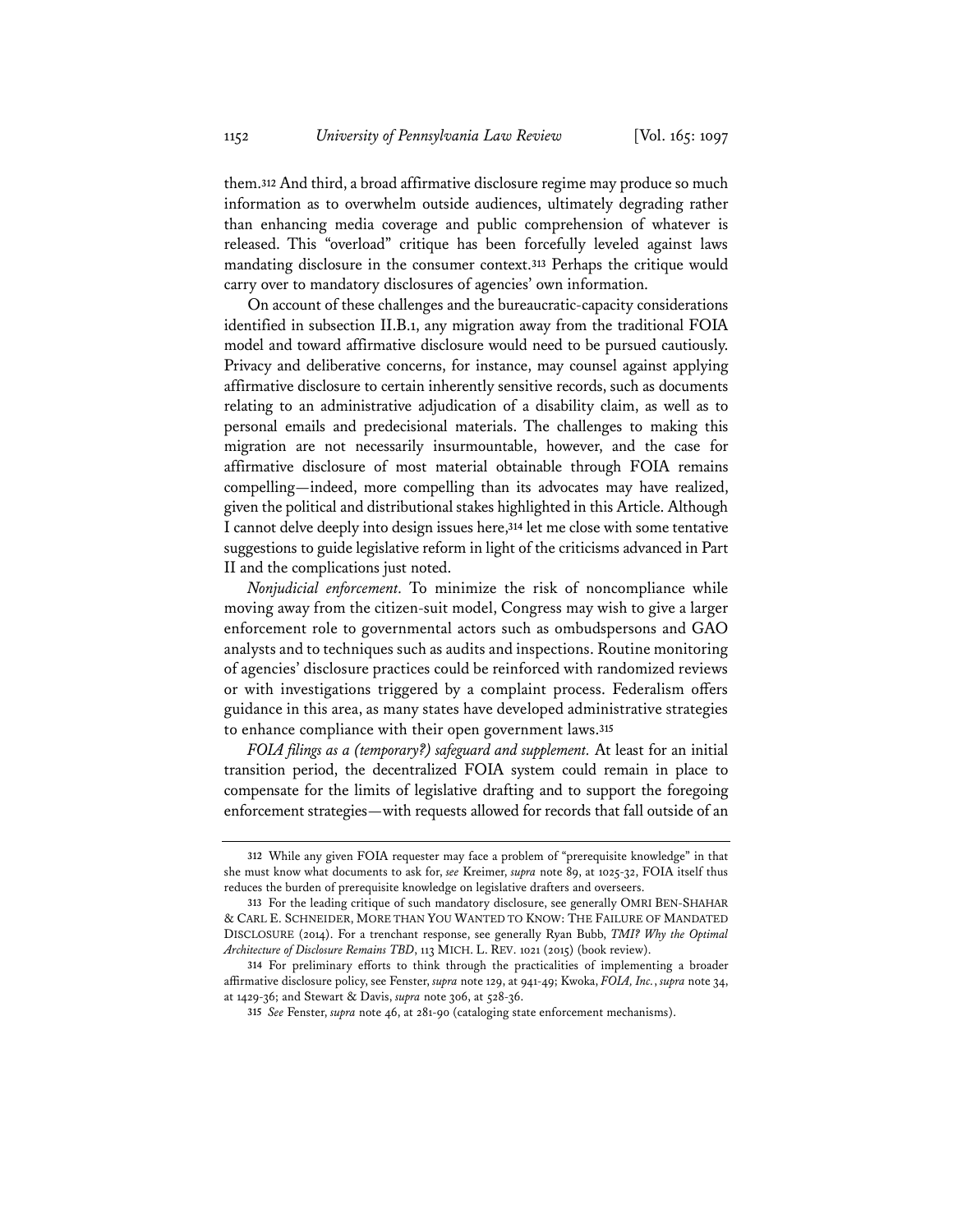affirmative disclosure mandate or for the specific purpose of checking against affirmative disclosure's misuse or underuse.**<sup>316</sup>** An analogy might be drawn here to the "books and records" requests that stockholders may make under section 220 of the Delaware corporate code to ensure, among other things, a firm's compliance with the securities laws and those laws' disclosure obligations.**<sup>317</sup>** Over time, depending on how affirmative disclosure is faring, FOIA requests for either or both of these purposes might be curtailed or eliminated.

*Standardization of disclosure methods.* To reduce the risk of strategic disclosure behavior, Congress may wish to specify the timing and format as well as the substance of core publication requirements. Timing and formatting standards facilitate analysis and oversight. They can also make it harder for agencies to release material in a biased or opportunistic manner, so as to benefit certain political agendas or special interests,**<sup>318</sup>** or in a manner designed to hide controversial items in a "flood" of information.**<sup>319</sup>**

*Facilitating search and navigation.* To further manage the problem of information overload, Congress could push agencies to provide enhanced search and navigation tools in their electronic "reading rooms,"**<sup>320</sup>** along with enhanced technical support for users. NARA, the National Science Foundation, or other government funding bodies might support research and pilot projects toward this end.**<sup>321</sup>** More ambitiously, Congress could seek to leverage emerging interagency platforms such

**<sup>316</sup>** *See* Noveck, *supra* note 274, at 282 ("[W]here gaps exist in [an] open data regime, FOIA provides the legal right of action to fight for the data that government refuses to disclose when it should.").

**<sup>317</sup>** *See generally* Stephen A. Radin, *The New Stage of Corporate Governance Litigation: Section 220 Demands*, 26 CARDOZO L. REV. 1595 (2005). These requests must be made for "a proper purpose" and may not amount to a "broad fishing expedition." *See id.* at 1610-16, 1610 n.105 (reviewing case law on this point).

**<sup>318</sup>** *Cf.* Jo Bates, *The Strategic Importance of Information Policy for the Contemporary Neoliberal State: The Case of Open Government Data in the United Kingdom*, 31 GOV'T INFO. Q. 388, 394 (2014) (arguing that while open data initiatives may be enlisted to ameliorate "the trend towards proprietisation and commercialisation of information," the evidence "suggests that the Open Government Data agenda is also being used strategically, and often insidiously, by the UK government to fuel a range of broader and more controversial policies"). U.S. agencies generally "cannot hide their decisions" through strategically timed disclosures, but "timing can be used to change the cost structure of the public and private interest groups who are in the business of monitoring them." Gersen & O'Connell, *supra* note 290, at 1163.

**<sup>319</sup>** *See generally* Karen Bradshaw Schulz, *Information Flooding*, 48 IND. L. REV. 755 (2015) (examining the phenomenon of "information flooding" in the consumer context).

**<sup>320</sup>** Such reading rooms already exist under FOIA. *See* DOJ FOIA GUIDE, *supra* note 15, at 12.

**<sup>321</sup>** *See, e.g.*, Columbia Univ. Global Pol'y Initiative, Archives Without Borders, http://global policy.columbia.edu/projects/archives-without-borders [https://perma.cc/V3N6-KK4H] (describing an interdisciplinary project that develops new methods for storing, retrieving, and processing government data and "exploring extremely large document collections").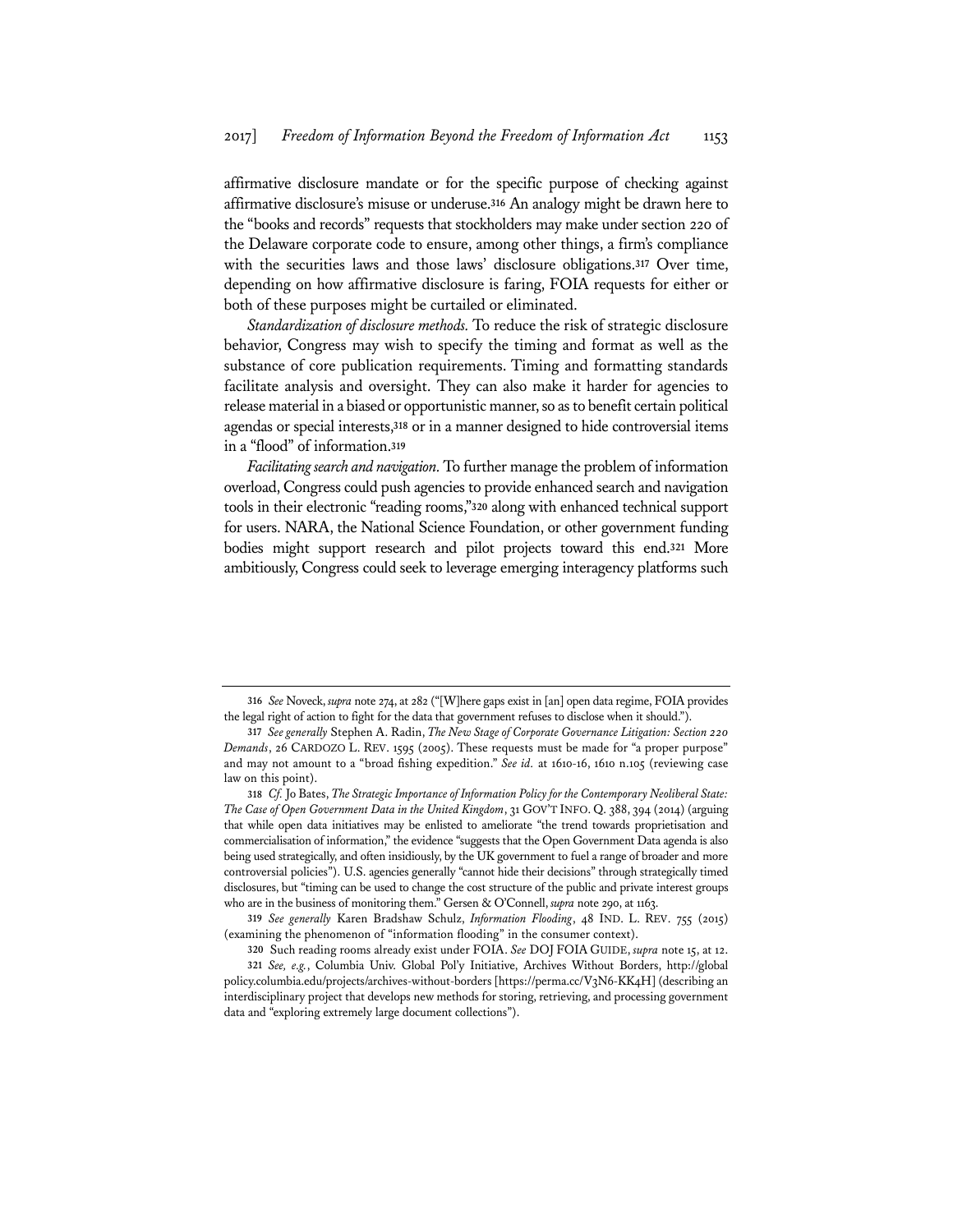as FOIAonline**<sup>322</sup>** and USAspending.gov**<sup>323</sup>** and mandate that disclosures be made accessible through a centralized online portal or set of portals.

*Learning from logs.* While it can be hard to predict which sorts of records will be of greatest interest to people in the future, it is relatively easy to ascertain which sorts of records have been of greatest interest to requesters in the past. By studying their own FOIA logs, agency officials and their legislative and administrative overseers can identify categories of records that tend to be requested in bulk and to be released without detailed review for privacy or other exemption concerns—and that are therefore prime candidates for affirmative disclosure.**<sup>324</sup>** As amended in 1996 and 2016, FOIA already requires that agencies engage in a version of this self-scrutiny.**<sup>325</sup>**

*Petitions, not requests.* Because studying FOIA logs is a backward-looking enterprise, additional tools may be needed to identify and close holes in an affirmative disclosure mandate's coverage, without falling back to the FOIA strategy of permitting limitless personal requests for information. Petitions provide an intermediate solution. Just as the Obama White House committed to review and respond to all petitions on policy issues that garnered a certain number of online signatures within thirty days,**<sup>326</sup>** so too might agencies be required to address all qualifying petitions for disclosure of specific documents.

*Expanded incident reporting.* Incident reporting offers yet another partially decentralized strategy for ensuring that significant developments trigger a public reckoning. In recent decades, government agencies in the United States and abroad have imposed incident reporting obligations on regulated firms to help identify, investigate, and respond to unforeseen (and perhaps unforeseeable) adverse events in fields ranging from aviation to drug development to nuclear

**<sup>322</sup>** FOIAONLINE, https://foiaonline.regulations.gov/foia/action/public/home [https://perma.cc /6XKC-ZCEJ]; *see also supra* note 161.

**<sup>323</sup>** USASPENDING.GOV, https://www.usaspending.gov/Pages/Default.aspx [https://perma.cc /MKH8-HPY2].

**<sup>324</sup>** Based on her examination of FOIA logs and conversations with senior officials, Professor Kwoka has recently identified several "highly promising areas in which affirmative disclosure could preempt the need for routine commercial FOIA requesting" at agencies such as the EPA, the FDA, and the Securities and Exchange Commission. Margaret B. Kwoka, *Inside FOIA, Inc.*, 126 YALE L.J.F. 265, 270 (2016); *see also id.* at 272 (urging caution before using affirmative disclosure in cases "where detailed record-by-record review is required and where a minority of the total records in a given category are currently requested under FOIA").

**<sup>325</sup>** Under the E-FOIA Amendments of 1996, agencies must make available for public inspection records released to any person "which, because of the nature of their subject matter, the agency determines have become or are likely to become the subject of subsequent requests for substantially the same records." Pub. L. No. 104-231, § 4, 110 Stat. 3048, 3049 (1996) (codified at 5 U.S.C. § 552(a)(2)(D) (2012)). Under the FOIA Improvement Act of 2016, agencies must do the same for records "that have been requested 3 or more times." Pub. L. No. 114-185, § 2, 130 Stat. 538, 538 (to be codified at 5 U.S.C.  $§$  552(a)(2)(D)(ii)(II)).

**<sup>326</sup>** *See We the People*, WHITE HOUSE, https://petitions.whitehouse.gov [https://perma.cc/U8F5- DSXW].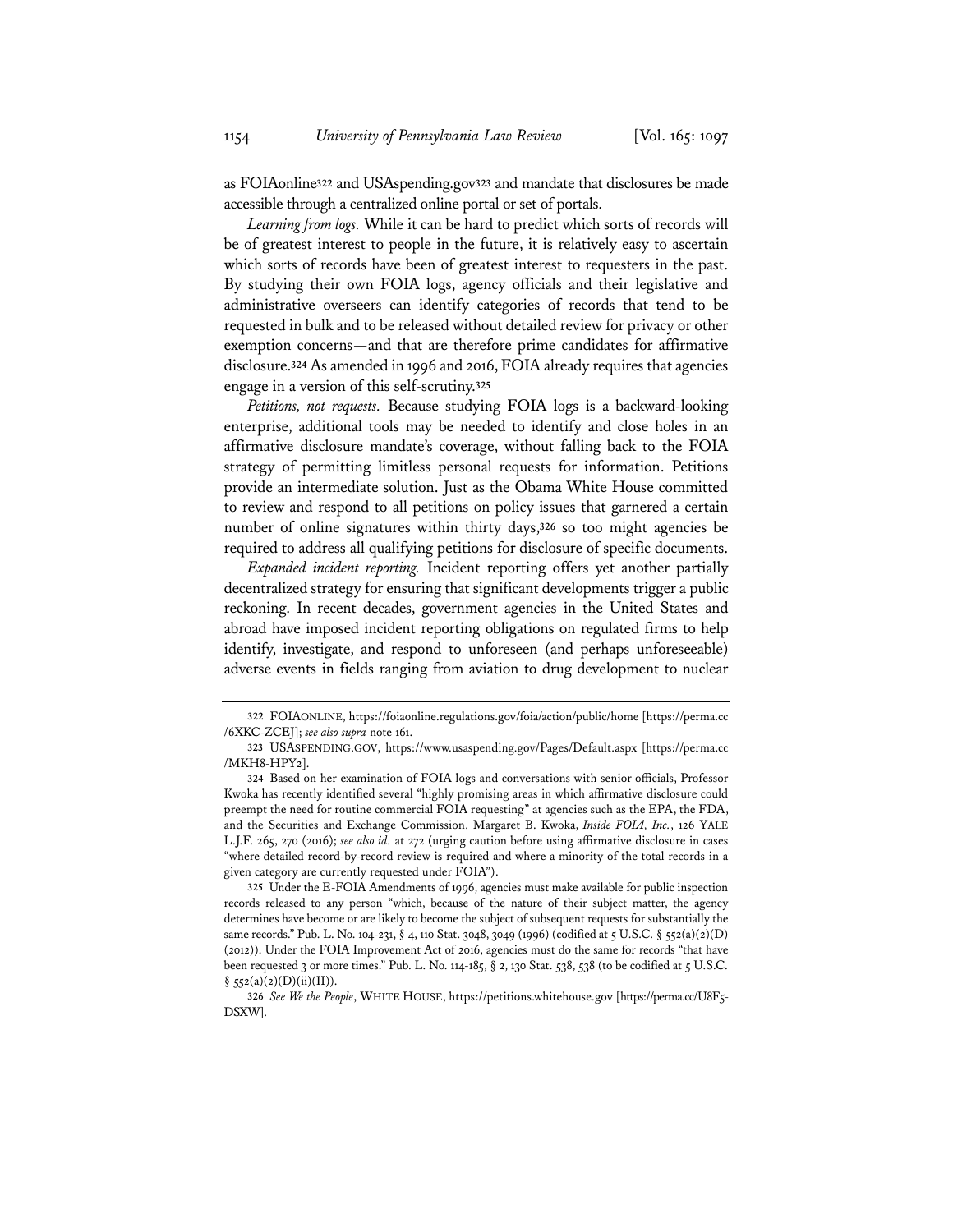power.**<sup>327</sup>** The "incidents" that trigger these processes of review vary widely, as do the processes themselves. There is no reason in principle why such systems could not be developed across more policy domains and applied to the regulators themselves, as through reporting requirements triggered by credible claims of dangerous or improper operations within the agency.

*Continual reassessment and revision.* As petitions, incident reports, oversight hearings, media exposés, and other sources reveal ways in which an affirmative disclosure policy is over- or under-inclusive, the policy itself ought to be dynamically reconsidered in light of these revelations. Congress could require periodic agency self-evaluations or independent reviews toward this end. An entity such as OGIS or the Administrative Conference of the United States, for example, could be tasked with collecting criticisms of existing affirmative disclosure laws and generating reports and recommendations on how these laws might be improved.

At some point, of course, affirmative disclosure norms may be taken so far that they impose stifling costs of their own. It is useful to recall in this regard that well before the open data movement burst onto the scene, FOIA already directed agencies to post online not only final opinions, orders, and rules but also all records "released to any person" and "likely" to be requested multiple times.**<sup>328</sup>** This is a fairly sweeping directive; change the word "released" to "releasable" and it starts to look like the sort of comprehensive publication policy that Congress now appears to demand.**<sup>329</sup>** As this observation suggests, advancing access to information while moving away from FOIA's request-driven model may not require any elaborate new schemes. All that it would require, at least at the start, is a commitment to building on the affirmative disclosure measures we already have and enforcing them with more creativity and care.

# CONCLUSION: GETTING OVER, AND BEYOND, FOIA

There is a standard way to write a law review article about FOIA. The author assumes, implicitly or explicitly, that the Act is an indispensable achievement the implementation of which has, regrettably, fallen short in certain respects: inadequate judicial stewardship, overlong processing times, bureaucratic roadblocks, and so forth. The basic structure and value of the Act are taken for granted. The criticisms and prescriptions offered are internal to FOIA's request-driven paradigm.

**<sup>327</sup>** *See* Charles Sabel et al., Regulation Under Uncertainty: The Co-Evolution of Industry and Regulation 7-13 (Nov. 2016) (unpublished manuscript), http://www2.law.columbia.edu/sabel/papers/ Final%20Uncertainty.pdf [https://perma.cc/F5QP-LEGX].

**<sup>328</sup>** 5 U.S.C. § 552(a)(2)(D) (2012); *see supra* notes 56–57, 325 and accompanying text.

**<sup>329</sup>** *See supra* notes 308–309 and accompanying text (discussing affirmative disclosure provisions in the DATA Act of 2014 and the FOIA Improvement Act of 2016).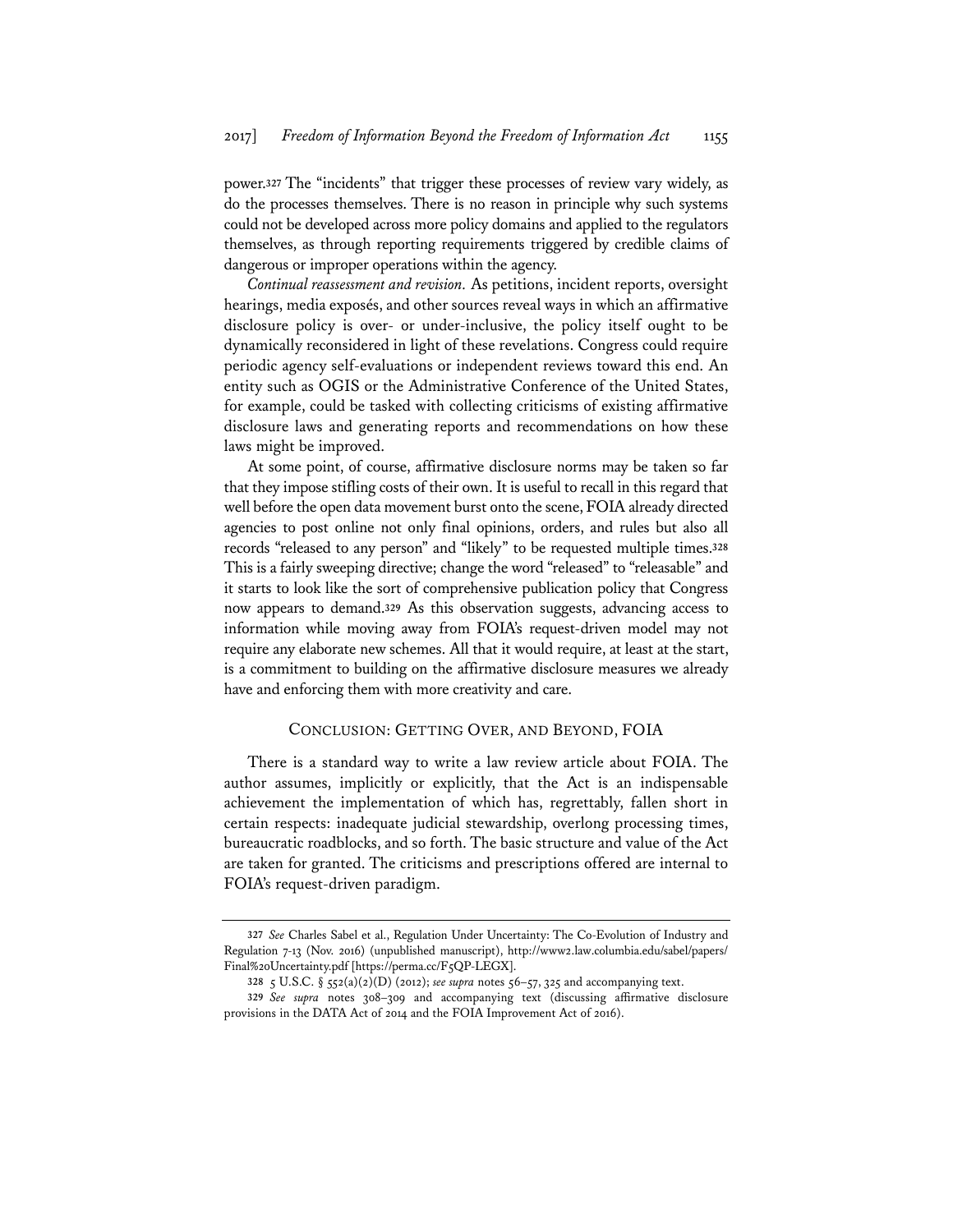FOIA's fiftieth anniversary provides an opportune occasion to reassess the Act in more holistic terms. This Article has argued that if we step outside of the FOIA paradigm—if we denaturalize its approach to disclosure and consider the vision of the state that it embodies and reinforces—we will find that the problems with the Act run deeper. FOIA does not simply fall short of its transparency and accountability aspirations; it systematically skews the production of information toward commercial interests and facilitates powerful antiregulatory agendas. The inadequacies of FOIA's original design have been exacerbated by external developments, including the decline of the traditional news media and the rise of hyper-adversarial watchdog groups on the right. *Our veneration of FOIA has blinded us to the politics of FOIA.***<sup>330</sup>** Moreover, the implementation issues that have sucked up so much critical attention are both more predictable and less tractable than is generally assumed. Processing delays, judicial skepticism, bureaucratic resistance, and corporate crowding out of other requesters could be curtailed only at great cost, if at all, as they follow from the Act's radically decentralized structure.

The most promising path forward, I have suggested, involves displacing FOIA requests as the lynchpin of transparency policy and shoring up alternative strategies, above all affirmative disclosure frameworks that release information in the absence of a request.**<sup>331</sup>** A large-scale affirmative disclosure regime seemed technologically infeasible and practically unenforceable in 1966. It is neither at this point. While fully implementing such a regime would raise significant challenges, the tools to meet them are at hand. Congress has established a growing set of affirmative disclosure mandates and administrative oversight mechanisms over the past several decades. And the request-driven FOIA model might remain in place in a number of supplementary or transitional capacities, whether as a platform especially for journalists, for disclosures of personal or privacy-sensitive information, or for checking against affirmative disclosure's underutilization. Adopting this suggestion, then, need not involve a legal revolution so much as a refocusing of resources, reformist energy, and political will.

Although I have sketched an alternative path, I have hedged on the details in part because of my uncertainty about whether FOIA requests ought to be

**<sup>330</sup>** Within certain nonlegal, non-American literatures on transparency, this observation would not seem so surprising. *See, e.g.*, Clare Birchall, *'Data.gov-in-a-box': Delimiting Transparency*, 18 EUR. J. SOC. THEORY 185, 196 (2015) (arguing that we "need to politicize data, transparency, and openness in general—to ask what role revelation should play in democratic representation"); Calland, *supra* note 97, at 84 (arguing that "there needs to be a recognition of [access to information] as fundamentally a matter of politics and political economy" (internal quotation marks omitted)).

**<sup>331</sup>** I am hardly alone in this conclusion, even if I arrive here by a different route. *See supra* note 310 (collecting sources that advocate greater affirmative disclosure); *see also* Sunstein, *supra* note 171 (manuscript at 2-3) (arguing on welfarist grounds that the government should usually disclose information about its outputs "even without request").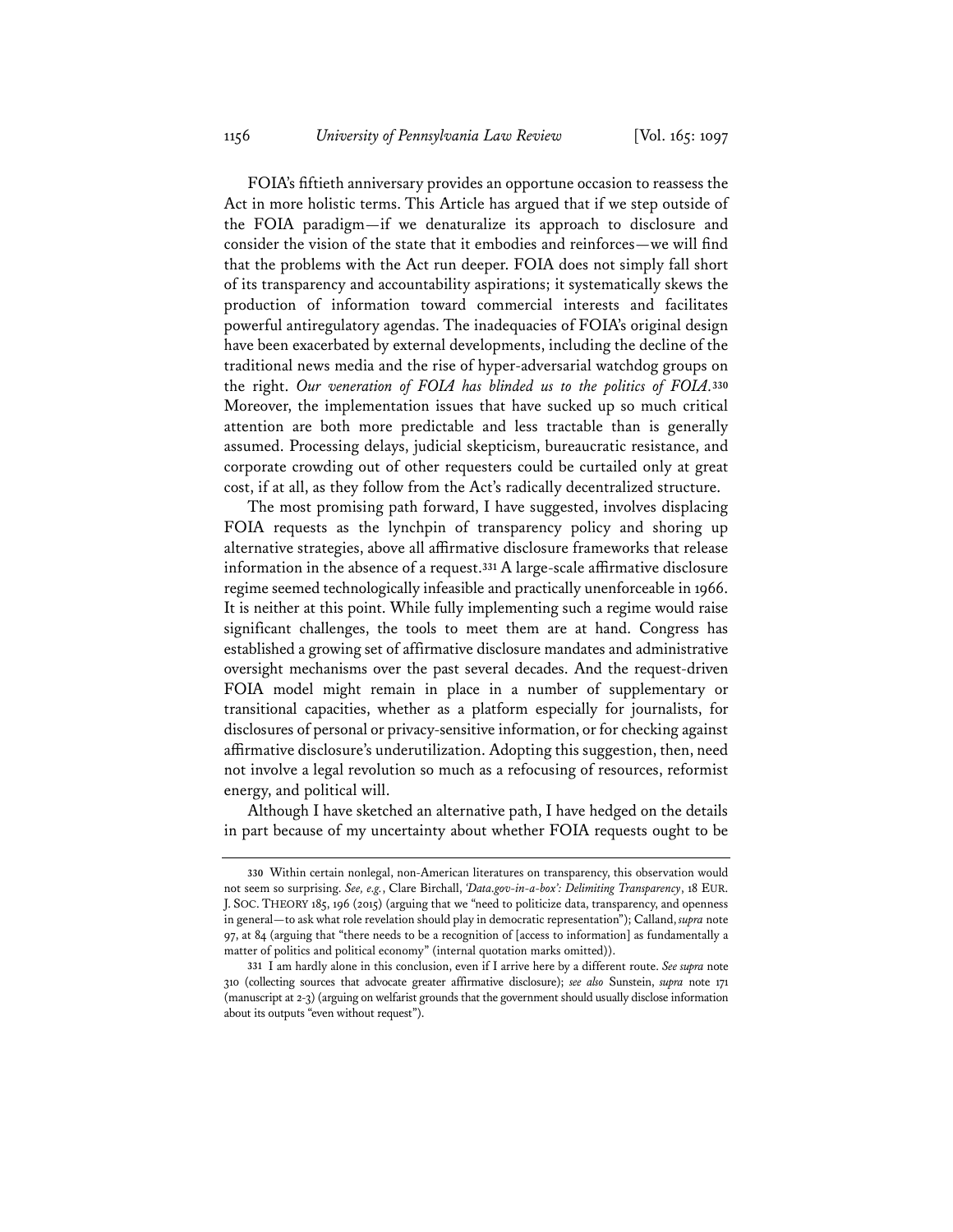phased out wherever feasible or retained in some modified form that reduces the "tax" they impose on government agencies and employees. At the end of the day, I remain genuinely ambivalent about how far to take this Article's arguments. An appreciation of FOIA's complex and often unintended consequences counsels humility as well as openness to reform. Whatever the best solution, however, I hope this Article has established that there is a serious problem in need of solving—that FOIA not only does less good than its stature would suggest but also is itself a threat to a range of public law values.

The election of a President believed by many to be a dangerous demagogue points up an additional complication. In exploring the dark side of FOIA, this Article has called attention to the ways in which the Act can be weaponized to obstruct federal agencies (with the crucial caveat that this weapon is largely ineffective in the national security realm, as well as inapplicable to the President himself). Such uses of FOIA now look more attractive to some. If, in a given period, one believes these agencies are likely to do terrible things, then it may be rational to accept any number of tradeoffs in the hope of frustrating their efforts.**<sup>332</sup>**

I have tried to show why the antityranny case for FOIA is doubtful**<sup>333</sup>**—and prone to devolve into a broader antistatism—and why, more generally, FOIA fails to secure the production of truth or good governance. I have tried to show further how a variety of other disclosure devices could be made even more effective at rooting out agency abuse. This Article's critique of FOIA does not depend on any especially optimistic view of the executive. But it must be conceded that this critique will seem less urgent to those who place a high moral value on the obstruction, however indirect and piecemeal, of current officeholders. Even if I am right that a transparency strategy based on relentless FOIA requests will ultimately redound to the detriment of progressives, immediate tactical imperatives may cut in the other direction.**<sup>334</sup>**

**<sup>332</sup>** *See supra* notes 191–192 and accompanying text. I take this to be the spirit in which some activists declared they would "relentlessly" file and litigate FOIA requests against the incoming Trump Administration. Ben Norton, *"FOIA Superhero" Launches Campaign to Make Donald Trump's Administration Transparent*, SALON (Nov. 27, 2016), http://www.salon.com/2016/11/27/foia-superhero-launches-campaign -to-make-donald-trumps-administration-transparent [https://perma.cc/Z3NT-H2RS]. The prospect of a partisan FOIA arms race is raised, more starkly, by reports that "top liberal donors" are considering "forming a liberal equivalent to the right's Judicial Watch, which spent much of the past eight years as a thorn in the Obama administration's side filing legal petitions under the Freedom of Information Act." Anna Palmer & Daniel Lippman, *Liberal Groups Steel Themselves to Battle Trump*, POLITICO (Nov. 15, 2016), http://www.politico.com/story/2016/11/liberal-groups-donald-trump-231383 [https:// perma.cc/6ZPH-BV7R].

**<sup>333</sup>** *See supra* Section III.C.

**<sup>334</sup>** Other countries, furthermore, might need a different mix of transparency policies. Just as Professor Jeremy Waldron's well-known "case against judicial review" is designed only for societies with a strong commitment to the idea of rights and with democratic and judicial institutions in reasonably good working order, *see* Jeremy Waldron, *The Core of the Case Against Judicial Review*, 115